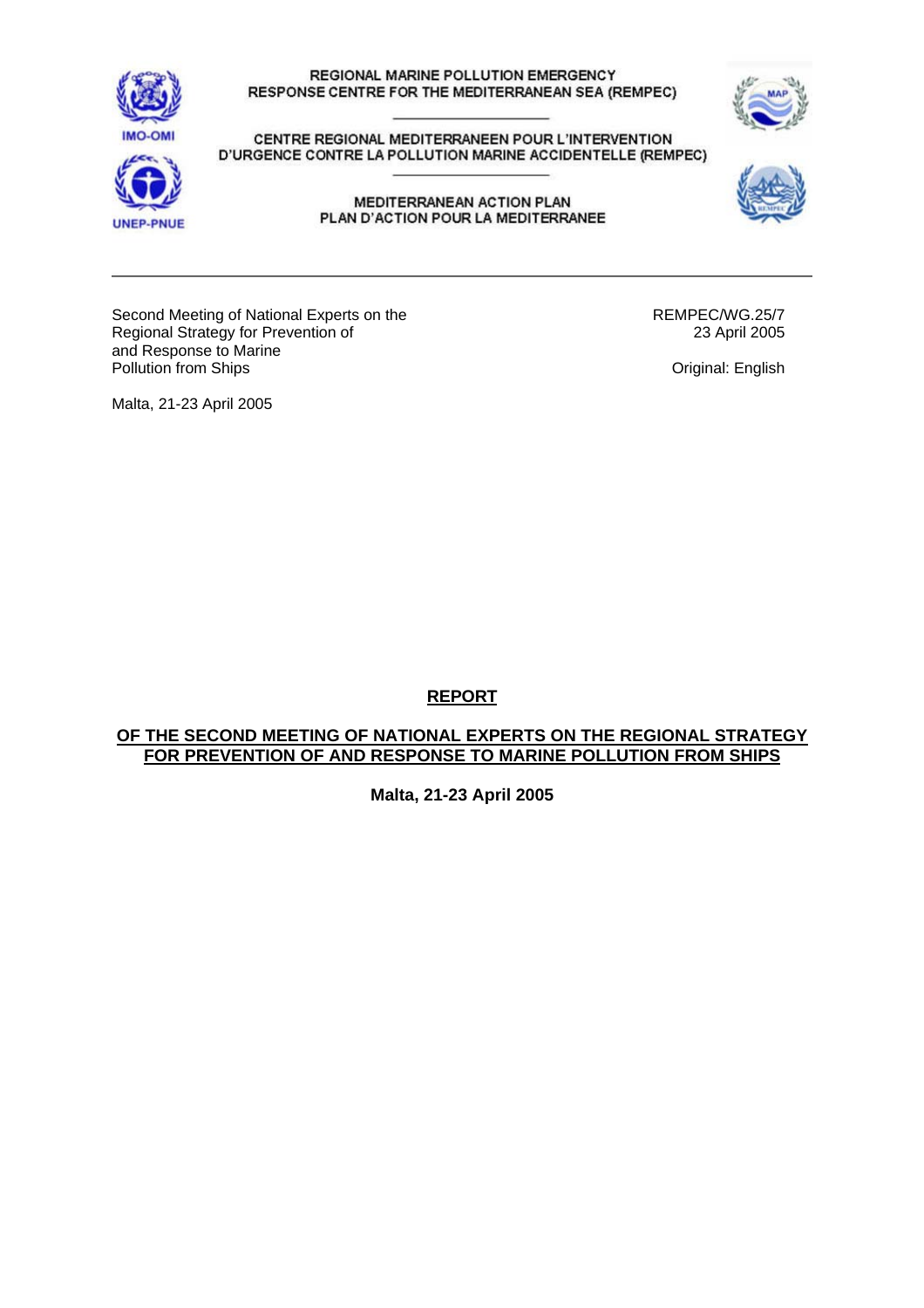### **INTRODUCTION**

1. The Second Meeting of National Experts on the Regional Strategy for Prevention of and Response to Marine Pollution from Ships (hereinafter referred to as "the Meeting") was convened in Malta between 21 and 23 April 2005, pursuant to the recommendations of the First Meeting of National Experts (REMPEC/WG.23/7, Castelgandolfo, Italy, 8 - 10 July 2004) and its decision to make the final revision of the draft Regional Strategy "at the time of the  $7<sup>th</sup>$  Meeting of REMPEC Focal Points".

2. At their Thirteenth Ordinary Meeting the Contracting Parties to the Barcelona Convention decided to support the preparation of the strategy for the prevention of and response to marine pollution from ships with a view to its adoption by the Fourteenth Meeting of the Contracting Parties in 2005, and requested REMPEC to continue the process of preparation of the Strategy (UNEP(DEC)/MED IG.15/11, Catania, Italy, 11 - 14 November 2003). Moreover, the Catania Declaration, adopted by the same Meeting, identified fifteen priority issues that the Regional Strategy should address.

3. The main objectives of the Meeting were to examine the comments of the Contracting Parties concerning the Third Draft Regional Strategy for Prevention of and Response to Marine Pollution from Ships, which was prepared by the First Meeting of National Experts, and to agree upon its final draft. The Meeting was also expected to discuss and assign priorities for implementation of various specific objectives of the Strategy, and to propose the timetable for its implementation.

4. All REMPEC official Focal Points were invited to participate in the Meeting. The invitation to attend the Meeting was also extended to the Co-ordinating Unit of the Mediterranean Action Plan (UNEP/MEDU) and to the International Maritime Organization (IMO).

5. The following Contracting Parties to the Barcelona Convention attended the Meeting:

 ALBANIA LIBYAN ARAB JAMAHIRIYA ALGERIA MALTA BOSNIA & HERZEGOVINA CYPRUS MOROCCO EGYPT SERBIA AND MONTENEGRO EUROPEAN COMMUNITY SLOVENIA FRANCE SPAIN GREECE SYRIAN ARAB REPUBLIC ISRAEL TUNISIA ITALY TURKEY LEBANON

6. The list of participants is attached in **Annex I** to the present report.

# **AGENDA ITEM 1: OPENING OF THE MEETING**

7. The Director of REMPEC Rear Admiral Roberto Patruno opened the Meeting and welcomed the participants on behalf of the Centre. In his opening address, R. Adm. Patruno recalled the process of the development of the Regional Strategy for prevention of and response to marine pollution from ships, as well as the rationale for its implementation. He indicated that once the present Meeting agrees upon the text of the Strategy, it will be submitted to the forthcoming  $7<sup>th</sup>$  Meeting of REMPEC Focal Points for endorsement. The final Draft Regional Strategy will be subsequently presented to the Meeting of MAP Focal Points, before being submitted for adoption to the  $14<sup>th</sup>$  Ordinary Meeting of the Contracting Parties, scheduled for November 2005 in Slovenia. He emphasized that the Regional Strategy, once adopted, will ensure the implementation of the 2002 Protocol Concerning Cooperation in Preventing Pollution from Ships and, in Cases of Emergency, Combating Pollution of the Mediterranean Sea (Prevention and Emergency Protocol). The Director of REMPEC invited the Meeting, when preparing the final text of the Strategy, to bear in mind the capacities of the Contracting Parties to implement the future Strategy. In this regard he called upon the delegates to endeavour to produce a balanced document which would present an added value to the current efforts of the Mediterranean Action Plan to ensure the sustainable development of the Mediterranean region.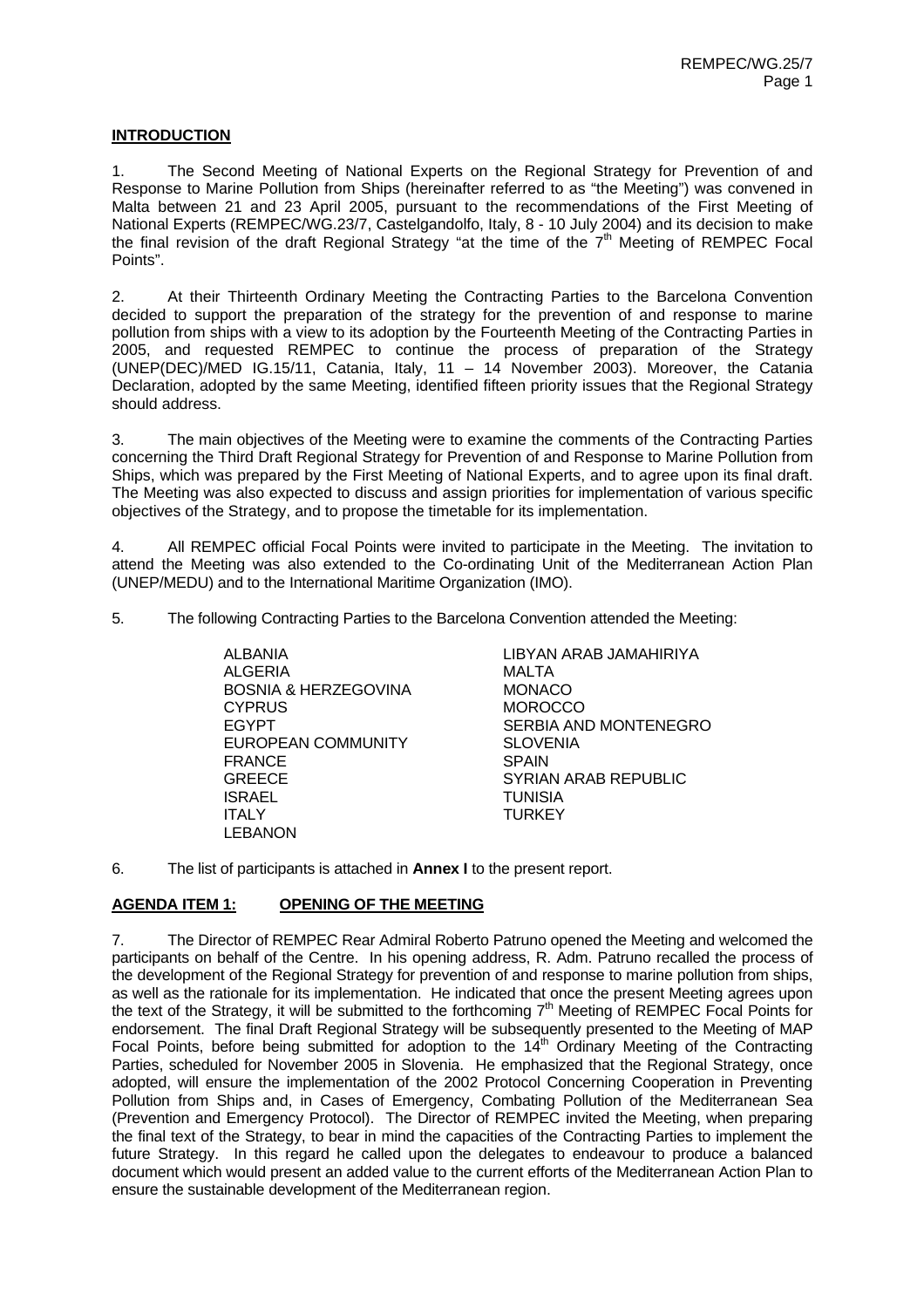# **AGENDA ITEM 2: ORGANIZATION OF THE MEETING**

# **2.1 Rules of Procedure**

8. The Meeting decided to apply, *mutatis mutandis*, the rules of procedure for Meetings and Conferences of the Contracting Parties to the Convention for the Protection of the Mediterranean Sea against Pollution and its related Protocols (UNEP/IG.43/6, Annex XI).

# **2.2 Election of Officers**

9. The Meeting unanimously elected the following officers:

Ms. Saniye Onur (Turkey) - Chairperson Mr. Veljko Rakocevic (Serbia and Montenegro) - Vice-Chairman Mr. Malek Smaoui (Tunisia) - Rapporteur

# **2.3 Working Languages**

10. The working languages of the Meeting were English and French. Simultaneous English/French interpretation was provided during the Meeting. The working documents prepared by REMPEC prior to the Meeting were also available in both official languages of the Centre, i.e. English and French.

# **AGENDA ITEM 3: ADOPTION OF THE AGENDA**

11. The Meeting adopted the Agenda reproduced in **Annex II** of the present report. The list of documents is attached in **Annex III**.

## **AGENDA ITEM 4: PRESENTATION OF COMMENTS ON AND REVISION OF THE THIRD DRAFT OF THE REGIONAL STRATEGY**

12. The Chairperson invited the Secretariat to inform the Meeting on developments since the First Meeting of National Experts regarding the preparation of the Regional Strategy. The Secretariat introduced documents REMPEC/WG.25/4/1, REMPEC/WG.25/4/2, REMPEC/WG.25/4/3 concerning the comments received from the Contracting Parties and other parties on the Third Draft Regional Strategy, as well as document REMPEC/WG.25/4/5 containing the comments of IMO. It also introduced document REMPEC/WG.25/4/4 containing the amendments proposed by the Secretariat and priorities for implementation of various specific objectives of the Strategy. The Meeting unanimously decided that the consideration and discussion on the proposed amendments will first address the proposed Resolution and then sections of the Strategy as they appear in Third Draft Regional Strategy, namely REMPEC's mission statement, present and future scenarios, general objectives and specific objectives. The Meeting further decided that the comments received by the Contracting Parties prior to the Meeting, as well as those the delegations might wish to make at the Meeting, will be presented following the same order.

13. After an exhaustive discussion the Meeting inserted another preambular paragraph into the proposed Resolution that will adopt the Regional Strategy, and amended Section 1 (Mission Statement of REMPEC) and Section 3 (General Objectives) of the Strategy. These amendments, as well as all other modifications, amendments and adjustments made by the Meeting are reflected in the text of the Final Draft Regional Strategy which is reproduced in **Annex IV**.

14. The Egyptian delegation suggested that another bullet point should be included under the Mission Statement of REMPEC, that would reflect the role of REMPEC in identifying financial resources required for the implementation of the Regional Strategy. The Meeting was of the opinion that the elements of the mission statement that appear in the Third Draft Regional Strategy clearly reflect the Objectives of the Centre as adopted by the 12<sup>th</sup> Ordinary Meeting of the Contracting Parties in Monaco in November 2001. Accordingly the Meeting decided that this issue of identifying financial sources for the implementation of the Strategy should be dealt with by the next Meeting of REMPEC Focal Points, as appropriate.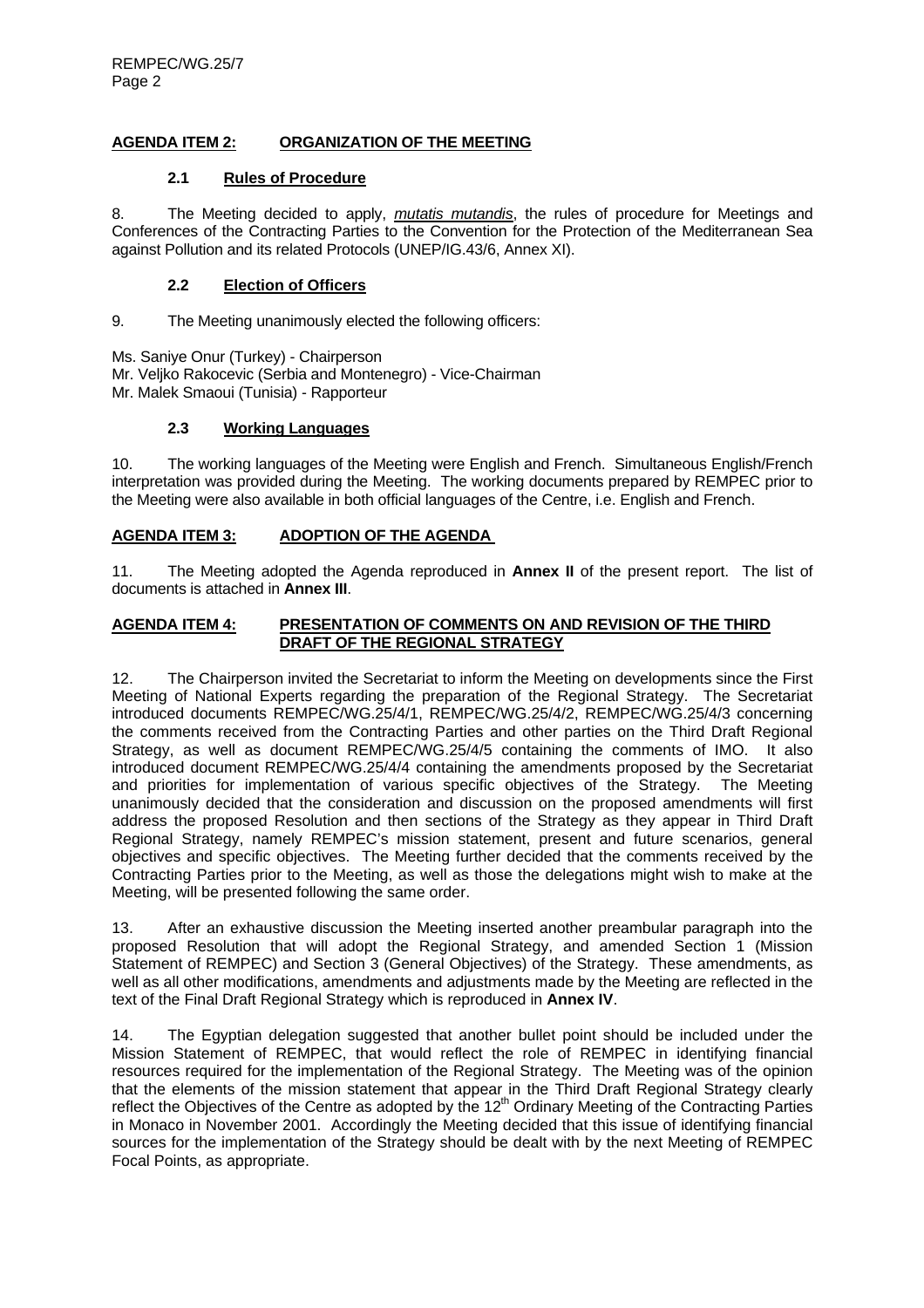15. Following the proposal of the Egyptian delegation to add to the Strategy document another Appendix listing all relevant EU Directives, similar to the present Appendix 3 listing relevant IMO Conventions, the Meeting decided to request the Secretariat to add such an Appendix after the Meeting, and prior to disseminating the Final Draft Regional Strategy.

16. When considering **Specific Objective 4.6** the Turkish delegation was of the opinion that the comments submitted by Greece were of technical nature and that therefore should not be included in the strategy document but should be considered once the implementation of the action paragraph (b) of this Specific Objective starts. The Meeting took note of the statement of the Turkish delegation.

17. The French delegation suggested to include in the text of **Specific Objective 4.7** an additional action paragraph referring to the establishment of areas under jurisdiction that would enable the implementation of the MARPOL Convention in terms of prosecution of offenders. The proposal referred to the development of such areas on a regional or sub-regional basis, in a coordinated way and in compliance with international law as defined by UNCLOS. The Meeting welcomed the proposal of the French delegation and agreed to its inclusion.

18. The delegations of Egypt, Lebanon and Turkey informed the Meeting that inclusion of such an important new issue into the Strategy will require consultations with their respective competent national authorities, and requested the Secretariat to reflect this in the Report of the Meeting. Lebanon also indicated that it may require consultations with the neighbouring countries.

19. The Chairperson proposed and the Meeting agreed to replace the original text of **Specific Objective 4.8** with the text proposed by the Secretariat in document REMPEC/WG.25/4/4.

20. Regarding the same Specific Objective, the delegation of Monaco proposed and the Meeting agreed to append to the Strategy document the Resolution containing the set of principles concerning the pollution by pleasure craft activities that was adopted by the Meeting of National Experts in Monaco in December 2004.

21. Referring to the same Specific Objective, the EC delegation proposed that reference be made to the objective to ensure harmonization of the regulations regarding the emission requirements in the Mediterranean in particular considering the EU Directive 2003/44/EC. Since the inclusion of the reference to the same EU Directive was already rejected by the Meeting of National Experts Meeting held in Monaco, 8-10 December 2004, the Meeting did not agree with this proposal.

22. Following the proposal submitted by Croatia (REMPEC/WG.26/4/2), the Meeting agreed to include another action paragraph in **Specific Objective 4.10**, concerning technical cooperation among VTS centers of the neighboring countries.

23. Regarding the same Specific Objective, the Turkish delegation stated that while every country was entitled to operate a VTS or a similar system to cover the sea areas within its own territorial waters for any purposes, Turkey was opposed to any intention to establish a kind of system for monitoring traffic on the high seas of the Mediterranean without prior consent of all coastal States involved.

24. After a thorough discussion following the proposals of France, the Meeting decided to add another action paragraph to **Specific Objective 4.12**, and to amend its title in accordance with the proposal of the Spanish delegation.

25. With a view to contributing to the future implementation of **Specific Objective 4.13** the EC delegation informed the meeting of the latest initiatives taken by the EC with regard to SOx emissions from ships and offered to REMPEC access to the considerable information already at its disposal that could be used when preparing studies required for the designation of SOx Emission Control Areas (SECAs) in the Mediterranean.

26. Following the proposal of the Turkish delegation, the Meeting agreed to add another action paragraph to **Specific Objective 4.15** regarding the preparation of technical guidelines on the implementation of Marine Pollution Safety Management System.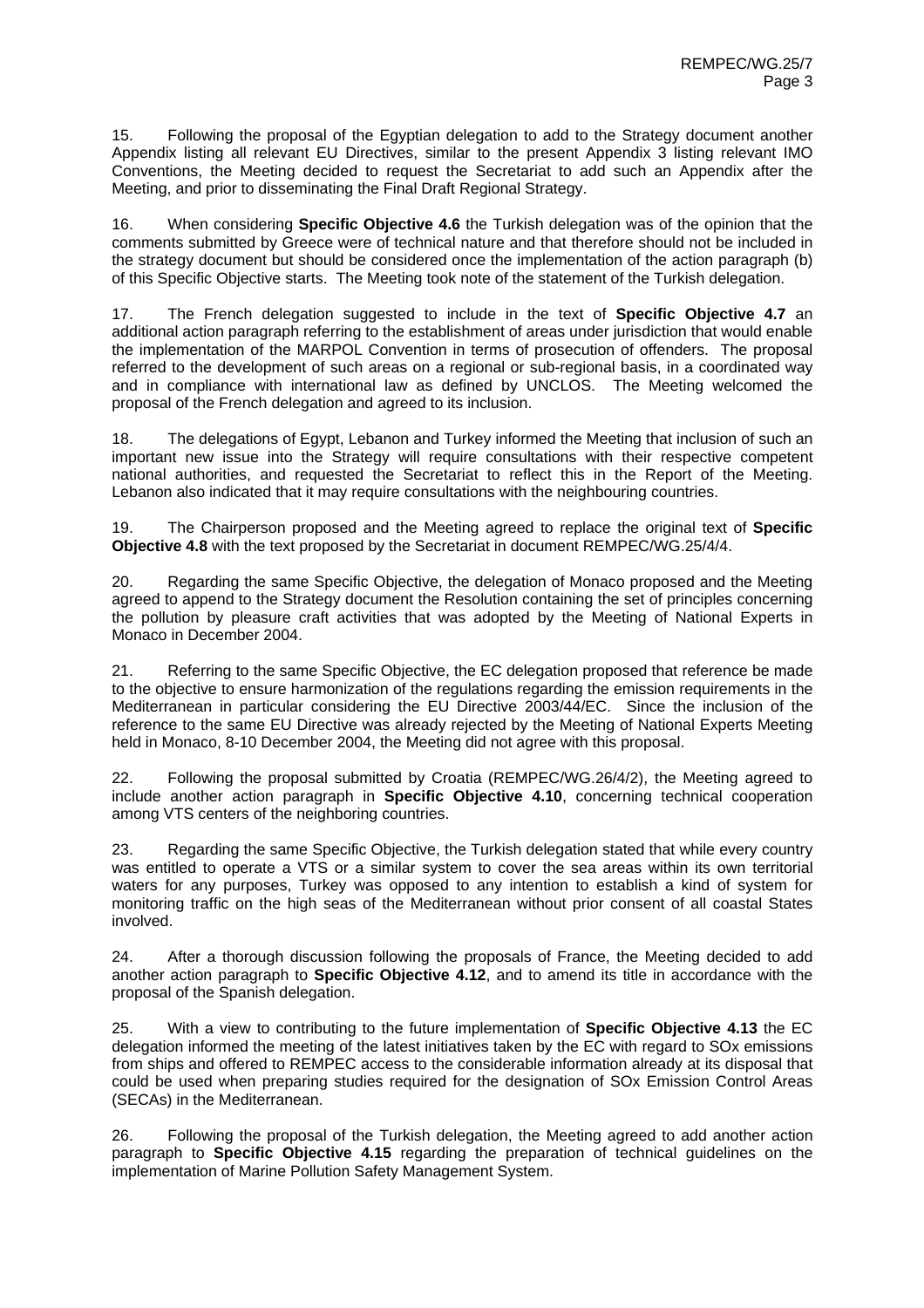27. The Meeting authorized the Secretariat to make necessary editorial and consequential corrections and modifications when preparing the Final Draft Regional Strategy.

28. With a view to facilitating the discussion on the timetable for the implementation of the Strategy the Chairperson proposed and the Meeting agreed to consider Agenda Item 6 before the Agenda Item 5.

# **AGENDA ITEM 6: THE COST OF IMPLEMENTATION OF THE REGIONAL STRATEGY**

29. The Chairperson invited Mr. Glafkos Constantinides, the Consultant engaged by REMPEC to prepare a study concerning the estimate of costs of the implementation of the Regional Strategy, to present the study (REMPEC/WG.25/6) and to provide the Meeting with details regarding the methodology used for its preparation. The Chairperson informed the Meeting that any discussion regarding the cost implications of the implementation of the Strategy should however take place in the forthcoming 7<sup>th</sup> Meeting of REMPEC Focal Points.

30. Mr. Constantinides presented the study providing details on the methodology used to prepare it and the results of the cost estimation for the implementation of the Regional Strategy.

# **AGENDA ITEM 5: TIMETABLE FOR THE IMPLEMENTATION OF THE REGIONAL STRATEGY**

31. The Meeting considered the Annex to document REMPEC/WG.25/4/4 prepared by the Secretariat containing a partly revised timetable and, after a thorough discussion, amended it on the basis of the discussion under the Agenda Item 4 and taking into consideration the Study concerning the cost estimates of the implementation of the Strategy.

32. The Egyptian delegation proposed and the Meeting agreed that the timetable adopted by the present Meeting might be subject to revision by the Meetings of REMPEC Focal Points following the adoption, by the Contracting Parties, of the Regional Strategy.

33. The timetable agreed by the Meeting is reproduced in Appendix 2 to the Final Draft Regional Strategy document attached to the present report as **Annex IV**.

# **AGENDA ITEM 7: OTHER BUSINESS**

34. There were no issues discussed under this Agenda Item.

### **AGENDA ITEM 8 ADOPTION OF THE REPORT (INCLUDING THE FINAL DRAFT REGIONAL STRATEGY)**

35. The Meeting adopted the present report, together with the Final Draft Regional Strategy.

# **AGENDA ITEM 9 CLOSURE OF THE MEETING**

36. The Director of REMPEC thanked the participants for their constructive contribution to finalizing the Draft Regional Strategy.

37. The Chairperson closed the Meeting at 13.00 hours on Saturday, 23 April 2005.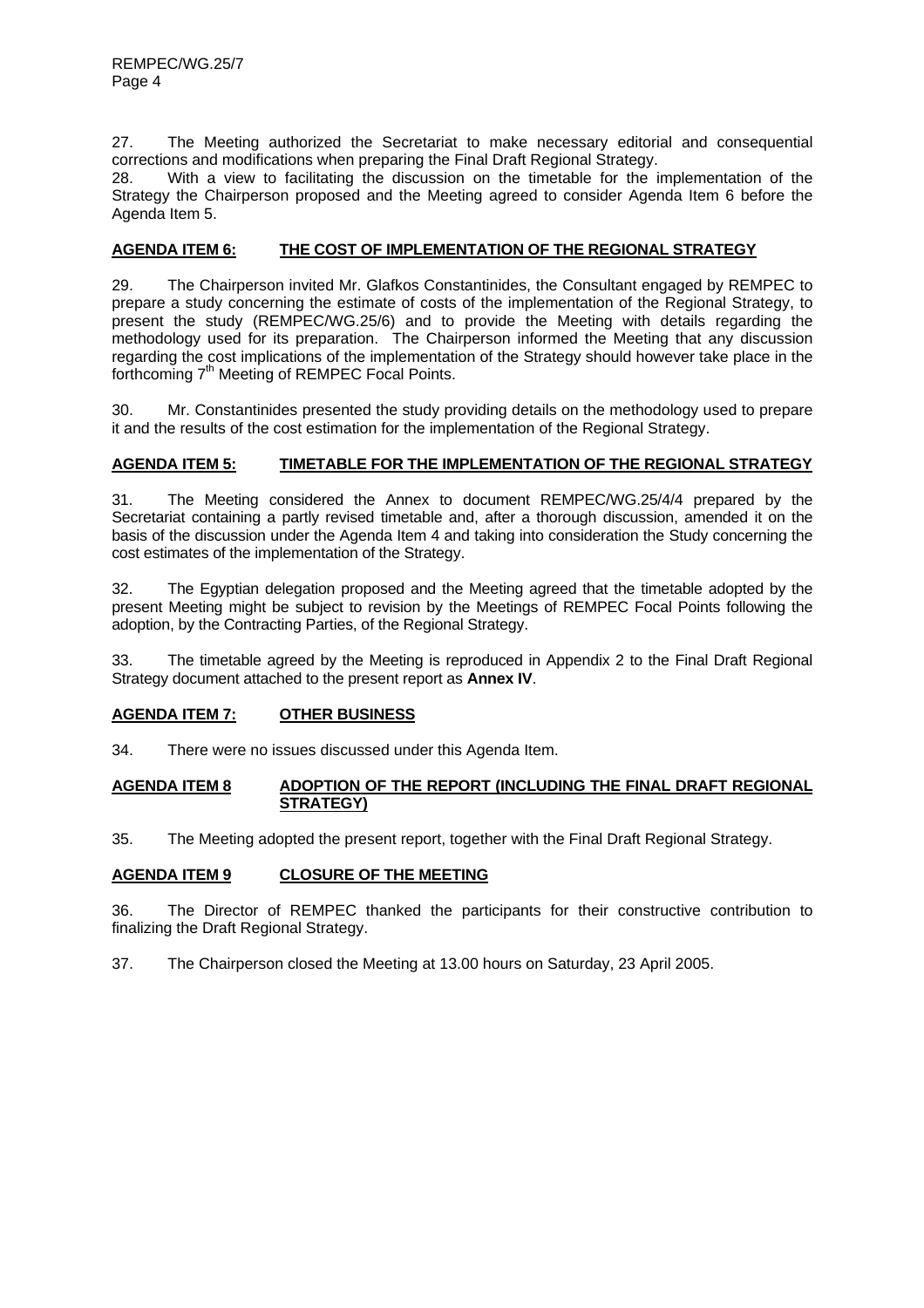REMPEC/WG.25/7 Annex(e) I Page 1

#### **ANNEX I / ANNEXE I**

# **LIST OF PARTICIPANTS**

#### **LISTE DES PARTICIPANTS**

#### **ALBANIA / ALBANIE**

# **MALOKU Arben**

Specialist Ministry of Transport and Telecommunication S.S. Toptani Street Nr. 4 Tirana

| Tel:   | +355 (4) 220 479     |
|--------|----------------------|
| Fax:   | +355 (4) 220 479     |
| Email: | beni2000al@yahoo.com |

### **ALGERIA / ALGERIE**

#### **GUELLIL Djillali**

Chef de Bureau de la Sécurité de la Navigation Maritime Ministère des Transports 1 Chemin El Mouiz (ex Poirson) Alger

| Tel:    | +213 (21) 92 98 81       |
|---------|--------------------------|
| Fax:    | +213 (21) 92 60 96       |
| E-mail: | djillaliguellil@yahoo.fr |

# **BOSNIA AND HERZEGOVINA / BOSNIE ET HERZEGOVINE**

#### **ALIĆ Ramiza (Ms.)**

Environmental Economist Hydro-Engineering Institute 1 Stjepana Tomica Street P.O. Box 405 71000 Sarajevo

| Tel:    | $+387(33)212466/7$      |
|---------|-------------------------|
| Fax:    | + 387 (33) 207 949      |
| E-mail: | ramiza.alic@heis.com.ba |
|         | heis@heis.com.ba        |

## **CYPRUS / CHYPRE**

# **MICHAELIDES Michael. A.**

 Marine Surveyor A Department of Merchant Shipping Kylinis Street, Mesa Geitonia 4007 Lemesos

| Tel:    | + 357 25 848100             |
|---------|-----------------------------|
| Fax:    | + 357 25 848200             |
| E-mail: | mmichaelides@dms.mcw.gov.cy |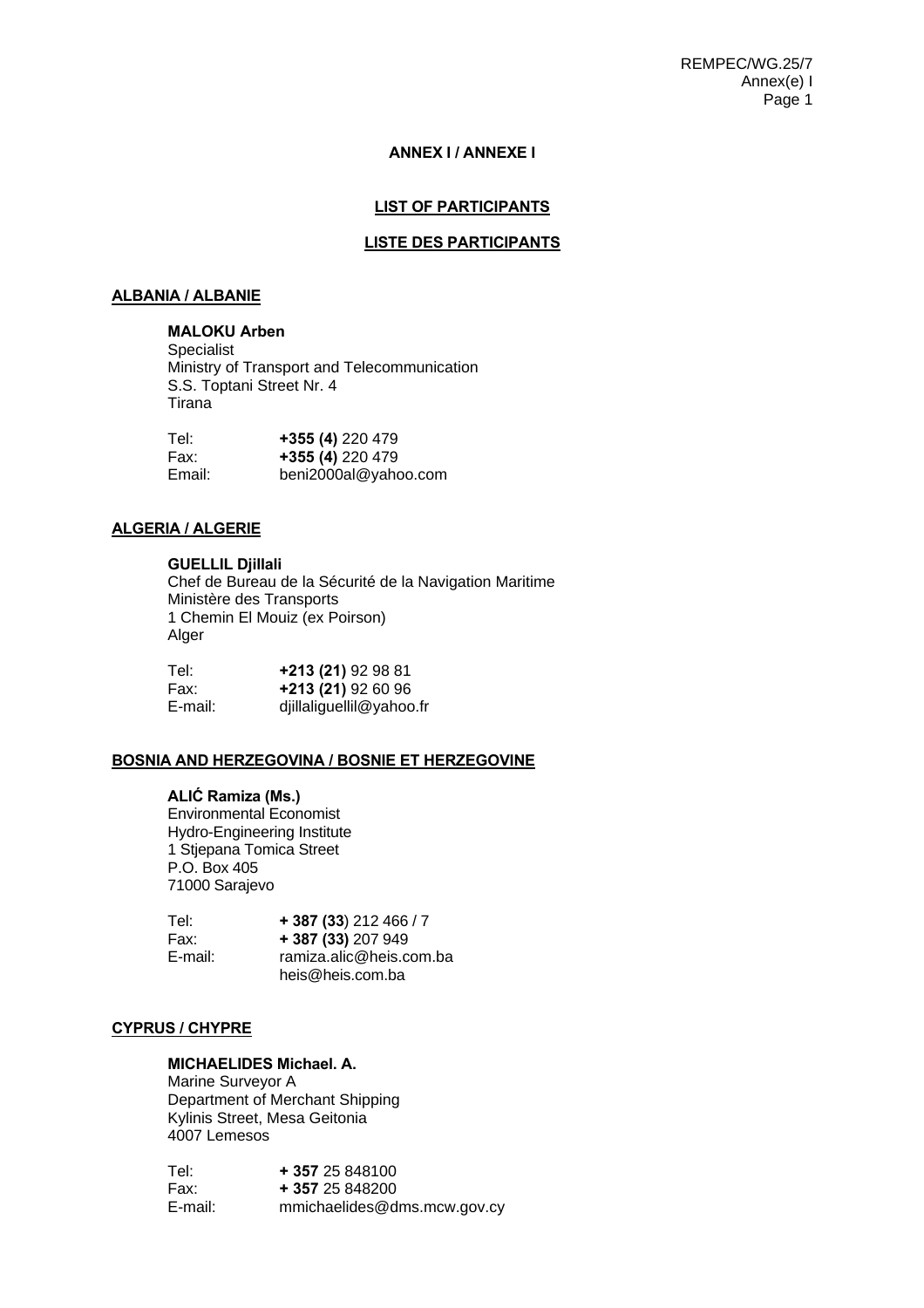REMPEC/WG.25/7 Annex(e) I Page 2

# **EGYPT / EGYPTE**

# **BORHAN Mohamed**

Director General Coastal and Marine Management Division Egyptian Environment Affairs Agency (EEAA) 30 Misr-Helwan Agricultural Road Maadi, Cairo

| Tel:          | $+20(2)$ 525 64 83 |
|---------------|--------------------|
| Tel (Mobile): | +20 (10) 122 51 40 |
| Fax :         | $+20(2)$ 525 64 94 |
| E-mail:       | noscp@link.net     |

# **MAREI Mohamed**

Maritime Transport Sector Ministry of Transport 4, Ptolemy Street Alexandria 21514

| Tel:    | +20 (3) 484 20 58  |
|---------|--------------------|
|         | +20 (3) 484 21 19  |
| Fax :   | $+20(3)$ 484 20 41 |
|         | +20 (2) 484 20 96  |
| E-mail: | mmt@idsc.net.eg    |

### **KHALIL Mohamed**

Second Secretary Embassy of Egypt 10 Vjal Sir Temi Zammit Ta'Xbiex MSD 11

| Tel :   | +356 21 314 158       |
|---------|-----------------------|
| Fax :   | +356 21 319 230       |
| E-mail: | embegmlt@onvol.net    |
|         | makegypt1@hotmail.com |
|         |                       |

# **EUROPEAN COMMISSION / COMMISSION EUROPEENNE**

# **DE LANNOY Thomas**

Administrator European Commission DG Environment BU-9 2/185 Civil Protection Unit – A5 200 rue de la Loi 1049 Brussels BELGIUM

| Tel:    | +32 (2) 29 86 796           |
|---------|-----------------------------|
| Fax :   | $+32(2)$ 29 90 314          |
| E-mail: | thomas.de-lannoy@cec.eu.int |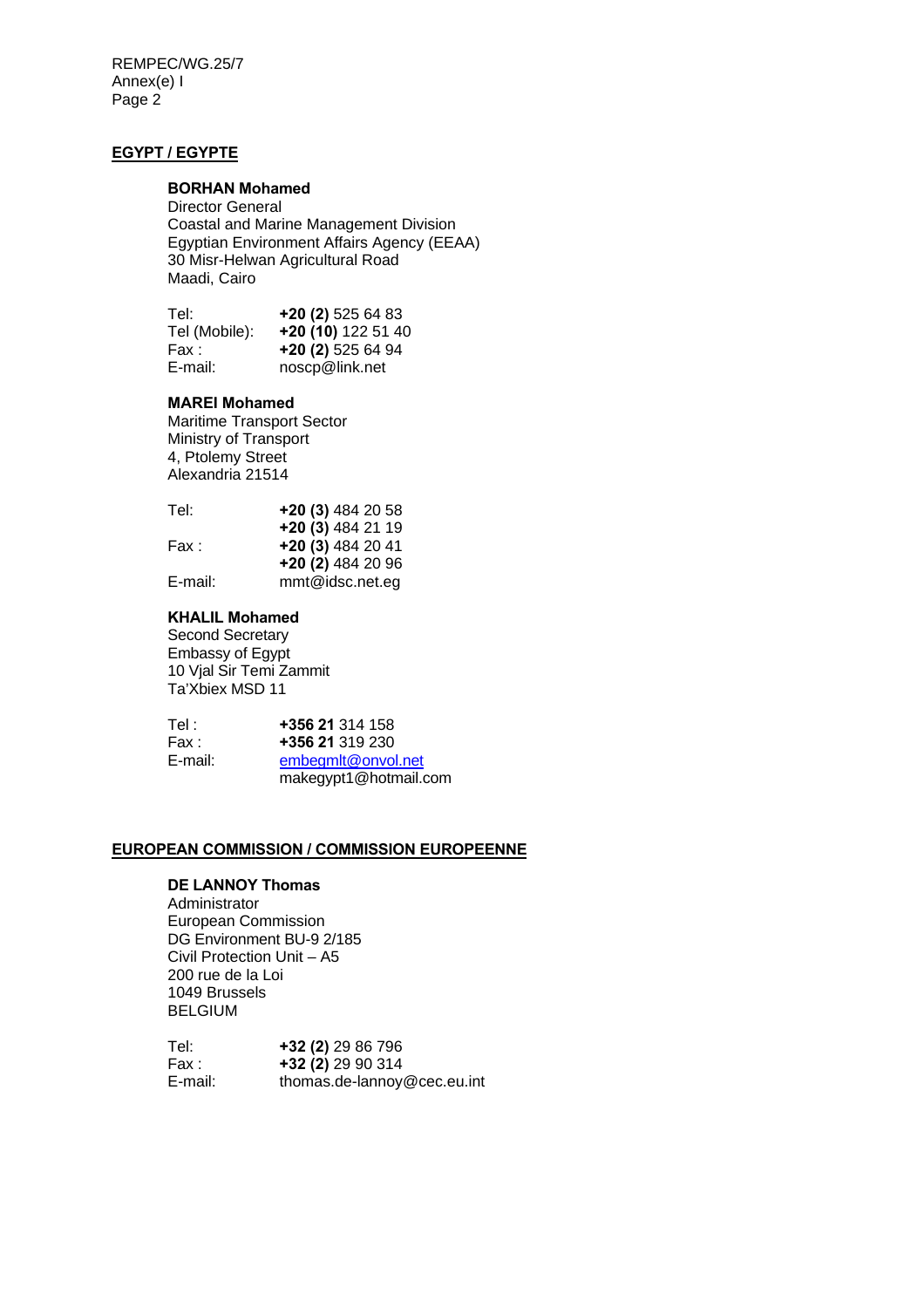# **FRANCE / FRANCE**

#### **SILVESTRE Daniel**

 Chargé de Mission/Administrateur Civil Secrétariat Général de la Mer Service du Premier Ministre 16, Boulevard Raspail 75007 Paris

| Tel:    | +33 (1) 536 34 153                |
|---------|-----------------------------------|
| Fax:    | +33 (1) 536 34 178                |
| E-mail: | daniel.silvestre@sgmer.pm.gouv.fr |

# **GREECE/GRECE**

**KRIONERITIS Dimitrios**  Marine Environment Protection Directorate Hellenic Ministry of Mercantile Marine 109 Ipsilantou Street 18532 Piraeus

| Tel:    | +30 (210) 419 13 51 / 422 07 01 |
|---------|---------------------------------|
| Fax:    | +30 (210) 422 04 40 / 422 04 41 |
| E-mail: | dpthap@mail.yen.gr              |

# **ISRAEL/ISRAEL**

#### **LIVNEH Dan**

 Manager of Engineering and Operation Department Shipping and Ports Administration Ministry of Transport 15 Pal-Yam Street Haifa 31999

| Tel:    | +972 (4) 863 21 21 |
|---------|--------------------|
| Fax:    | +972 (4) 863 21 16 |
| E-mail: | livneh@mot.gov.il  |

# **ITALY / ITALIE**

# **BELLINI Mauro**

**Consultant** Ministry of Environment Via Cristoforo Colombo 44 Rome

| Tel:    | $+39(06)57221$        |
|---------|-----------------------|
| Fax:    | + 39 (06) 57 22 34 91 |
| E-mail: | blinus@sysnet.it      |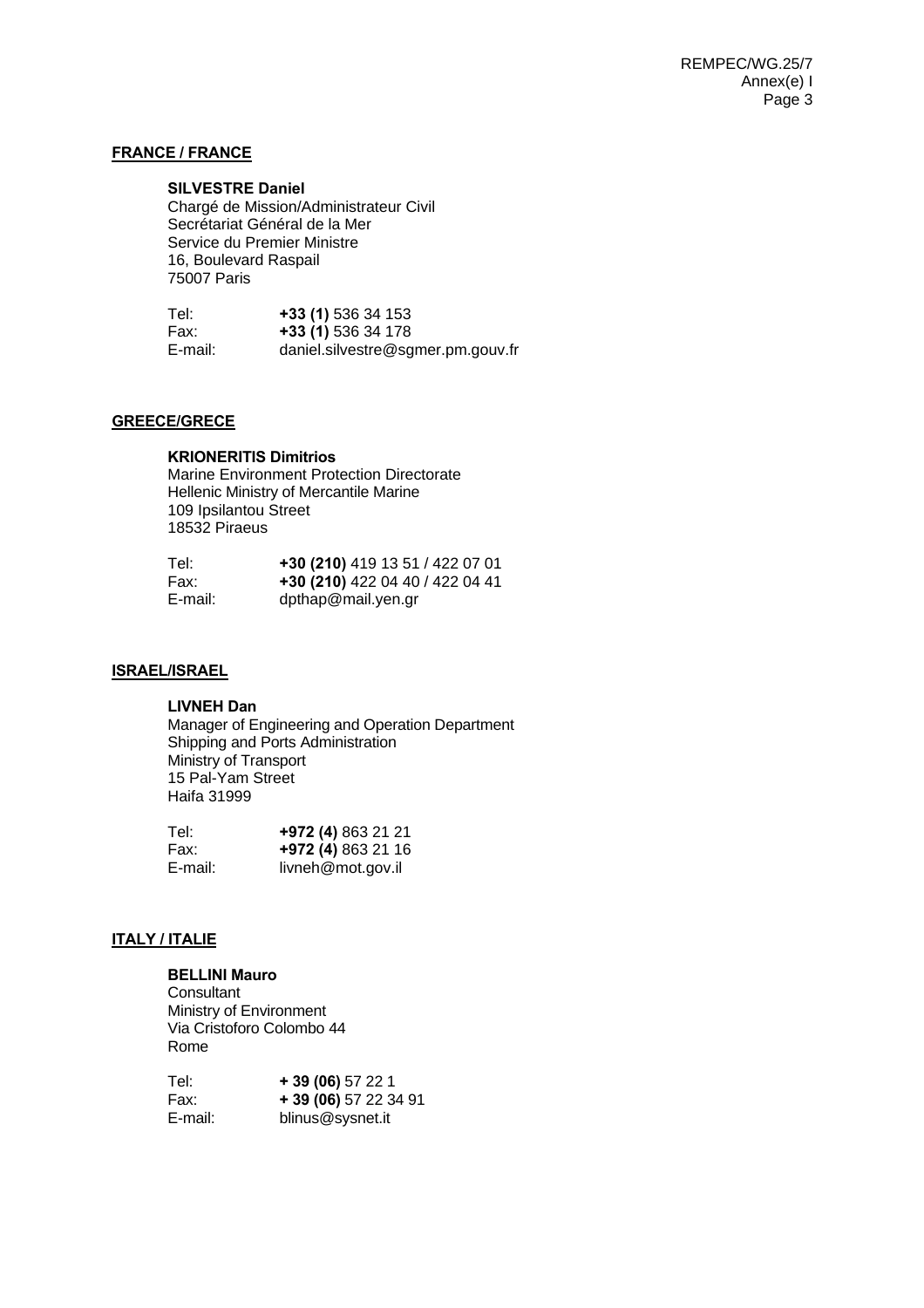REMPEC/WG.25/7 Annex(e) I Page 4

# **ITALY / ITALIE (cont.)**

#### **CARLONE Nicola**

Capitano di Vascello (CP) Capo Ufficio Piani 3° Reparto P.O. Viale dell' Arte, 16 Comado Generale delle Capitanerie di Porto Guardia Costeira 00144 Rome

| Tel:    | $+39(06)59084883$                         |
|---------|-------------------------------------------|
| Fax:    | $+39(06)$ 59 08 49 30                     |
| E-mail: | nicola.carlone@infrastrutturetrasporti.it |

# **CIASCA Angelo**

**Officer** Nature Protection Directorate Ministry of Environment and Territory Via Capitan Bavastro, 174 00147 Rome

| Tel:    | $+39(06)$ 57 22 83 35        |
|---------|------------------------------|
| Fax:    | $+39(06)$ 57 22 83 90        |
| E-mail: | ciasca.angelo@minambiente.it |
|         | dpn-div6@minambiente.it      |

### **ZANARDI Ermanno**

Expert Ministry of Environment Via Cristoforo Colombo 44 Rome

| Tel:    | $+39(06)57221$                 |
|---------|--------------------------------|
| Fax:    | $+39(06)$ 57 22 34 91          |
| E-mail: | zanardi.ermanno@minambiente.it |

# **LEBANON / LIBAN**

## **AL HASHEM Michel**

Navy Officer Lebanese Navy Headquarters Beirut

| Tel:          | +961 (1) 58 33 60     |
|---------------|-----------------------|
| Tel (Mobile): | +961 (3) 303 832      |
| Fax:          | +961 (1) 587 416      |
| E-mail:       | mich hash@hotmail.com |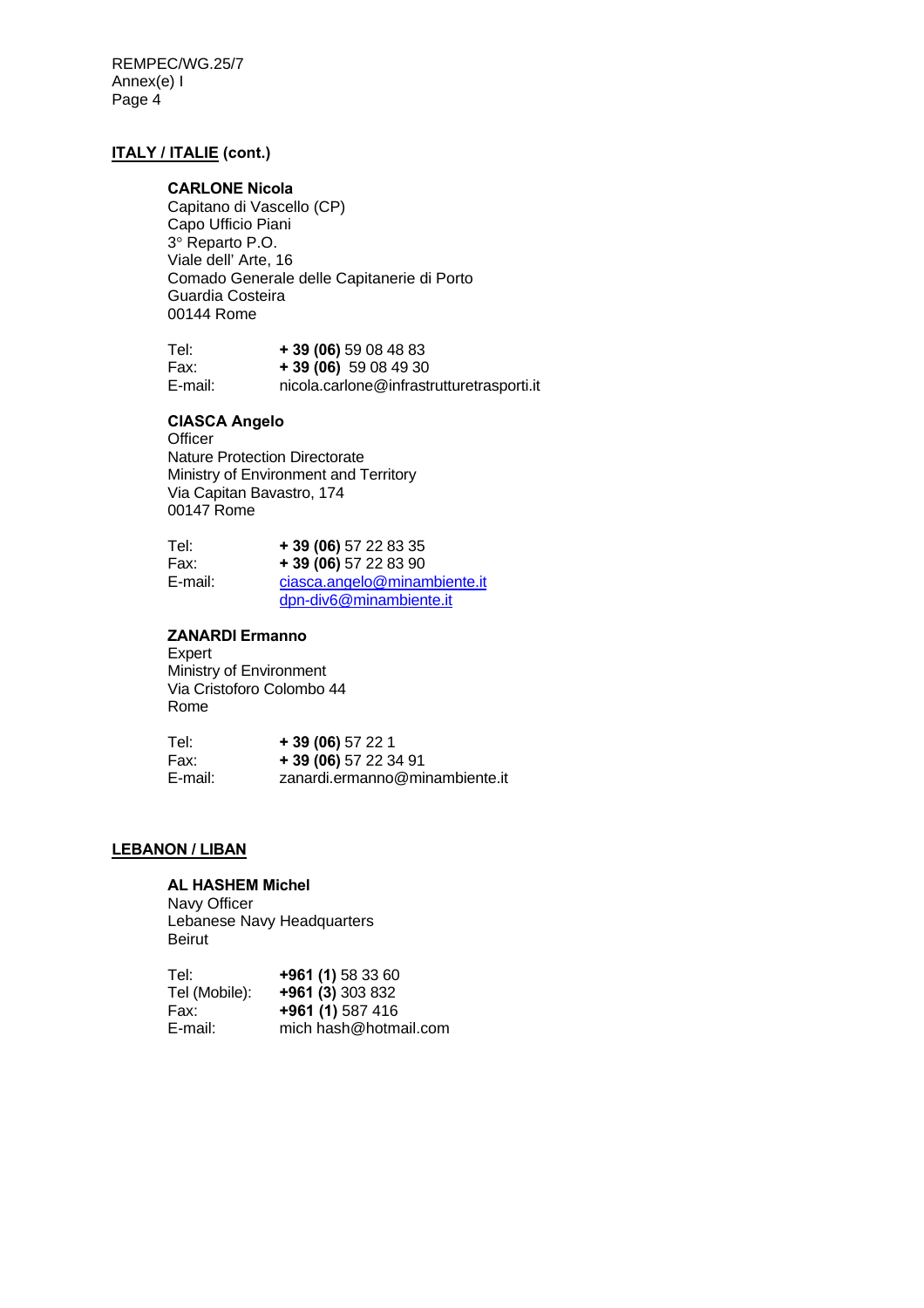# **GSP LIBYAN ARAB JAMAHIRIYA / JAMAHIRIYA ARABE LIBYENNE**

#### **AMER Mohamed Massoud**

Head , Office of Planning and Emergency Environment General Authority (EGA) P.O. Box 83618 El-Gheran **Tripoli** 

Tel (Mobile): **+218 (91)** 213 52 91 Fax: **+218 (21)** 361 28 36 E-mail**:** DR\_AMERT@yahoo.com

# **MALTA / MALTE**

## **MIFSUD Mario**

 Research & Development Manager Merchant Shipping Directorate Malta Maritime Authority Maritime House Lascaris Wharf Valletta

Tel: +**356 21** 250 360 Fax: **+356 21** 241 460 E-mail: mario.mifsud@mma.gov.mt

# **CINI Victor**

 Ports Officer Ports Directorate Malta Martime Authority Marina Pinto Valletta VLT 01

| Tel:    | +356 21 33 314         |
|---------|------------------------|
| Fax:    | +356 21 244 419        |
| E-mail: | victor.cini@mma.gov.mt |

#### **MONACO / MONACO**

# **BOUCHET Pierre**

 Adjoint Directeur Direction des Affaires Maritime Quai Jean Charles Rey B.P. 468 MC-98012 Monaco Cedex

| Tel:    | +377 (-) 93 15 86 78 |
|---------|----------------------|
| Fax:    | +377 (-) 93 15 37 15 |
| E-mail: | pbouchet@gouv.mc     |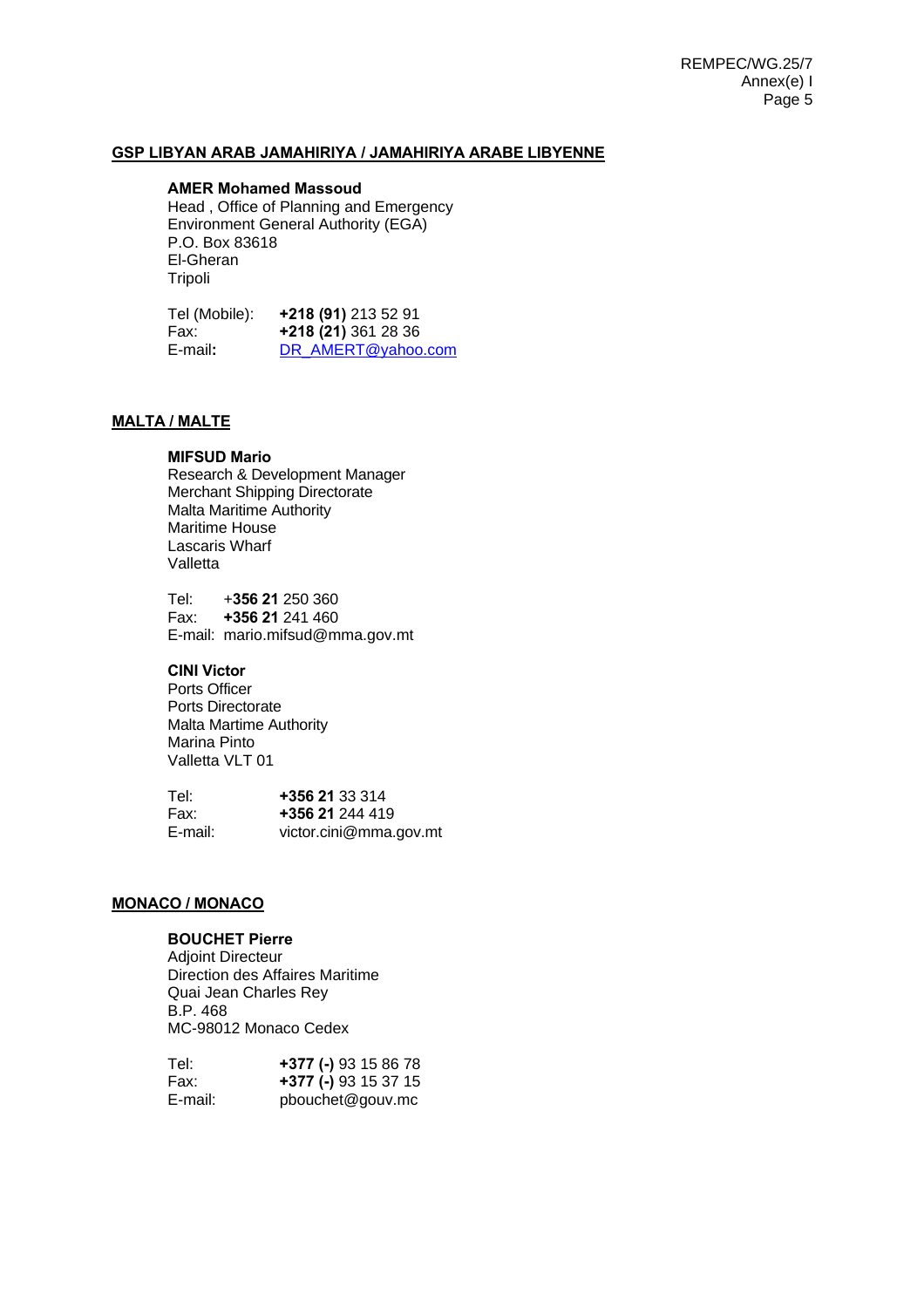REMPEC/WG.25/7 Annex(e) I Page 6

# **MOROCCO / MAROC**

#### **DAHHOU Mohammed**

Chef de Service des Stratégies d'Intervention Departement de l'Environnement 36 Avenue Abtal Agdal Rabat

 Tel: **+212 (37)** 68 10 02 Tel (Mobile): **+212** 61 18 93 77 Fax No: **+212 (37)** 77 26 58 **/** 77 27 56 **+212 (37)** 77 88 25 mdahhou1@caramail.com

## **SERBIA AND MONTENEGRO /** *SERBIE ET MONTENEGRO*

# **RAKOČEVIĆ Veljko**

Senior Advisor Maritime Security Department Maršala Tita br.7 Bar- 85000, Montenegro

| Tel:   | +381 (85) 303 352 |
|--------|-------------------|
| Fax:   | +381 (85) 313 274 |
| Email: | msd.intreg@cg.yu  |

### **SLOVENIA / SLOVENIE**

# **BOŽIČ Zvezdan**

 Assistant Minister Administration for Civil Protection and Disaster Relief Ferrarska 5/b 6000 Koper

| Tel:   | +386 (5) 668 42 00     |
|--------|------------------------|
| Fax:   | +386 (5) 668 43 22     |
| Email: | zvezdan.bozic@urszr.si |

## **SPAIN/ ESPAGNE**

## **RODRIGUEZ CARBONELL Sergio**

Senior Technician Spanish Maritime Safety Agency (Ministry for Development) SASEMAR (SALVAMENTO MARITIMO) C/ Fruela, 3 28011 Madrid

| Tel:    | +34 (91) 755 9137 |
|---------|-------------------|
| Mob:    | +34 (63) 005 9562 |
| Fax:    | +34 (91) 755 9109 |
| E-mail: | Icc@sasemar.es    |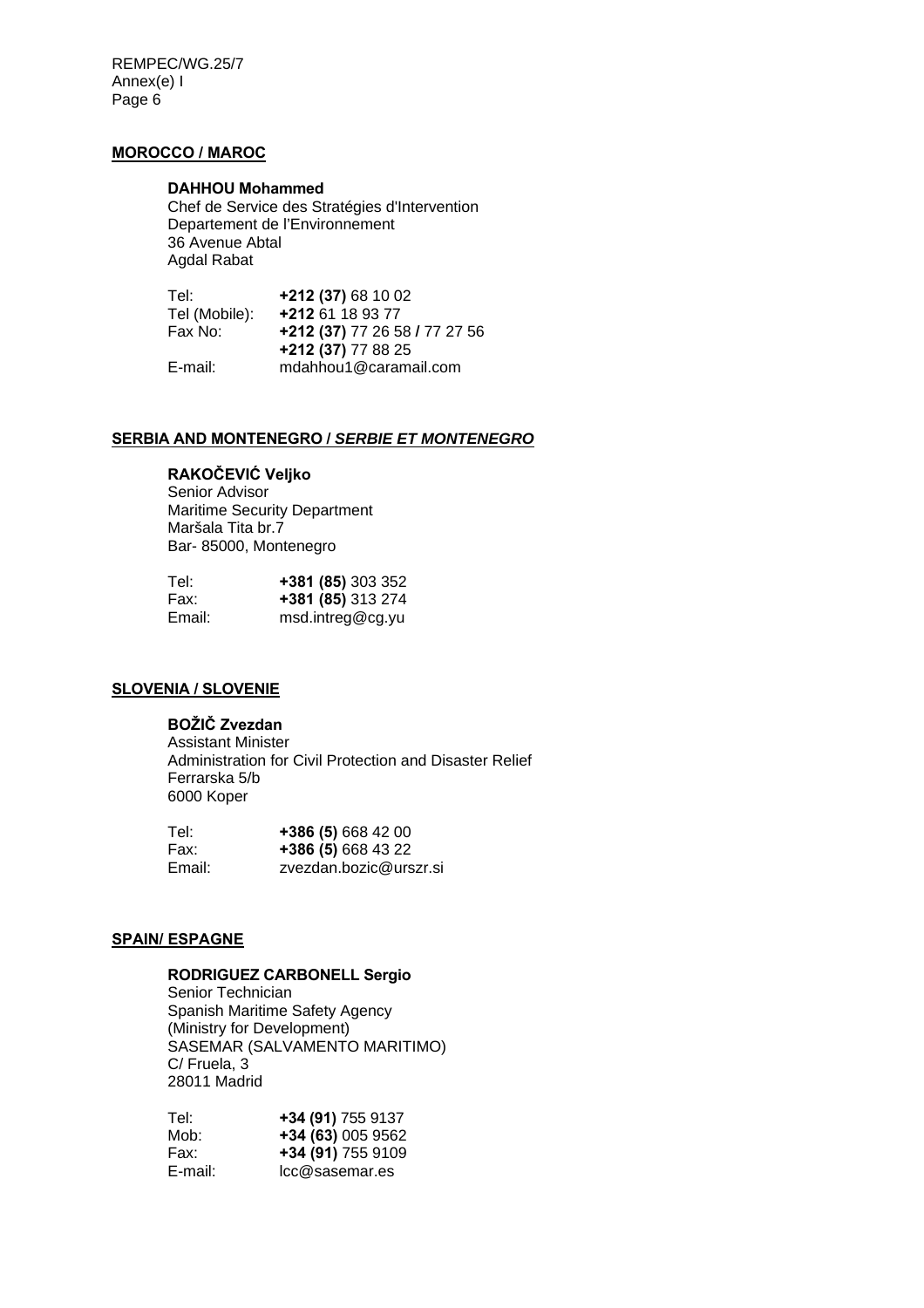## **SPAIN/ ESPAGNE (cont.)**

#### **SARASUA German**

Director MRCC / Oil Pollution Response SASEMAR Muelle Alfonso XIII, S / N Cadiz

| Tel:    | +34 (956) 21 42 57          |
|---------|-----------------------------|
| Fax:    | +34 (956) 22 60 91          |
| E-mail: | jefecentro.cadiz@sasemar.es |

### **MARTIN PARTIDA Itziar**

Maritime Technician Marine Pollution Department Directorate General Merchant Marine Ruiz de Alarcon, 1 28017 Madrid

| Tel:   | +34 (91) 597 90 42 |
|--------|--------------------|
| Fax:   | +34 (91) 597 92 35 |
| Email: | impartida@mfom.es. |

## **TUNISIA / TUNISIE**

# **SMAOUI Malek**

Directeur de la Conservation de la Nature et du Milieu Rural Ministère de l'Environnement et du Développement Durable Immeuble ICF El Menzah 1080 Tunis

| Tel:          | +216 (71) 703 394     |
|---------------|-----------------------|
| Tel (Mobile): | +216 (98) 32 35 77    |
| Fax:          | +216 (71) 704 340     |
| Email:        | malek.smaoui@voila.fr |

## **TURKEY / TURQUIE**

#### **ONUR Saniye**

 Head of Marine Enviornment Department Undersecretariat for Maritime Affairs General Directorate for Maritime Transport GMK Bulvari No.128 Maltepe – Ankara

Tel: **+90 (312)** 232 09 22 Fax: **+90 (312)** 231 33 06 **+90 (312)**231 09 21 E-mail: saniye.onur@denizcilik.gov.tr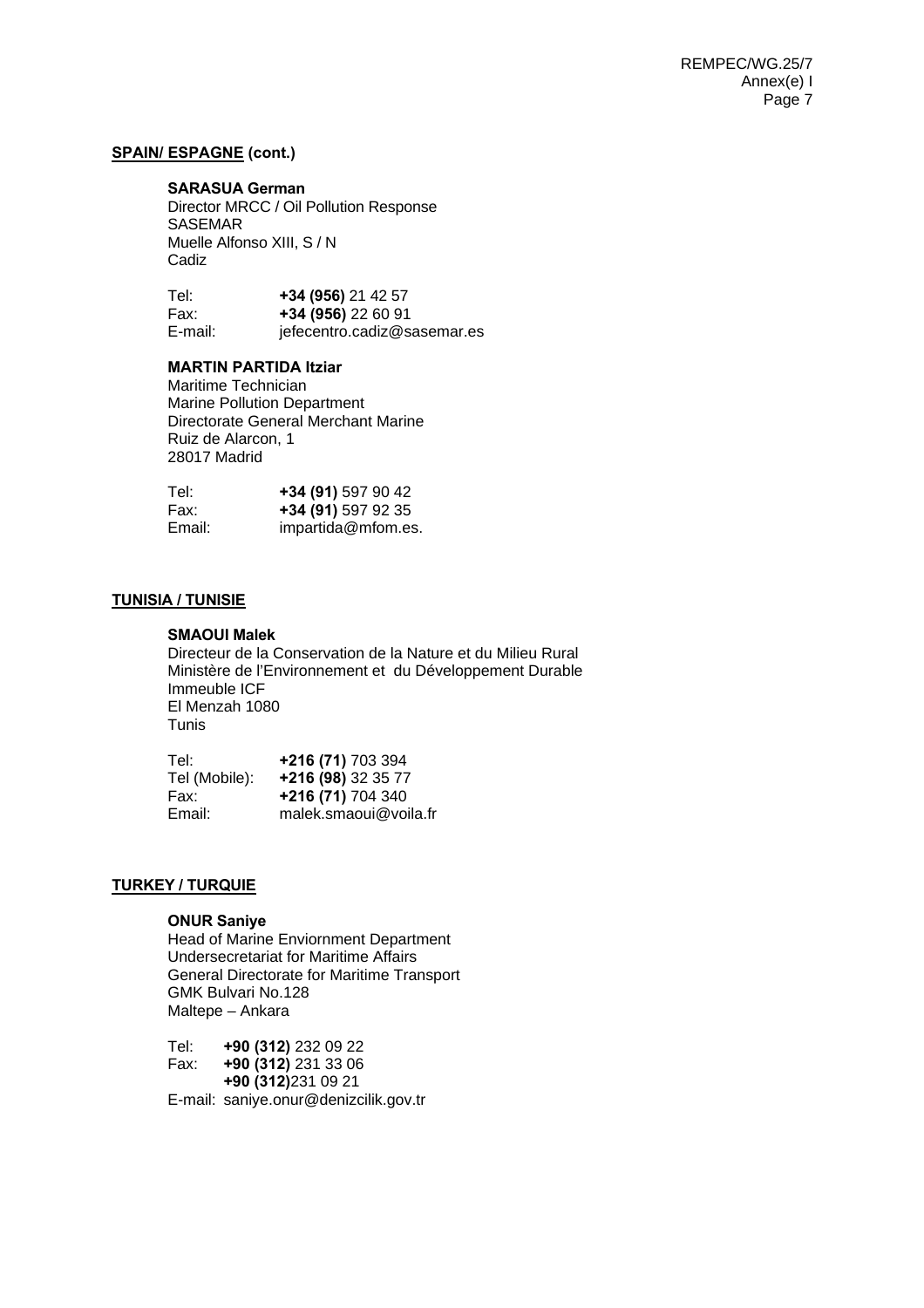REMPEC/WG.25/7 Annex(e) I Page 8

## **CONSULTANT TO REMPEC/ CONSULTANT AUPRES DU REMPEC**

 **CONSTANTINIDES Glafkos Consultant** 3, Maria Syngletiki Street Nicosia 1011

Tel: **+357 (22)** 667 655 Fax: **+357 (22)** 677 911 E-mail: gconstan@spidernet.com.cy

# **CONFERENCE INTERPRETERS/INTERPRETES DE LA CONFERENCE**

**TITOUAH Rachid**  Interpreter

**MARCHETTA Simona**  Interpreter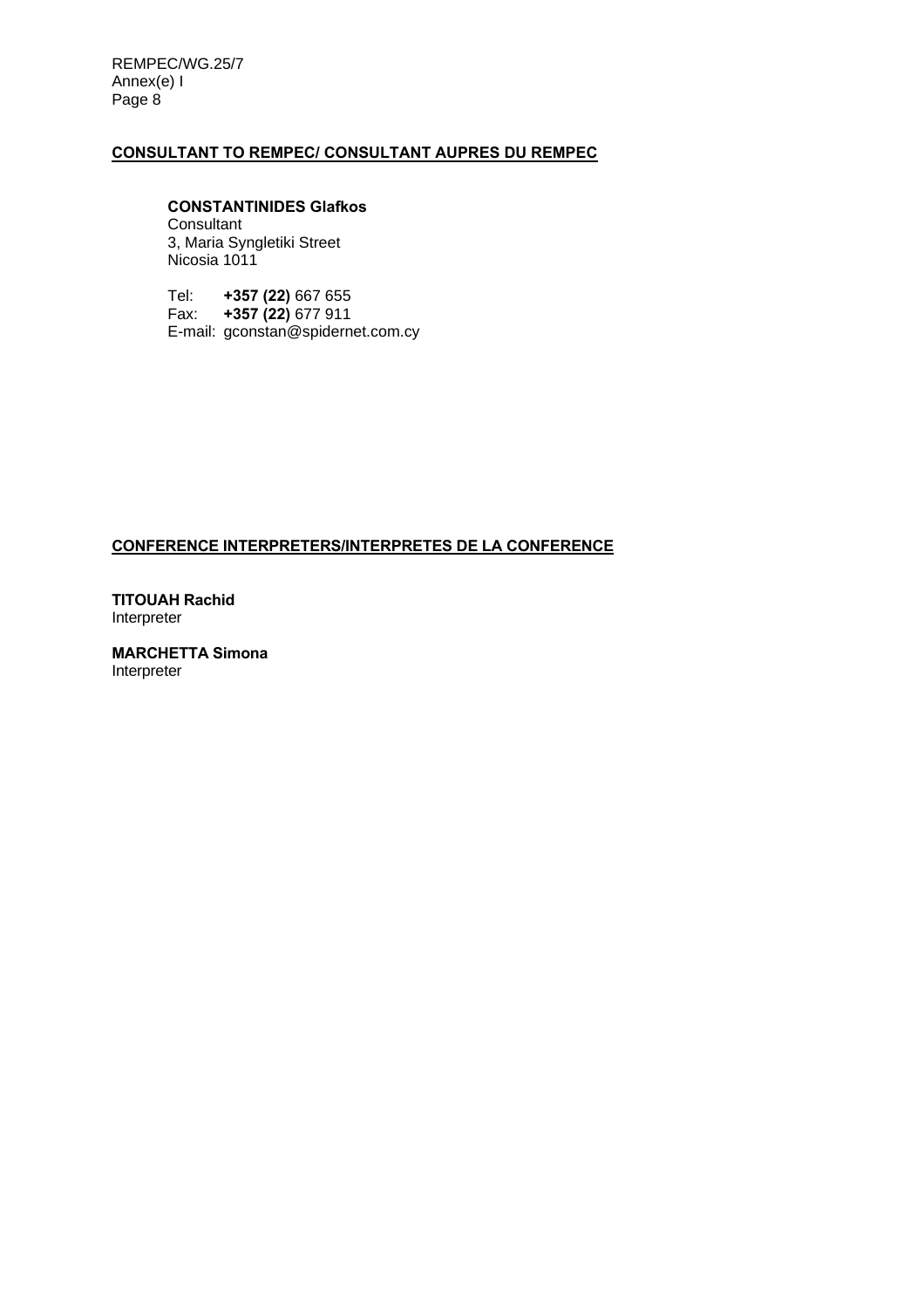# **SECRETARIAT / SECRETARIAT**

### **REGIONAL MARINE POLLUTION EMERGENCY RESPONSE CENTRE FOR THE MEDITERRANEAN SEA (REMPEC) CENTRE REGIONAL MEDITERRANEEN POUR L'INTERVENTION D'URGENCE CONTRE LA POLLUTION MARINE ACCIDENTELLE (REMPEC)**

#### **PATRUNO Roberto Director**

**DOMOVIC Darko**  Senior Programme Officer (OPRC)

**PACE Jonathan**  Programme Officer (Prevention)

**KHODJET EL KHIL Lilia** Technical Officer

**FARCHI Cristina** Junior Programme Officer

**LEOTOING François**  Junior Programme Officer

**STELLINI Doreen**  Documentalist

**SACCO Christopher**  Administrator

**SAMMUT André**  Administrative Assistant

#### **BONAVIA Amanda**  Secretary/ Administrative Assistant

### **BORG Francesca Secretary**

**MIZZI Ruth**  Bilingual Secretary

**ZERAFA Anthony**  Document Reproducer

REMPEC Manoel Island Gzira GZR 03 MALTA

Tel: +356 21 33 72 96/7/8 Fax: +356 21 33 99 51 E-mail: rempec@rempec.org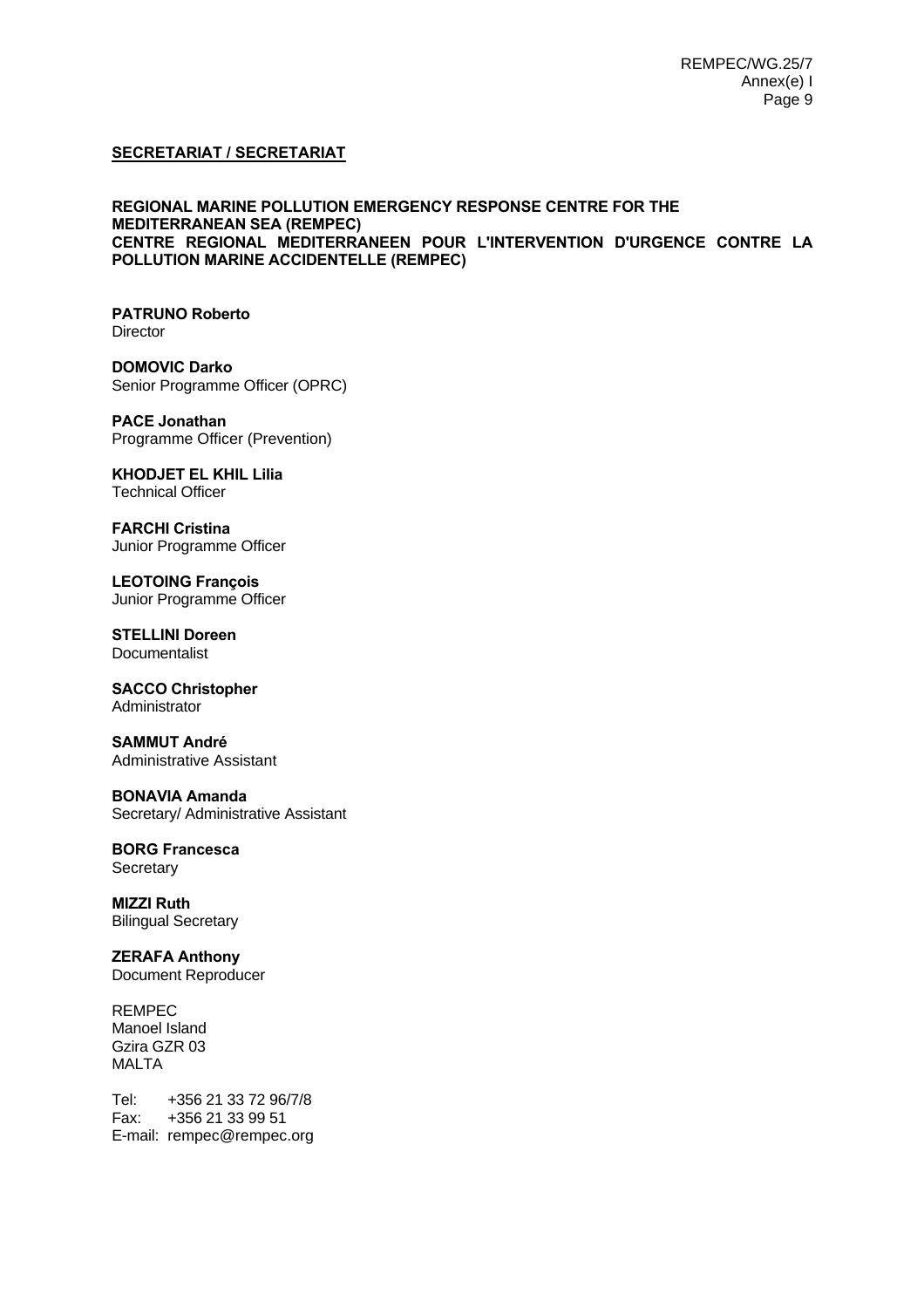# **ANNEX II**

# **AGENDA**

- 1. Opening of the Meeting
- 2. Organization of the Meeting
- 3. Adoption of the Agenda
- 4. Presentation of comments on and revision of the Third Draft of the Regional Strategy
- 5. Timetable for the implementation of the Regional Strategy
- 6. The cost of implementation of the Regional Strategy
- 7. Other business
- 8. Adoption of the Report (including the final Draft Regional Strategy)
- 9. Closure of the Meeting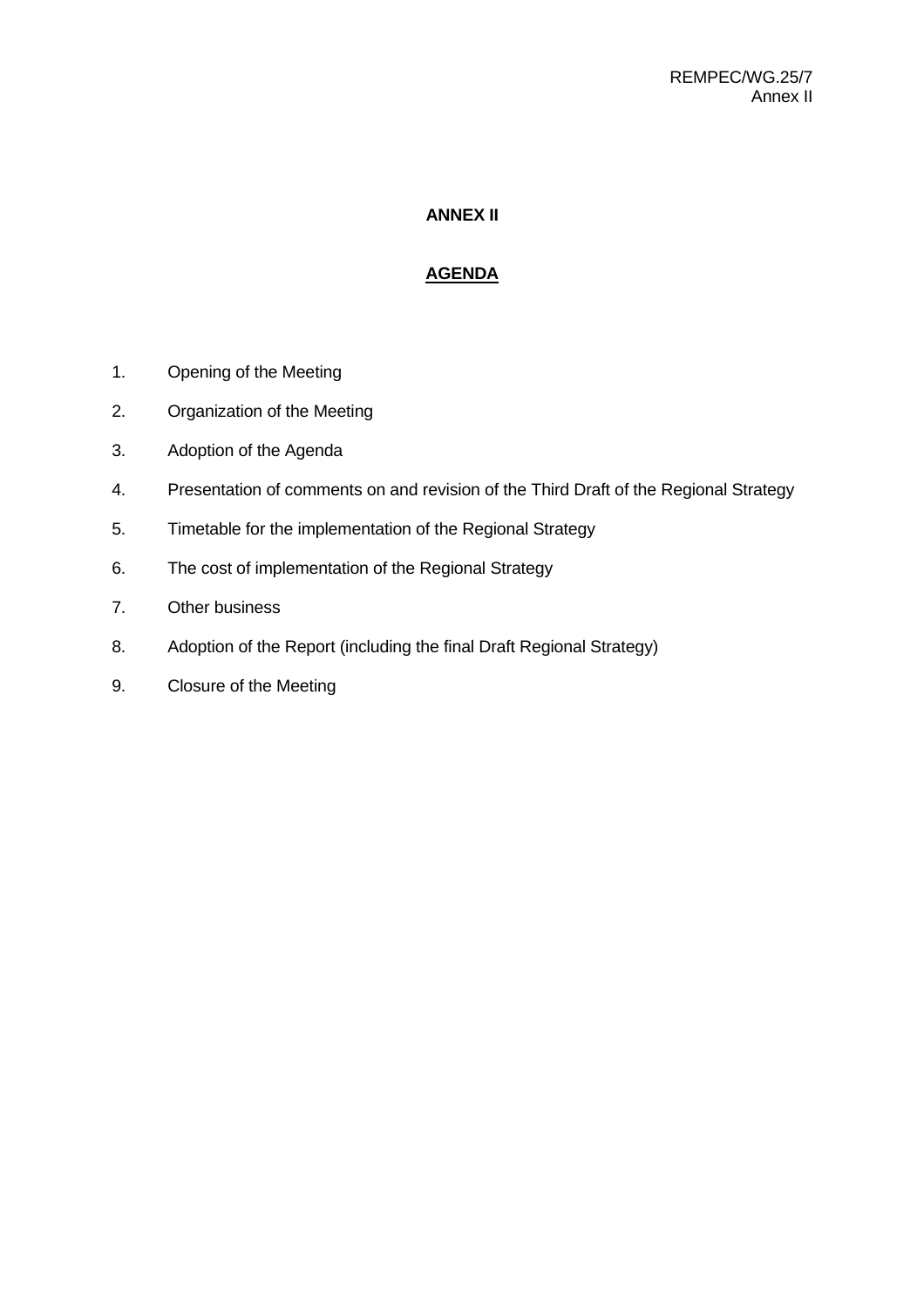# **ANNEX III**

# **LIST OF DOCUMENTS**

# **WORKING DOCUMENTS**

| REMPEC/WG.25/3/1 | Provisional Agenda.                                                                                                                                                                                                   |
|------------------|-----------------------------------------------------------------------------------------------------------------------------------------------------------------------------------------------------------------------|
| REMPEC/WG.25/3/2 | Annotated Provisional Agenda.                                                                                                                                                                                         |
| REMPEC/WG.25/3/3 | Draft Timetable.                                                                                                                                                                                                      |
| REMPEC/WG.25/4/1 | Third Draft of the Regional Strategy for the Prevention of and<br>Response to Marine Pollution from Ships.<br>List of Comments. (Prepared by REMPEC)                                                                  |
| REMPEC/WG.25/4/2 | Third Draft of the Regional Strategy for the Prevention of and<br>Response to Marine Pollution from Ships.<br>Comments. (Prepared by REMPEC)                                                                          |
| REMPEC/WG.25/4/3 | Third Draft of the Regional Strategy for the Prevention of and<br>Response to Marine Pollution from Ships, including the Comments<br>received from the Contracting Parties and other Parties. (Prepared<br>by REMPEC) |
| REMPEC/WG.25/4/4 | Third Draft of the Regional Strategy for the Prevention of and<br>Response to Marine Pollution from Ships.<br>Amendments proposed by the Secretariat. (Prepared by REMPEC)                                            |
| REMPEC/WG.25/4/5 | IMO Comments on the Third Draft Regional Strategy for the<br>Prevention of Response to Marine Pollution from Ships. (Submitted<br>by IMO)                                                                             |
| REMPEC/WG.25/5   | No document issued under this agenda item.                                                                                                                                                                            |
| REMPEC/WG.25/6   | Study concerning the Estimate of Costs of the Implementation of the<br>Regional Strategy for Prevention of and Response to Marine<br>Pollution from Ships in the Mediterranean (Submitted by REMPEC).                 |
| REMPEC/WG.25/7   | Report of the Meeting                                                                                                                                                                                                 |

# **INFORMATION DOCUMENTS**

| REMPEC/WG.25/INF.1 | Provisional List of Documents.    |
|--------------------|-----------------------------------|
| REMPEC/WG.25/INF.2 | Provisional List of Participants. |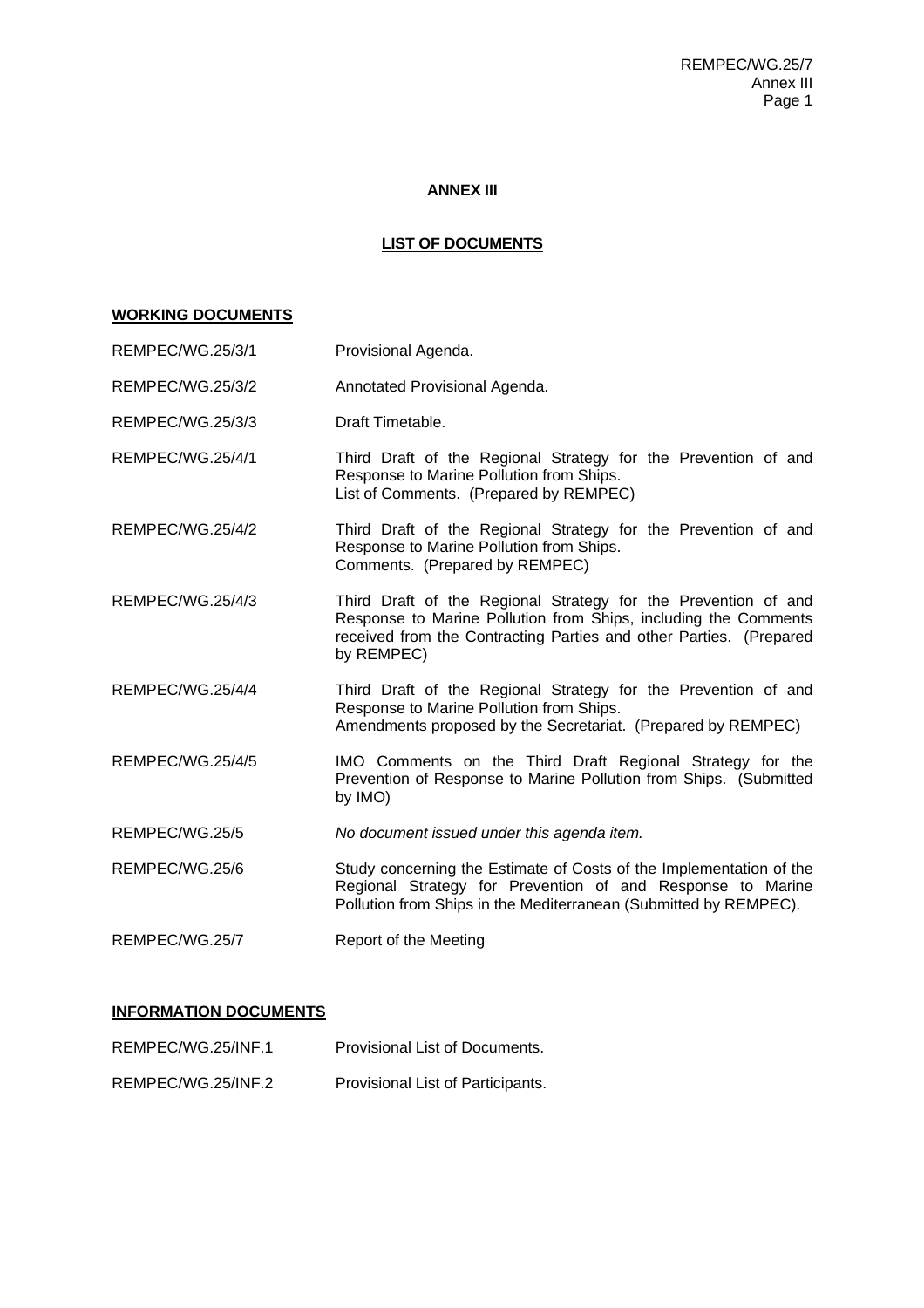REMPEC/WG.25/7 Annex III Page 2

# **REFERENCE DOCUMENTS**

| <b>UNEP</b>            | Rules of procedures for meetings and conferences of the Contracting<br>Parties to the Convention for the Protection of the Mediterranean Sea<br>against Pollution and its related Protocols.                                  |
|------------------------|-------------------------------------------------------------------------------------------------------------------------------------------------------------------------------------------------------------------------------|
| <b>UNEP</b>            | Convention for the Protection of the Mediterranean Sea against<br>Pollution and its related Protocols, 1976.                                                                                                                  |
| <b>UNEP</b>            | Mediterranean Action Plan and Convention for the Protection of the<br>Marine Environment and the Coastal Regions of the Mediterranean<br>and its Protocols, 2002.                                                             |
| UNEP(DEC)/MED IG.15/11 | Report of the Thirteenth Ordinary Meeting of the Contracting Parties<br>to the Convention for the Protection of the Mediterranean Sea<br>against Pollution and its Protocols, Catania, Italy, 11-14 November<br>2003.         |
| <b>REMPEC</b>          | RIS/A: Basic Documents, Recommendations, Principles and<br>Guidelines Concerning Accidental Marine Pollution Preparedness,<br>Response and Mutual Assistance, as well as Prevention of Pollution<br>from Ships, January 2004. |
| <b>REMPEC</b>          | Protocol concerning Cooperation in Preventing Pollution from Ships<br>and, in Cases of Emergency, Combating Pollution of the<br>Mediterranean Sea, 2002.                                                                      |
| REMPEC/WG.21/12        | Report of the Sixth Meeting of Focal Points of the Regional Marine<br>Pollution Emergency Response Centre for the Mediterranean Sea<br>(REMPEC), Malta, 12-15 February 2003.                                                  |
| REMPEC/WG.23/7         | Report of the First Meeting of National Experts on the Regional<br>Strategy for Prevention of and Response to Marine Pollution from<br>Ships, Castelgandolfo (Rome), Italy, 8-10 July 2004.                                   |
| <b>United Nations</b>  | United Nations Convention on the Law of the Sea (UNCLOS).                                                                                                                                                                     |
| <b>IMO</b>             | International Convention for the Prevention of Pollution from Ships.<br>(MARPOL Convention).                                                                                                                                  |
| <b>IMO</b>             | MARPOL - How to do it (2002 Edition).                                                                                                                                                                                         |
| <b>IMO</b>             | International Convention on Oil Pollution Preparedness, Response<br>and Co-operation, 1990. (OPRC Convention).                                                                                                                |
| <b>IMO</b>             | Protocol on Preparedness, Response and Co-operation to Pollution<br>Incidents by Hazardous and Noxious Substances, 2000. (OPRC-<br>HNS Protocol).                                                                             |
| <b>IMO</b>             | International Convention for the Safety of Life at Sea, 1974, and its<br>Protocol of 1988. (SOLAS Convention).                                                                                                                |
| <b>IMO</b>             | International Convention for the Control and Management of Ships'<br>Ballast Water and Sediments, 2004. (BWM Convention).                                                                                                     |
| <b>IMO</b>             | Nineteenth Assembly Resolutions and other Decisions, 13-23<br>November 1995.                                                                                                                                                  |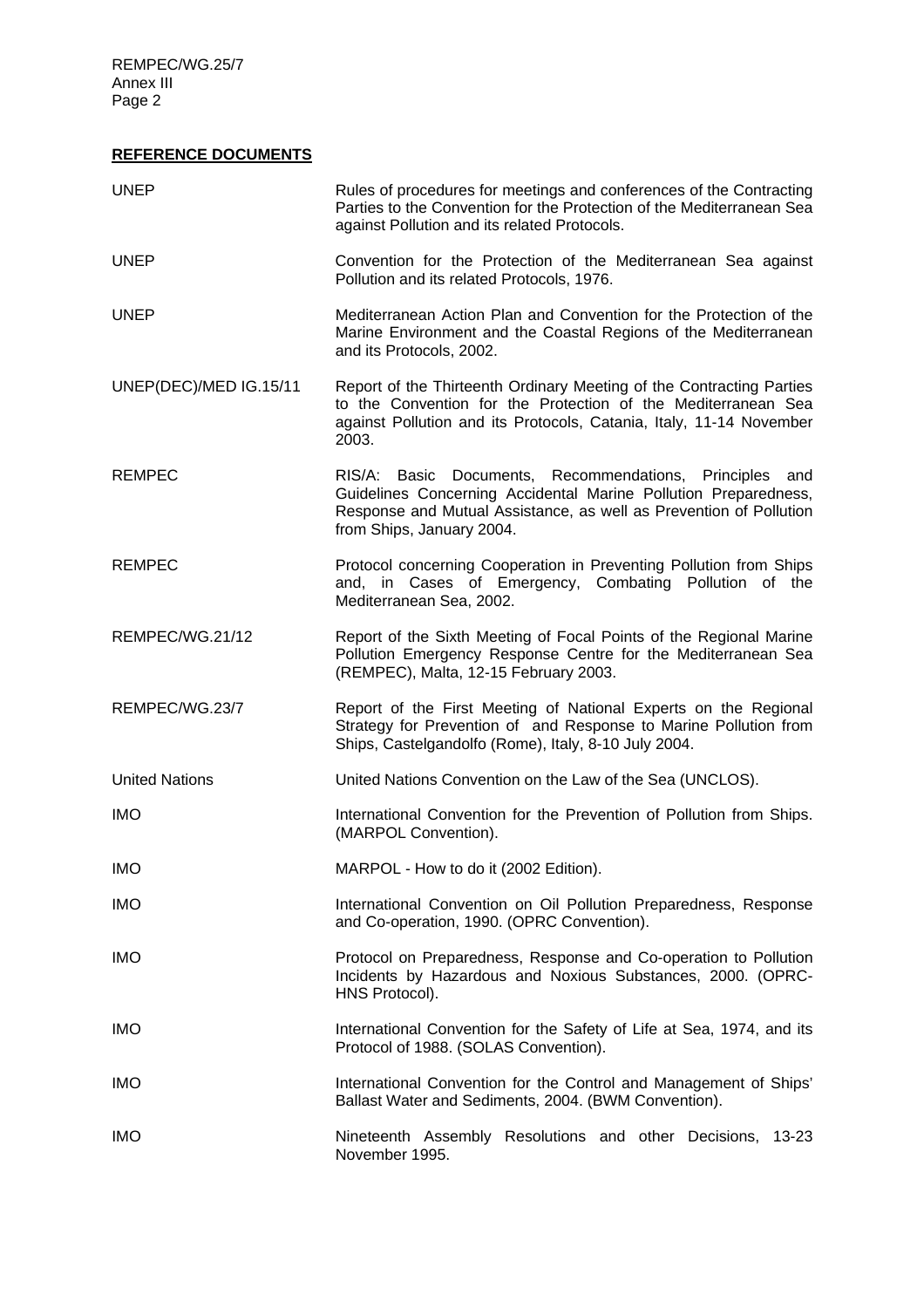| <b>IMO</b> | Resolutions of the 21 <sup>st</sup> Assembly and other decisions, 15-26<br>November 1999.                                                                                                                                                                                                                                                                                                                                     |
|------------|-------------------------------------------------------------------------------------------------------------------------------------------------------------------------------------------------------------------------------------------------------------------------------------------------------------------------------------------------------------------------------------------------------------------------------|
| <b>IMO</b> | Resolutions and other decisions of the 22 <sup>nd</sup> Assembly, 19-30<br>November 2001.                                                                                                                                                                                                                                                                                                                                     |
| <b>IMO</b> | Resolutions and other decisions of the 23 <sup>rd</sup> Assembly, 24 November<br>$-5$ December 2003.                                                                                                                                                                                                                                                                                                                          |
| EU-EC      | Council Directive 95/21/EC of 19 June 1995 concerning the<br>enforcement, in respect of shipping using Community ports and<br>sailing in the waters under the jurisdiction of the Member States, of<br>international standards for ship safety, pollution prevention and<br>shipboard living and working conditions (port State control).                                                                                     |
| EU-EC      | Directive 2001/106/EC of the European Parliament and of the<br>Council of 19 December 2001 amending Council Directive 95/21/EC<br>concerning the enforcement, in respect of shipping using Community<br>ports and sailing in the waters under the jurisdiction of the Member<br>States, of international standards for ship safety, pollution prevention<br>and shipboard living and working conditions (port State control). |
| EU-EC      | Directive 2000/59/EC of the European Parliament and of the Council<br>of 27 November 2000 on port reception facilities for ship-generated<br>waste and cargo residues.                                                                                                                                                                                                                                                        |
| EU-EC      | Directive 2002/59/EC of the European Parliament and of the Council<br>of 27 June 2002 establishing a Community vessel traffic monitoring<br>and information system and repealing Council. Directive 93/75/EEC.                                                                                                                                                                                                                |
| EU-EC      | Proposal for a Directive of the European Parliament and of the<br>Council on ship-source pollution and on the introduction of sanctions,<br>including criminal sanctions, for pollution offences. (Presented by the<br>Commission). COM(2003) 92 final; 2003/0037 (COD).                                                                                                                                                      |
| EU-EC      | Draft Directive of the European Parliament and of the Council on<br>ship-source pollution and on the introduction of sanctions for<br>infringements. (Text with EEA relevance). Non official document<br>based on 2003/0037 (COD).                                                                                                                                                                                            |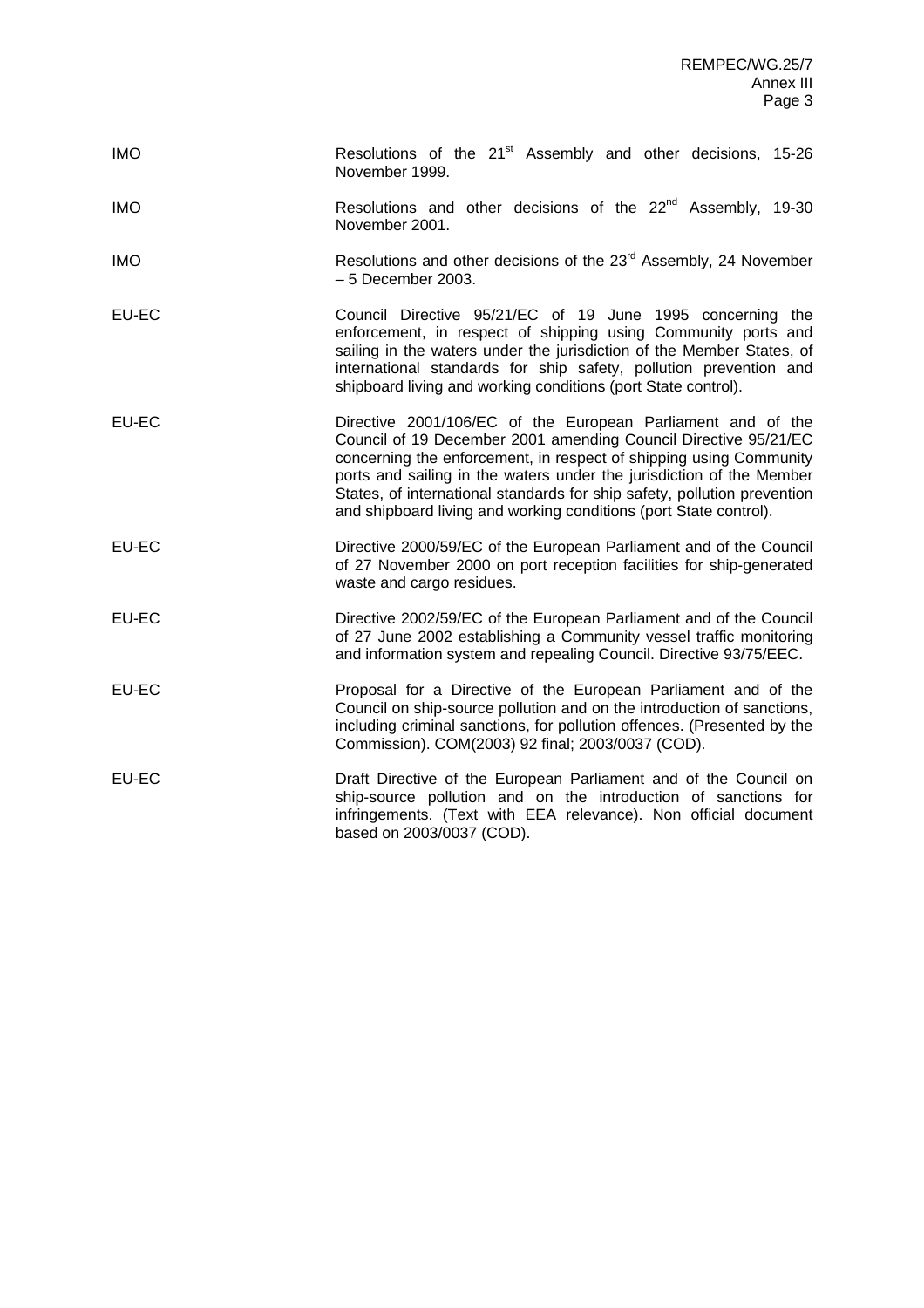#### **ANNEX IV**

## **RESOLUTION**

### **REGIONAL STRATEGY FOR PREVENTION OF AND RESPONSE TO MARINE POLLUTION FROM SHIPS**

*[Adopted by the Fourteenth Ordinary Meeting of the Contracting Parties to the Barcelona Convention]* 

#### **The Contracting Parties to the Barcelona Convention:**

*Convinced* of the importance of protecting the Mediterranean Sea from the risk of marine pollution,

*Considering* the importance attached to the enhancement of maritime safety and the protection of the marine environment from pollution in the Plan of Implementation adopted by the 2002 World Summit on Sustainable Development – WSSD (Johannesburg Summit),

*Reaffirming* their commitment to achieving sustainable development at regional, national and local levels, as well as to the issues agreed upon and the decisions taken in the Mediterranean Declaration for the 2002 Johannesburg Summit and its Plan of Implementation,

*Recognising* the essential role of IMO in the development of rules regulating prevention of and response to marine pollution from ships, and the need to enforce these rules in the Mediterranean,

*Taking into account* the relevant parts of the 'Action Plan for the Protection of the Marine Environment and the Sustainable Development of the Coastal Areas of the Mediterranean' (MAP Phase II) and the revised Barcelona Convention adopted by the Conference of Plenipotentiaries held in Barcelona on 10 June 1995,

*Recalling* the adoption in 2002 of the Protocol Concerning Cooperation in Preventing Pollution from Ships and, in Cases of Emergency, Combating Pollution of the Mediterranean Sea (Prevention and Emergency Protocol) which replaced the 1976 Protocol Concerning Cooperation in Combating Pollution of the Mediterranean Sea by Oil and other Harmful Substances in Cases of Emergency and extended its remit to also include the prevention of pollution from ships,

*Recalling also* the new objectives and functions of REMPEC as the Regional Centre for the implementation of the Protocol, adopted by their Twelfth Ordinary Meeting,

*Noting* that the Prevention and Emergency Protocol entered into force on the 17 March 2004,

*Bearing in mind* the relevant provisions of the Catania Declaration adopted by their Thirteenth Ordinary Meeting and, in particular, their agreement to prepare a Regional Strategy for Prevention of and Response to Marine Pollution from Ships, including precise commitments and deadlines, as appropriate, with a view to its adoption at their Fourteenth Ordinary Meeting,

*Bearing also in mind* the recommendations of their Thirteenth Ordinary Meeting regarding the preparation and the adoption of the Regional Strategy:

*Adopt* the Regional Strategy for Prevention of and Response to Marine Pollution from Ships, as set out in the attached Annex, for the ten-year period 2006 to 2015, comprised of:

- the Mission Statement of REMPEC:
- the present and future scenarios of the maritime industry and the Mediterranean region;
- general objectives;
- specific objectives; and
- timetable of activities and goals to be achieved;

*Request* REMPEC to review and report to the Contracting Parties on the progress of the implementation of the Regional Strategy and to propose its updating as necessary.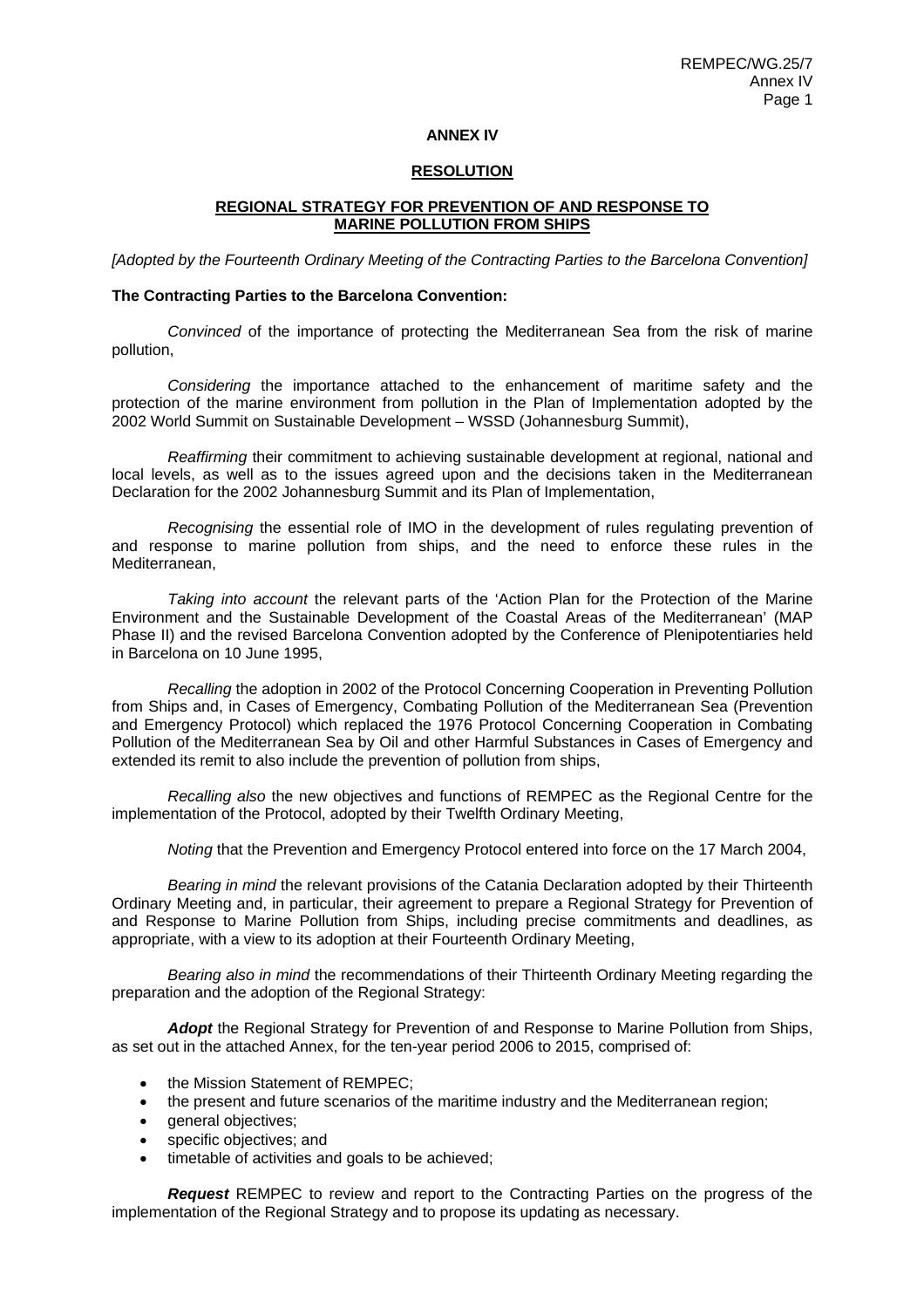### **Annex**

### **REGIONAL STRATEGY FOR PREVENTION OF AND RESPONSE TO MARINE POLLUTION FROM SHIPS**

## **1. MISSION STATEMENT OF REMPEC**

The mission of the Regional Marine Pollution Emergency Response Centre for the Mediterranean Sea (REMPEC) is to assist Mediterranean coastal States in the implementation of the Protocol Concerning Cooperation in Preventing Pollution from Ships and, in Cases of Emergency, Combating Pollution of the Mediterranean Sea (Prevention and Emergency Protocol) by:

- *Strengthening the capacities of the coastal States in the Mediterranean region* with a view to preventing pollution of the marine environment, ensuring the effective implementation of and compliance with the relevant international regulatory framework, and combating/eliminating pollution of the marine environment;
- *Developing regional co-operation* in the field of prevention *and facilitating co-operation* among the coastal States of the Mediterranean in responding to marine pollution incidents;
- *Assisting coastal States of the Mediterranean, which so request,* in the development of their national capacities for response to marine pollution incidents *and facilitating information exchange, technological co-operation and training*; and
- **Providing a framework for exchange of information** on operational, technical, scientific, legal and financial matters, *and promoting dialogue* aimed at conducting co-ordinated actions at national, regional and global levels for the implementation of the Protocol.

With a view to fulfilling this mission, the Contracting Parties to the Barcelona Convention define the objectives and functions of REMPEC.

# **2. PRESENT AND FUTURE SCENARIOS OF THE MARITIME INDUSTRY AND THE MEDITERRANEAN REGION**

The Strategy and its General and Specific Objectives have been developed bearing in mind the legal, financial and institutional framework of the Barcelona system, including in particular the provisions of the Prevention and Emergency Protocol, and the objectives and functions of REMPEC as the regional center charged with the implementation of the said Protocol. Moreover, the Strategy has been developed in the context of the present and expected future scenarios characterizing the maritime industry and the Mediterranean region, in particular:

- the increased role of shipping services in a more interconnected globalized world and the consequent need to better ensure the observance of the highest shipping standards also by increased interaction at the global, regional, sub-regional and national levels;
- the expected developments related to maritime traffic in the Mediterranean, in particular the proposed Euro – Mediterranean Transport Network;
- the heightened concern of the general public at the impact of global shipping activities both on human life at sea and on the marine environment;
- recent political developments in the Mediterranean region, including in particular the southward enlargement of the European Union; and
- recent and expected developments at the global and regional levels related to the regulation of shipping that necessitate new approaches to the protection of the Mediterranean marine environment and require a common approach to the issue of the protection of the marine environment in the region, spearheaded by REMPEC.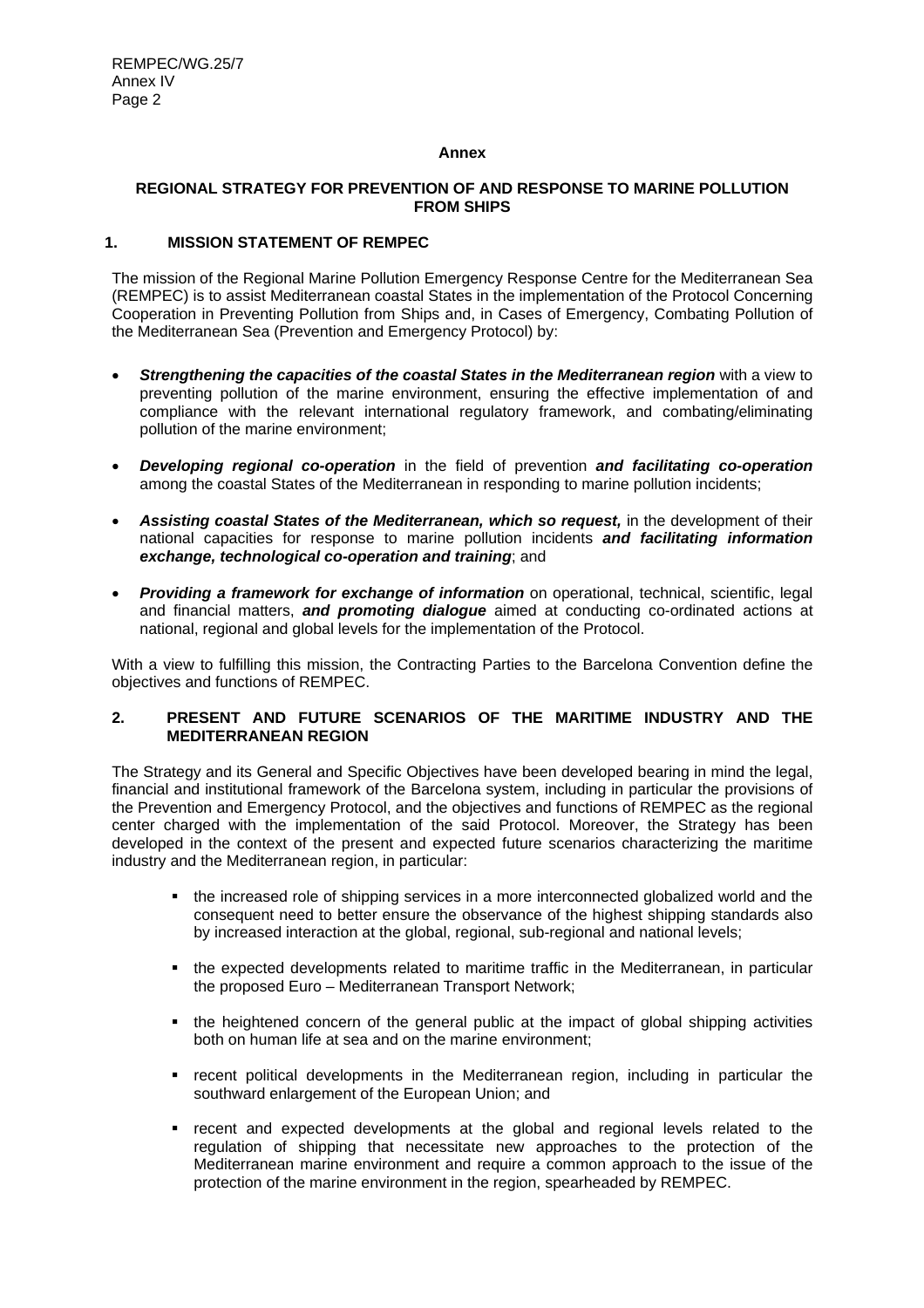## **3. GENERAL OBJECTIVES**

Taking into consideration the mission statement of REMPEC, the legal, financial and institutional framework of the Barcelona system, including in particular the provisions of the Prevention and Emergency Protocol, and the present and expected future scenarios characterizing the maritime industry and the Mediterranean region, the general objectives of the Strategy are threefold, namely:

- prevention of pollution from ships;
- prevention of maritime accidents; and
- preparation for response to major pollution incidents.

Section 4 describes the specific objectives which, if achieved, will meet the general objectives as set out above. For each specific objective certain goals are proposed which will also serve as criteria for indicating the success (or otherwise) of Contracting Parties in meeting the objectives. The role of REMPEC will, as over the past 27 years, be primarily one of assistance to the Contracting Parties in enhancing their national capacities and in facilitating the means for regional or sub-regional cooperation.

The implementation goals are set out in tabular form in **Appendix 1**. It is obvious that not all goals can be achieved immediately and a tentative timetable for implementation of the Strategy is set out in **Appendix 2**.

It is envisaged that there may be several areas of activity within the specific objectives which will create a synergy with other components of the Mediterranean Action Plan (MAP) as well as with other related regional organizations and the European Maritime Safety Agency (EMSA). Where necessary, the work of REMPEC should create linkages with the work of such other entities.

Full and effective implementation of the strategy will depend on three factors:

- the political will of Contracting Parties;
- the capacity of REMPEC to respond to the demands of Contracting Parties in the coordination and organization of activities; and
- **adequate financial resources.**

The political willingness of Contracting Parties to take action in the field of prevention of and response to marine pollution from ships has already been demonstrated by the adoption of the Prevention and Emergency Protocol in January 2002. However, it is evident that further concrete action is necessary in order to give meaningful effect to the political and legal commitments which signature of the Protocol implies. In many cases lack of implementation and enforcement is a result of inadequate human and financial resources being allocated to carry out the tasks required. In order to achieve the goals and objectives of the Strategy, it will be essential for all Contracting Parties to ensure that governments are aware of the importance of the issues addressed by the Protocol and allocate sufficient resources to fulfill the tasks. Recent pollution events will surely help to focus government minds on the importance of addressing these issues.

Secondly, it will be important to ensure that REMPEC is given adequate human resources and facilities in order to fulfill its tasks in assisting Contracting Parties to enhance their national capabilities and in facilitating regional co-operation. Additional staff will be required during the next ten years in order to enable REMPEC to fulfill its new mandate, as given to it at the Twelfth Ordinary Meeting of the Contracting Parties (Monaco, 2001). One solution may be to facilitate the secondment of officials from Contracting Parties to work at REMPEC for limited periods of time (e.g. two years). Such secondments would also have the additional benefit of enabling the seconded officers to deepen their understanding and knowledge of REMPEC's activities.

Thirdly, the implementation of the activities described below requires additional financial resources. It can be envisaged that some funds will become available from the specialized agencies of the UN system, e.g. IMO, to carry out tasks which also help to fulfill the mandates of these organizations and agencies. Financial support for clearly defined projects which also meet the EU's objectives, might be obtained through the various funding mechanisms of the European Union (EU).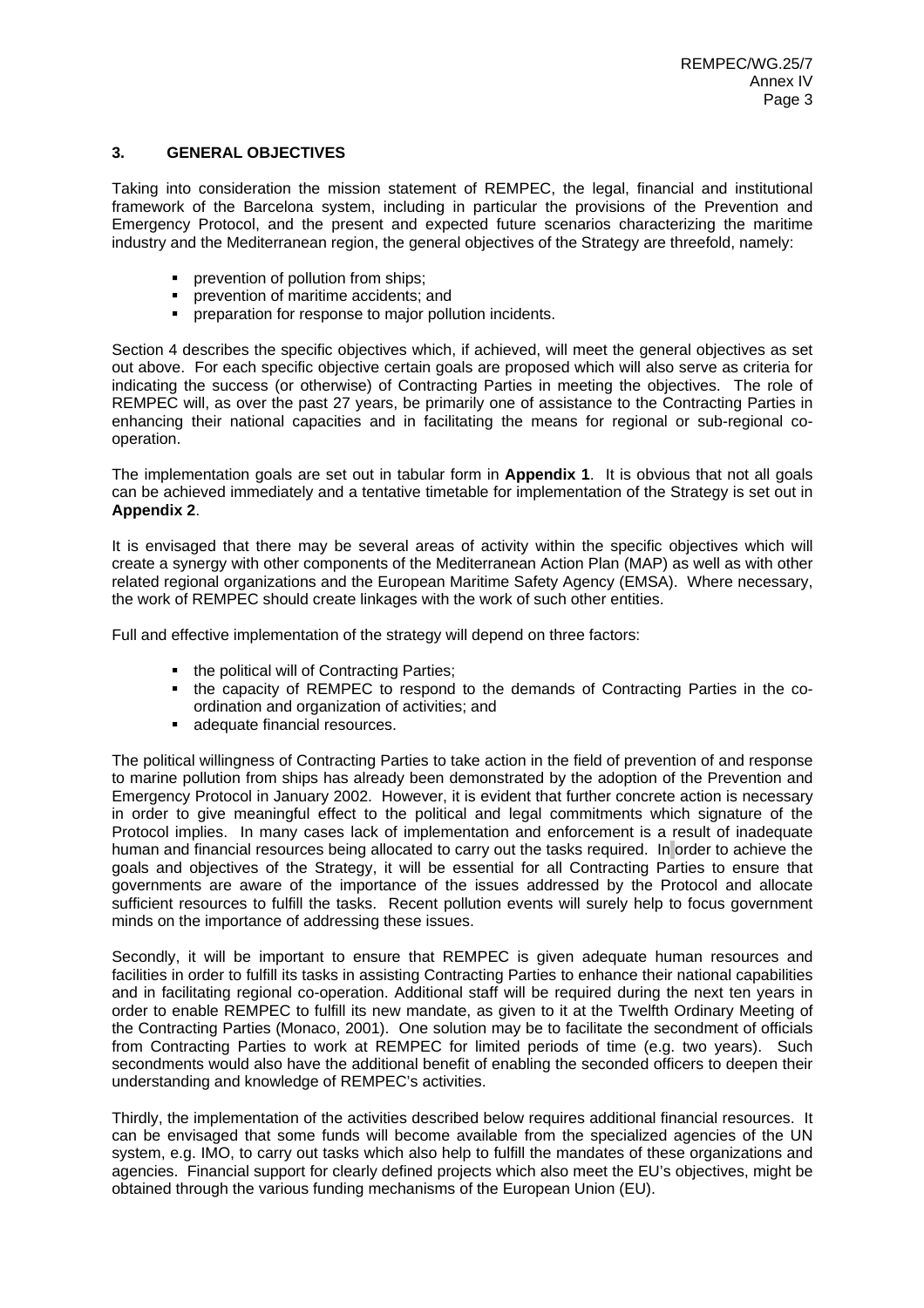REMPEC/WG.25/7 Annex IV Page 4

In particular, within the framework of the Euro-Mediterranean partnership there might be room for REMPEC's involvement in the implementation of projects aimed at further reducing the gap between the international regulatory maritime safety and marine environment protection framework and the EU legislative framework in order to ensure a coherent, effective and uniform implementation of the international regulatory framework for maritime safety and the prevention of the pollution from ships in the Mediterranean. The list of relevant EU Directives appears in **Appendix 4**.

The specific objectives of the Strategy have not been costed but Contracting Parties must be aware that they will not be achieved without adequate financial resources being made available.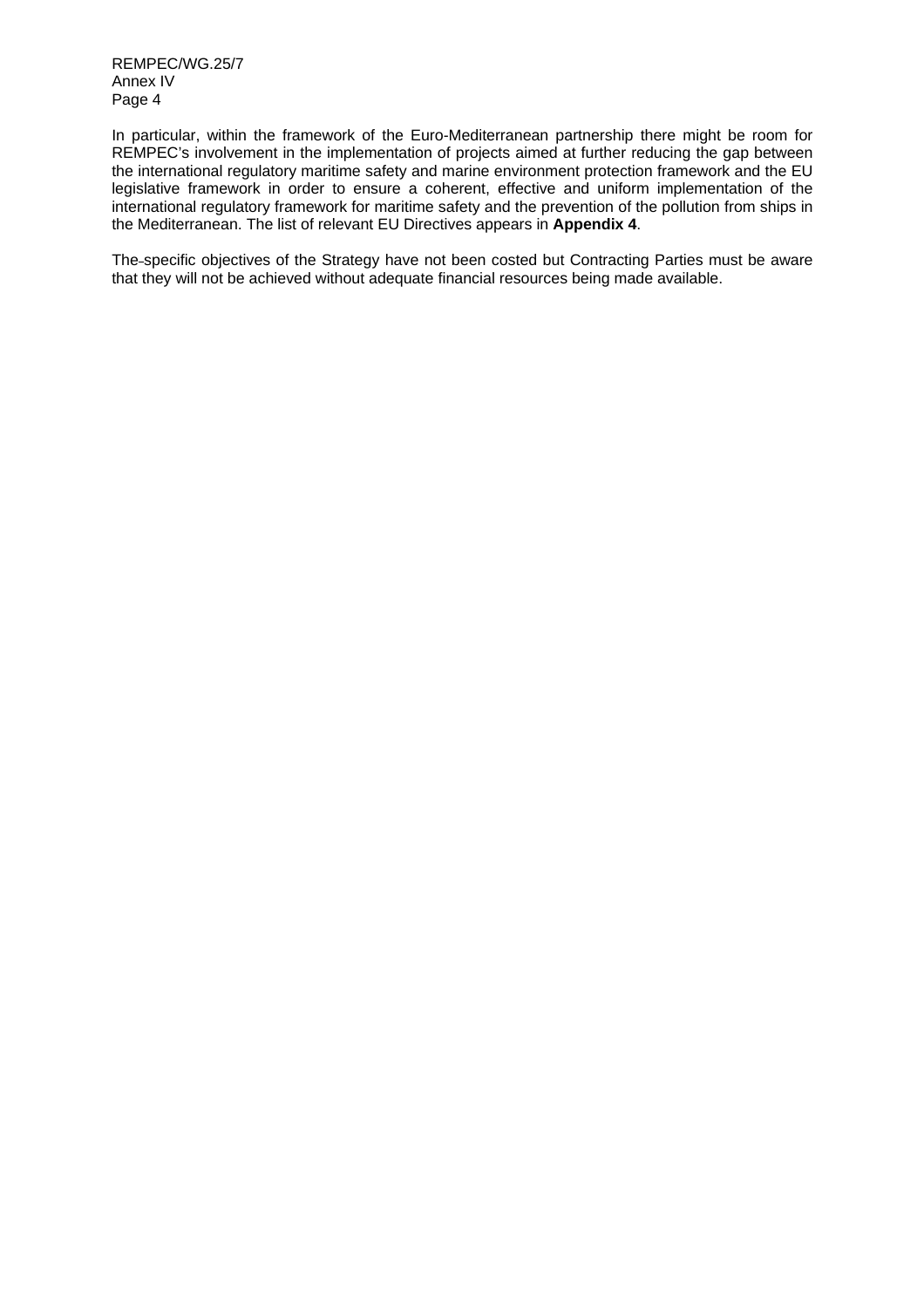# **4. SPECIFIC OBJECTIVES**

#### **4.1 Ratification of relevant international maritime conventions related to the protection of the marine environment**

In addition to the Barcelona Convention itself, there are a number of international conventions which are relevant for the prevention of pollution from ships. The most important of these is the International Convention on the Prevention of Pollution from Ships, commonly known as MARPOL Convention, and its six annexes. Other relevant conventions, mainly those adopted under the auspices of IMO, are listed in **Appendix 3**. There remain a number of gaps in Mediterranean States' ratification of the relevant international conventions. It is therefore proposed that, in order to fill these gaps, all Mediterranean States take action, where necessary, to ratify and simultaneously ensure the effective implementation and enforcement of these conventions according to the timetable appearing hereunder. REMPEC shall also provide Mediterranean coastal States, which so request, with advice and assistance in this respect.

Similarly, it is also evident that not all Mediterranean States have yet ratified the international maritime conventions which are relevant to the prevention of marine pollution accidents and the response thereto, such as the OPRC 1990, OPRC-HNS Protocol of 2000 and the Intervention Convention of 1969 and its Protocol of 1973. A complete list of the conventions concerned is shown in **Appendix 3**. In order that there is a comprehensive legal basis for the prevention of such accidents in the Mediterranean Sea and the measures for responding to those accidents, it is important that Mediterranean States take the necessary action to ensure that the relevant conventions are ratified and implemented nationally. As part of its existing mandate, REMPEC will continue to assist any State which requests advice in this respect.

*The Mediterranean Coastal States, Contracting Parties to the Barcelona Convention, agree:* 

- a) to ratify MARPOL Convention and its annexes by 2007, to ensure their transposition into national law, and to co-operate through REMPEC to ensure full compliance with its provisions;
- b) to ratify other IMO relevant international conventions as soon as possible but preferably by 2008, to ensure their transposition into national law by the same time and full compliance with their provisions;

#### *To request the Secretariat*:

c) to provide Mediterranean coastal States, which so request, with advice and assistance in order to meet the deadlines set forth in sub-paragraphs (a) and (b) above.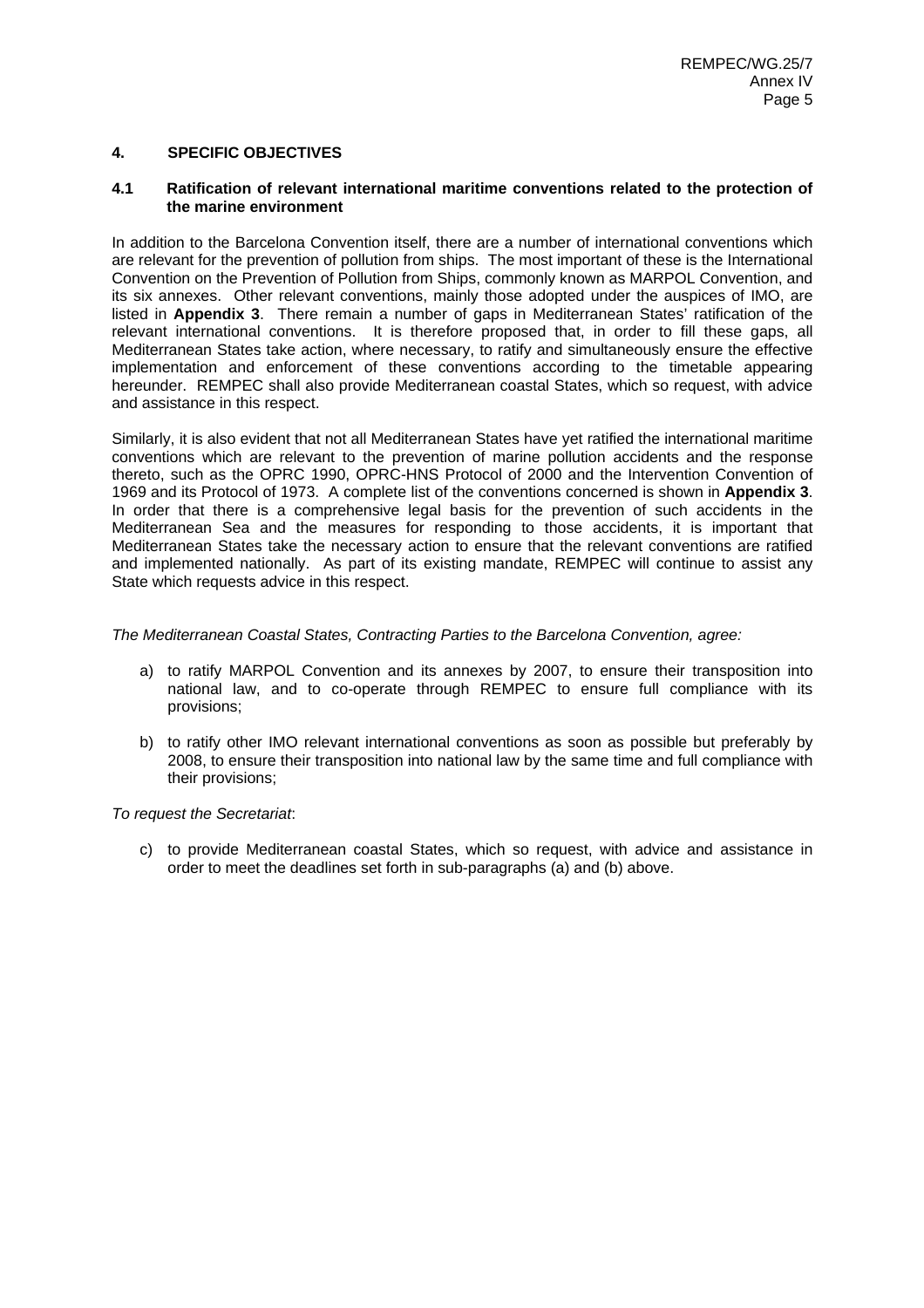# **4.2 Ensuring effective maritime administrations**

The successful implementation of relevant international instruments is very much dependant on ensuring that ships comply with the required standards at all times. This of course requires States to ensure that they have in place effective maritime administrations capable of discharging effectively their flag State, port State and coastal State obligations in line with the relative IMO recommendations and guidelines.

One of the important obligations of MARPOL Convention is the requirement that officers from the maritime administrations carry out regular inspections on ships flying their own flag and on foreign flag vessels visiting their ports to ensure that they comply with the relevant provisions of the Convention. The problem is that although checks may be carried out, the quality of the inspection can vary from port to port and from officer to officer. Although there is a need to increase the number of inspections in order to identify substandard ships, it is essential first to improve the quality of those inspections. It is suggested that this can be achieved by focusing more attention on the training of inspection officers from the Mediterranean coastal States. In this regard, REMPEC could play a crucial role in training ship inspectors to carry out ship inspections related to international marine environment protection conventions, in particular, the MARPOL convention.

#### *The Contracting Parties agree:*

- a) that all Mediterranean States (which have not already done so) endeavour to enhance, on the basis of a national plan, the performance of their maritime administrations in accordance with the relative IMO recommendations and guidelines<sup>1</sup> by 2010;
- b) that all Mediterranean States, in their efforts to protect the marine environment, should carry out, as far as possible, at regular intervals, a self-assessment of their capabilities and performance in giving full and complete effect to MARPOL, by using the guidance set out in the relevant IMO Resolution dealing with the self-assessment of flag State performance<sup>2</sup> and, once adopted, with the Voluntary IMO Member State audit scheme and the Code on implementation of IMO mandatory instruments, both expected to be adopted by the IMO Assembly in 2005;

- c) to improve the knowledge and expertise of inspection officers by establishing through REMPEC, a programme of training activities related to relevant international instruments, in particular MARPOL, ensuring appropriate training for ship inspectors, commencing in 2006;
- d) to assist through REMPEC the Mediterranean coastal States which so request in the development of national plans designed to enhance the performance of their maritime administrations.

 1 The IMO publication entitled "MARPOL-How to do it" contains useful information on this issue.

 $2$  IMO Assembly Resolution A.912 (22).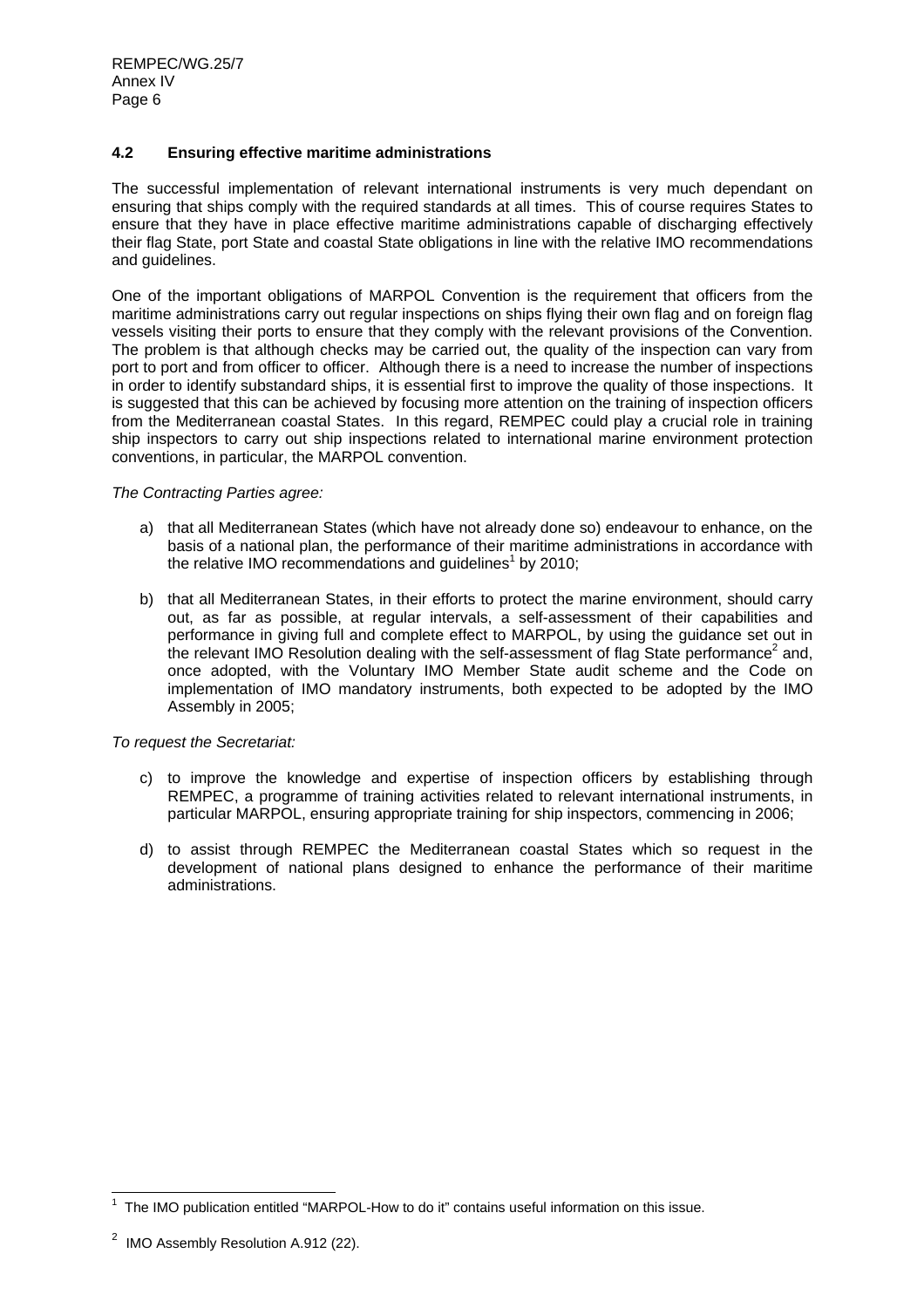### **4.3 To strengthen the Memorandum of Understanding (MoU) on port State control (PSC) in the Mediterranean region (Mediterranean MoU)**

In order to enhance the effectiveness of individual States in carrying out port State control inspections of ships under international maritime conventions including the MARPOL Convention, various regional Memoranda of Understanding have been agreed by the States concerned to enhance their regional co-operation on this issue. The Paris MoU was adopted in 1982 to strengthen co-operation on port State control primarily between European States and, in the mid-1990s, a MoU for the Mediterranean region was adopted with its headquarters in Alexandria and a decision that a ship inspection database should be established in Morocco.

The EU Directive  $95/21/EC<sup>1</sup>$ , which makes the Paris MoU mandatory for the EU States, sets out an inspection level of 25% of ships calling at European ports. It also foresees a specific targeting system, including the possibility to ban some ships from the EU ports. The Mediterranean MoU sets out an inspection level of 15% inspections, but this target is not yet achieved and, moreover, a different detention policy is followed.

The enlargement of the EU, whereby two members of the Mediterranean MoU are now following the rules of the EU Directive deserve full attention. REMPEC could play a role in improving the effectiveness of the Mediterranean MoU and to enhance the co-operation between the Mediterranean MoU and the Paris MoU.

In order to achieve the specific objective of strengthening the Memorandum of Understanding on port State control in the Mediterranean region,

### *The Contracting Parties agree:*

- a) to mandate REMPEC to propose its assistance to the Mediterranean MoU on port State control in order to improve its effectiveness and, if so requested, to facilitate co-operation between the Paris MoU and the Mediterranean MoU;
- b) to make available the necessary resources and means to enable the Mediterranean MoU to function efficiently;

*To request the Secretariat:*

l

- c) to propose to the MoU Committee to participate in its meetings as an observer , and where possible, host its meetings;
- d) to associate itself with port State control training activities addressing environmental matters, including those related to the Anti Fouling Systems and Ballast Water Management conventions where appropriate, in collaboration with recognized training institutions within the region; and
- e) to work in association with the MoUs on port State control on the organization and follow up analysis of concentrated inspections campaigns on MARPOL related deficiencies.
- f) To define the modalities that would enable REMPEC to support the work of the MoU Committee and to report to its meetings of focal points.

<sup>1</sup> Council Directive 95/21/EC, of 19 June 1995, concerning the enforcement, in respect of shipping using Community Ports and sailing in the waters under the jurisdiction of the Member States, of international standards for ship safety, pollution prevention and shipboard living and working conditions (port State control), as amended.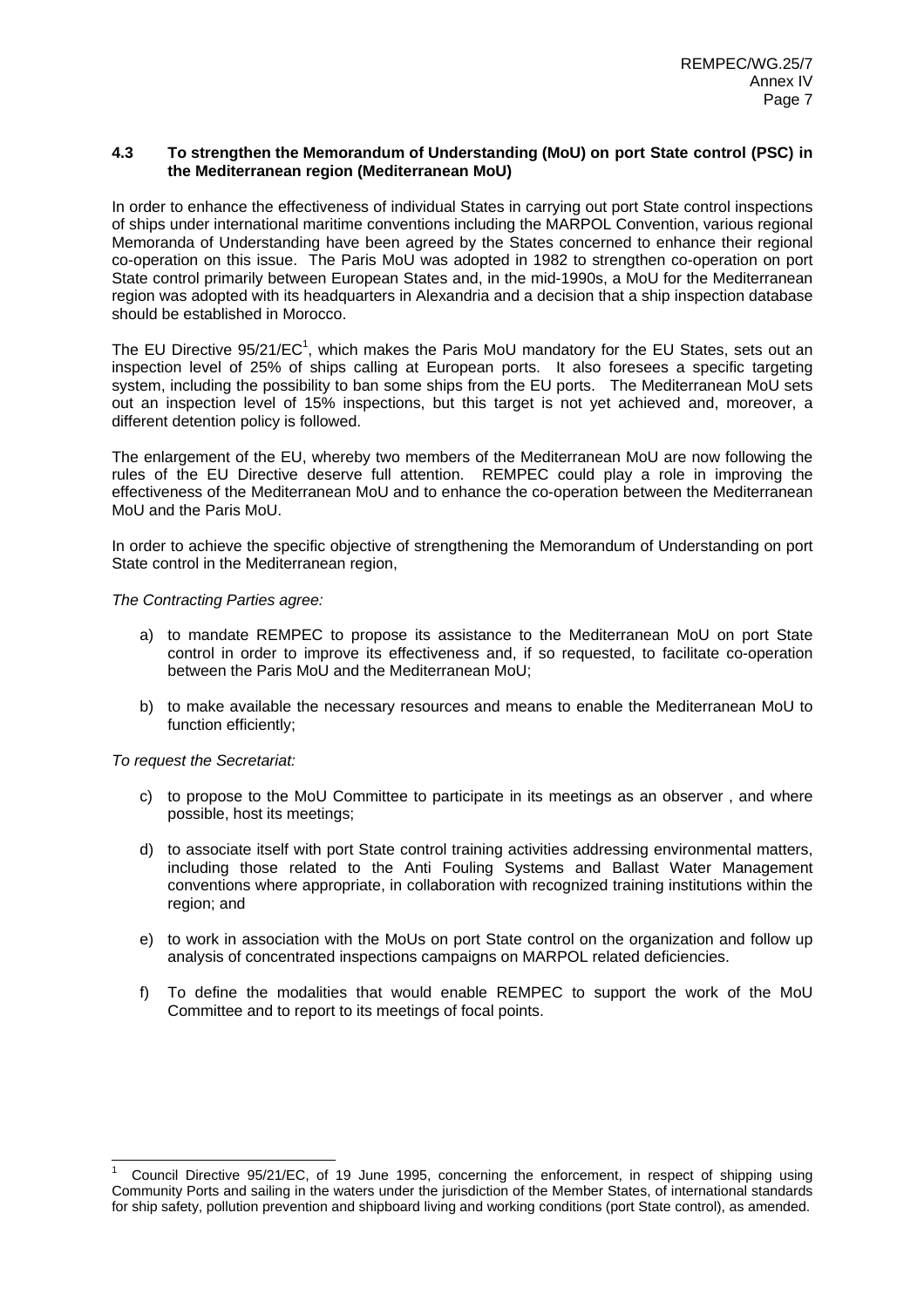## **4.4 Provision of reception facilities in ports**

An important provision of the MARPOL Convention reflected also in the Prevention and Emergency Protocol is that all States Parties to the Convention provide adequate facilities in their ports for the type of vessels visiting those ports and the different types of waste and cargo residues generated. The lack of adequate reception facilities in Mediterranean ports has long been a matter of concern for the international community as well as the States themselves. The topic has been the subject of a number of studies and was addressed by a MEDA project<sup>1</sup> implemented by REMPEC (2002 – 2004), which should be taken into consideration while implementing the Strategy.

There are a number of problems associated with the lack of adequate port reception facilities in the Mediterranean region. The first is the lack of sufficient guidance on the technical requirements for providing adequate reception facilities for the different types of ship-generated waste and cargo residues; this issue was addressed in particular by the MEDA project. Secondly, there is the problem of ultimate disposal of the wastes in environmentally satisfactory conditions. This is essentially a waste management problem and requires the establishment of appropriate procedures between the port authority (which generally is not a waste disposal authority) and the local waste management authorities for the different types of waste (e.g. garbage comparable to municipal waste; oily wastes and sludges which may be suitable for delivery to refineries for reprocessing or to appropriate users as fuel oils). Thirdly, there is the question of cost for the provision of reception facilities and the need to observe, *inter alia*, the polluter pays principle which implies that the ships using the facilities should pay for their services. The EU Directive 2000/59/ $EC^2$  regulates this and other related issues as far as the EU Member States are concerned.

The question of payment for port reception facilities is an important issue in order to ensure that charges are not prohibitively high so as to encourage ships' masters to contravene the Convention by discharging wastes at sea. On the other hand, differences in practice between one port and the next, including whether or not waste management fees are charged as an additional cost to users of the reception facilities or are incorporated within the port due, can lead to distortions in the use of reception facilities and could lead to significant waste management burdens on those providing such facilities at cheaper cost. In order to ensure that waste management fees are not a disincentive to the use of reception facilities in Mediterranean ports, Mediterranean coastal States should address this issue.

In order to meet the specific objective of providing adequate reception facilities in ports,

*The Contracting Parties agree:* 

- a) to consider by 2007 the establishment of procedures related to the cost of the use of reception facilities, enabling their use as soon as they are available at a fee which should be reasonable and should not serve as a disincentive for their use;
- b) For garbage:
	- i) all major ports to install facilities for the collection of garbage and procedures for its disposal by 2010;
	- ii) collection and disposal procedures for garbage to be in place for all major ports by 2010;

<sup>|&</sup>lt;br>|<br>| MEDA Project on port reception facilities for collecting ship-generated garbage, bilge waters and oily wastes (MED.B7.4100.97.0415.8)

<sup>&</sup>lt;sup>2</sup> Directive 2000/59/EC of the European Parliament and of the Council of 27 November 2000 on port reception facilities for ship-generated waste and cargo residues.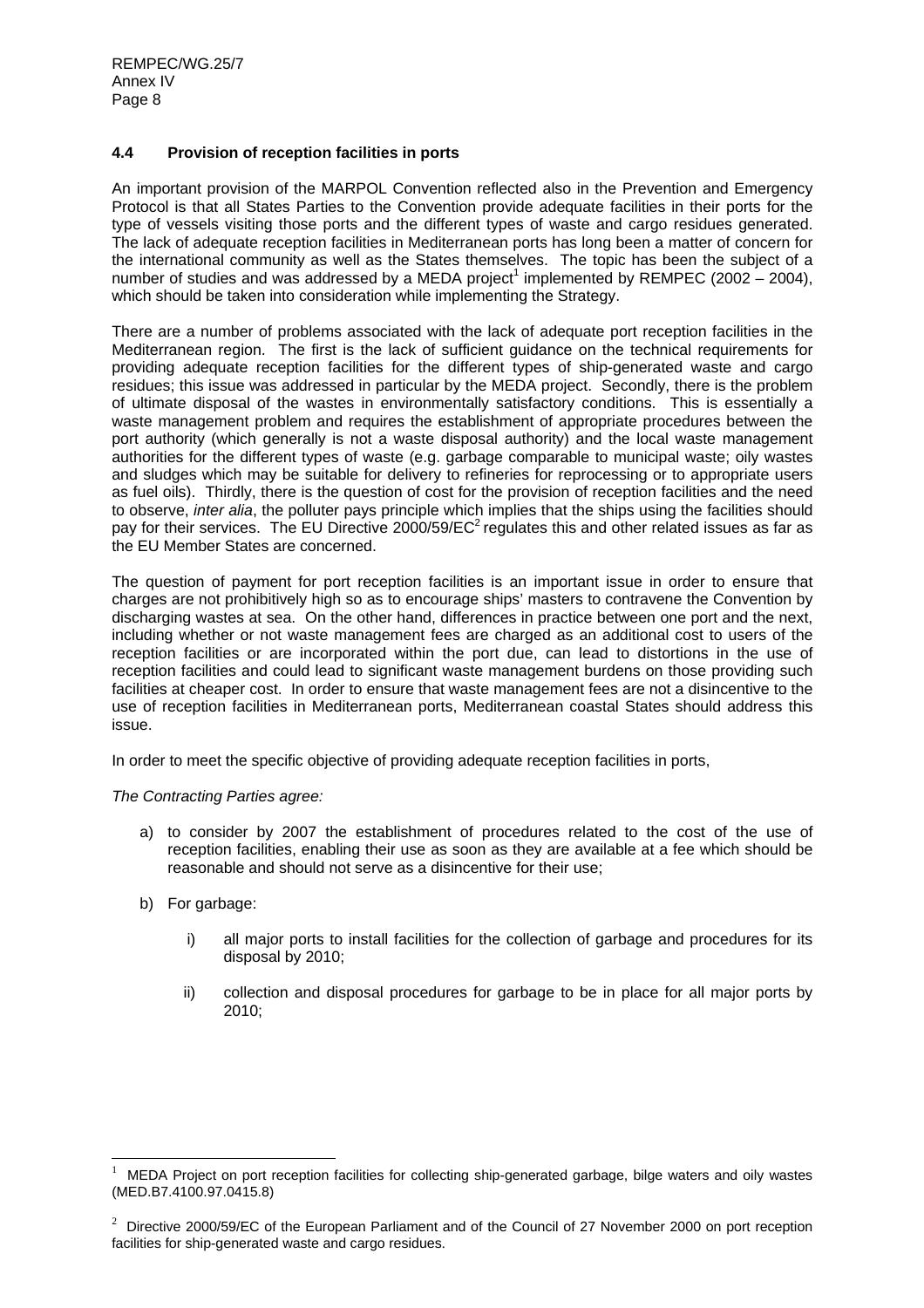- c) For oily wastes:
	- i) all major ports to establish collection, treatment and disposal procedures for bilge waters, oily residues and dirty ballast waters by 2010;
	- ii) collection, treatment and disposal procedures for bilge waters, oily residues and dirty ballast waters to be in place for all major ports by 2010;
- d) For Noxious Liquid Substances (NLS):
	- i) all major ports handling NLS to establish collection, treatment and disposal procedures for NLS by 2010;
	- ii) collection, treatment and disposal procedures for NLS to be in place for all major ports by 2010;
- e) For sewage:
	- i) all major ports to establish collection and treatment procedures for sewage by 2010;
	- ii) collection and treatment procedures for sewage to be in place for all major ports by 2010;
- f) For ballast water and sediments:
	- i) all major oil and chemical terminals to establish collection, treatment and disposal procedures for ballast waters by 2012;
	- ii) all major ports and terminals where cleaning or repair of ballast tanks occurs to endeavour to take action to be in a position to comply with the provisions of the 2004 Ballast Water Convention by 2012, or by its entry-into-force date, whichever comes earlier.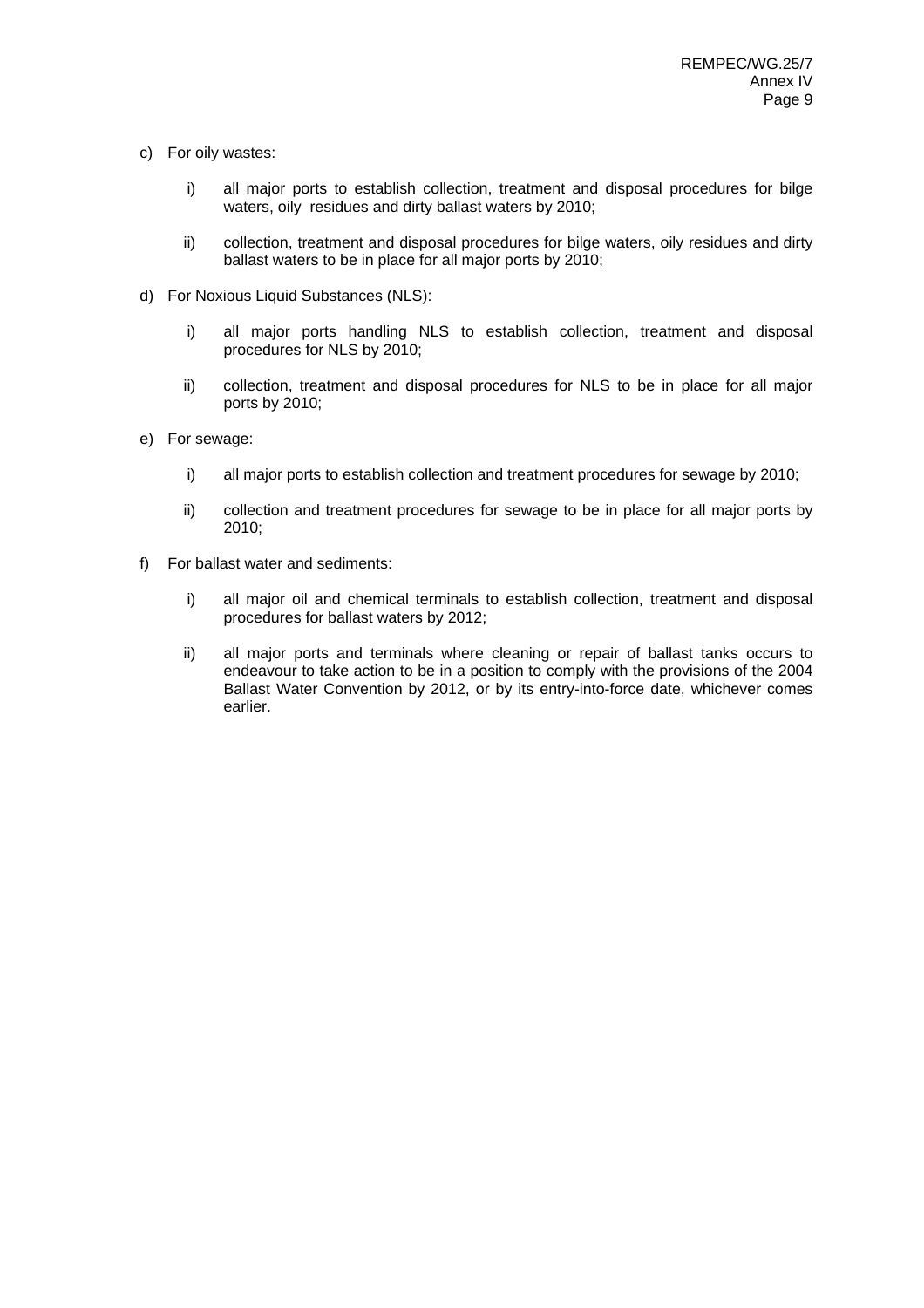REMPEC/WG.25/7 Annex IV Page 10

### **4.5 Delivery of ship-generated wastes**

The provision of port reception facilities is not an end in itself but the means to achieve an end, namely the prevention of marine pollution by illegal discharges. However, some vessels may have sufficient dedicated storage capacity on board to deliver their wastes at another port of call without risking illegal discharge at sea. In such cases it is important to establish a system whereby a port notifies the authorities in the vessel's next port of call about the status of the ship's waste storage conditions in order that the authorities in the next port of call can inspect the vessel to ensure that there has been no illegal discharge in transit.

In some cases the port authorities may deem it essential that the ships concerned deliver their waste to port reception facilities before leaving the port. It is important, therefore, that the appropriate port authorities have adequate national powers to enforce such a decision.

In order to meet the specific objective of improved control of ship-generated wastes,

*The Contracting Parties agree:* 

- a) to establish, by 2007, a system of notification to a vessel's next port of call of the status of its onboard retention of bilge waters and oily wastes and garbage;
- b) that all Mediterranean States implement by 2010 national regulations empowering maritime authorities to require, if they deem it necessary, the Masters of vessels to discharge wastes into designated port reception facilities before sailing.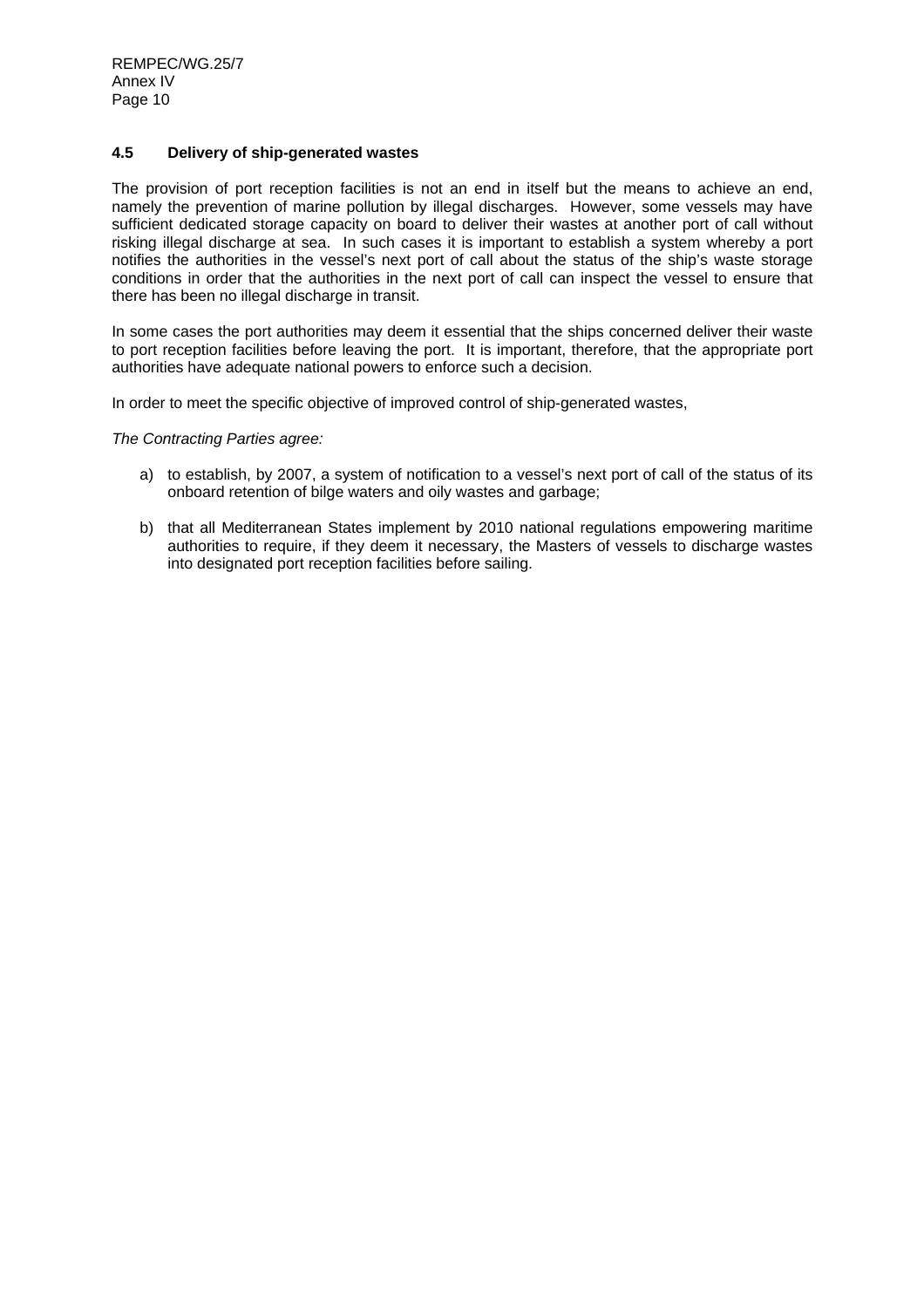#### **4.6 Improved follow-up of pollution events as well as monitoring and surveillance of illicit discharges**

With the exception of a few Mediterranean coastal States, that have already set up aerial surveillance of the waters under their jurisdiction, there is a general lack of monitoring and surveillance of Mediterranean waters, necessary for effective implementation of the MARPOL Convention. This lack of surveillance allows, even encourages, discharge of dirty ballast waters or oily sludges, or even garbage, without fear of detection. This situation is compounded by the fact that a limited number of States have established beyond their territorial waters, an area under their jurisdiction allowing them to enforce the provisions of the MARPOL Convention.

If the Prevention and Emergency Protocol is to have any meaning, it will be essential for Contracting Parties to embark on a regular system of national aerial surveillance. The burden of surveillance may be shared by allowing the aircraft of a neighbouring State to over fly the waters under the jurisdiction of another State for the purposes of monitoring compliance with the MARPOL Convention. There are various regions of the Mediterranean, which could apparently lend themselves to such sub-regional co-operation. Nevertheless, the aerial surveillance should always be complemented by maritime patrols by vessels.

In addition to surveillance by aircraft and patrol boats, surveillance of the Mediterranean by satellite is also a promising option for improving the detection of illicit discharges. In the longer term it could be envisaged that REMPEC would receive and assess such satellite data and pass on information about possible marine pollution occurrences to the nearest coastal State. In order to reduce the costs on the REMPEC budget, the staff for this activity should be provided by the Contracting Parties on secondment to REMPEC on a rotation basis. This would also have the added advantage of improving the capacities of the seconded staff, increasing their knowledge and expertise, and enhancing regional cooperation in this field.

In order to meet the specific objective of improved monitoring and surveillance of illegal discharges,

*The Contracting Parties agree:* 

- a) to establish, by 2010, systems and procedures for national monitoring and surveillance including, where practicable, aerial surveillance in the waters under the jurisdiction of Contracting Parties and to report the results to the regular meetings of REMPEC Focal Points;
- b) to endeavour to establish, by 2010, sub-regional systems, including procedures to over-fly the waters under the jurisdiction of a neighbouring State if the Parties so agree, for surveillance of environmentally sensitive and/or high risk zones of the Mediterranean Sea;

- c) to carry out pilot projects in the field of monitoring and surveillance of illicit discharges from ships by 2010;
- d) to establish Memoranda of Understanding with agencies or competent bodies whereby REMPEC will act as the focal point between these agencies and bodies and coastal States on possible occurrences of marine pollution identified by satellite.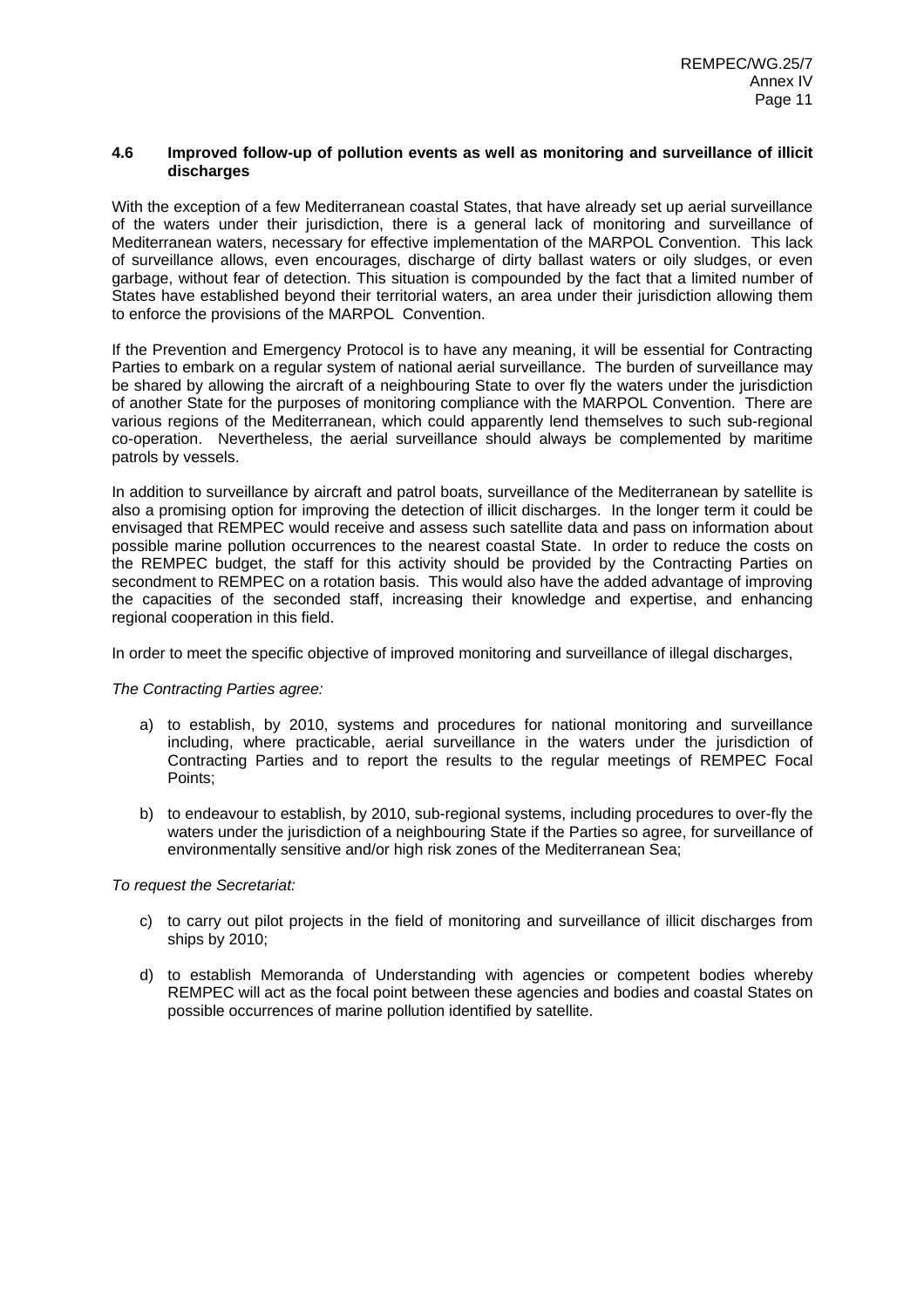### **4.7 To improve the level of enforcement and the prosecution of discharge offenders1**

Even though many Mediterranean States have ratified the MARPOL Convention, not all countries have yet established a national legal framework to effectively implement the convention and, in particular, a comprehensive framework to enforce the provisions and prosecute offenders. In some countries there may even be the need to raise the level of awareness among government officials as to the importance of this issue if illegal discharges from ships are to be tackled seriously. Although the subject is complex, much progress has been made within the framework of the Bonn Agreement and HELCOM for dealing with such issues in the North and Baltic Seas, as well as in the part of the Mediterranean covered by Lion Plan and RAMOGE agreement, and there is considerable scope for other Mediterranean States to benefit from this experience.

In order to achieve the specific objective of improving the level of enforcement and the prosecution of discharge offenders within the Mediterranean region:

*The Contracting Parties agree:* 

- a) that by 2010 at the latest, all Mediterranean States ensure the existence of a national legal framework (regulations) as a basis for prosecuting discharge offenders for infringements of the MARPOL Convention or of any national legal framework implementing it;
- b) to endeavour to adopt common rules and harmonize sanctions by 2015 with a view to ensuring even-handed treatment of discharge offenders throughout the Mediterranean region;
- c) with due regard to their national legal provisions, by 2011 to share collected data, and facilitate acceptance of the evidence gathered by other States , to ensure the successful prosecution of discharge offenders;
- d) to establish, when and where possible, and without prejudice to the sovereign right of the States, of areas under their jurisdiction enabling the implementation of the MARPOL Convention in term of prosecution of offenders. Such areas can be developed on a regional or sub-regional basis, in a coordinated way and in compliance with international law as defined by UNCLOS;

*To request the Secretariat:* 

l

e) to carry out pilot projects in this field, including a compilation of national legal and institutional arrangements as well as to disseminate information to enforcement personnel and legal personnel/prosecutors/magistrates on the relevant issues required to secure successful prosecutions in court, e.g. procedures for the collection of data, submission of evidence to courts, etc., with the aim of achieving the necessary expertise in all Mediterranean States by 2009.

<sup>1</sup> Reference is made to IMO Assembly Resolution A.787 (19), as amended by Resolution A.882 (21). The IMO publication entitled "MARPOL-How to do it" contains useful information in relation to the issues of "Prosecuting offences" and "Pollution detection and response".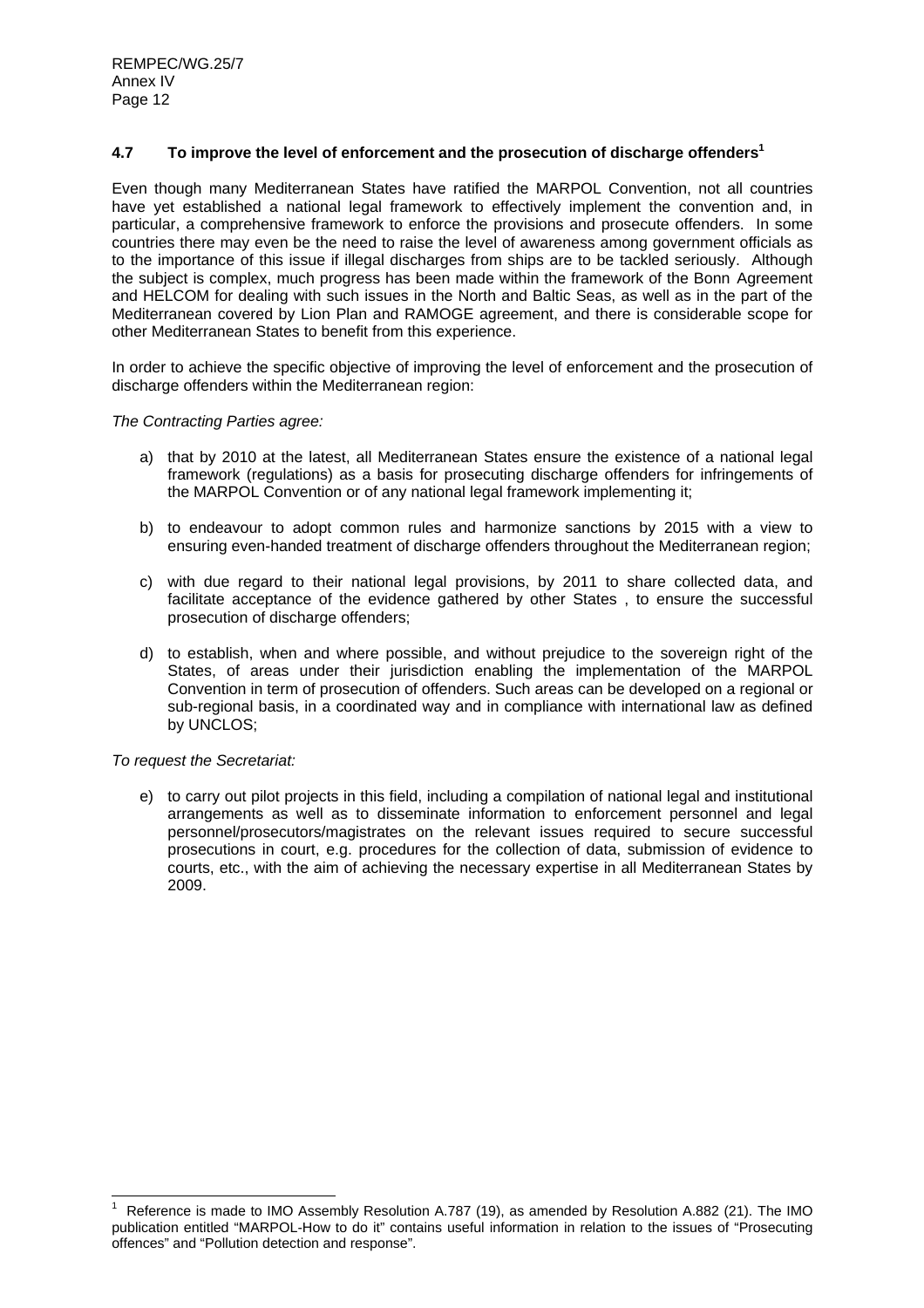# **4.8 To reduce the pollution generated by pleasure craft activities**

Taking into consideration the considerable increase of pleasure craft activities in the past decades and the risks that the increase in this kind of traffic presents for the environment and to safety at sea, REMPEC carried out some work in this field<sup>1</sup>.

The Centre further participated in the preparatory work for the development of a legal regional instrument dealing with prevention of pollution from pleasure craft activities in the Mediterranean in collaboration with Institut du Droit Economique de la Mer (INDEMER). The Thirteenth Ordinary Meeting of the Contracting Parties to the Barcelona Convention (Catania, 11 – 14 November 2003), to which a draft consolidated text was submitted, considered the initiative and decided to proceed with the preparatory work.

A Meeting of National Experts on the Feasibility of a Legal Regional Instrument on Prevention of Pollution from Pleasure Craft Activities in the Mediterranean was thus convened in Monaco, between 8 and 10 December 2004, with the view of discussing the feasibility of the proposed instrument within the Barcelona system. Instead of a legally binding instrument, the Meeting agreed on a Resolution containing a set of Principles to serve as a framework for the further development by REMPEC of Guidelines on prevention of pollution from pleasure craft activities in the Mediterranean. The full text of the Resolution appears in **Appendix 5**.

Taking into consideration the outcome of the Meeting referred to above, and in order to meet the specific objective of reducing pollution problems generated by pleasure craft,

*The Contracting Parties agree:* 

- a) that Guidelines on prevention of pollution from pleasure craft activities in the Mediterranean shall be prepared, once the Resolution containing the Principles to be taken into consideration for their development is adopted by the  $14<sup>th</sup>$  Ordinary Meeting of the Contracting Parties scheduled for November 2005;
- b) to implement the relevant existing provisions of the MARPOL Convention and, once adopted, the Guidelines referred to in sub-paragraph a) above;
- c) to report to the Secretariat on the measures they undertook to implement the said Guidelines;

*To request the Secretariat:* 

 $\overline{a}$ 

- d) to prepare, once the Resolution containing the Principles to be taken into consideration for the development of Guidelines is adopted by the Contracting Parties, and in close cooperation with IMO, the Guidelines referred to in subparagraph a) above;
- e) to submit, once finalised, the Guidelines referred to in sub-paragraph a) above the to the Contracting Parties for adoption at their  $15<sup>th</sup>$  Ordinary Meeting;
- f) to assist Mediterranean States in the implementation of the relevant provisions of the MARPOL Convention and, once adopted, of the Guidelines referred to in subparagraph a) above.

<sup>1</sup> Recommendations for the prevention of pollution and adverse environment effects from pleasure craft in the Mediterranean Sea, REMPEC, 2000 – 2001.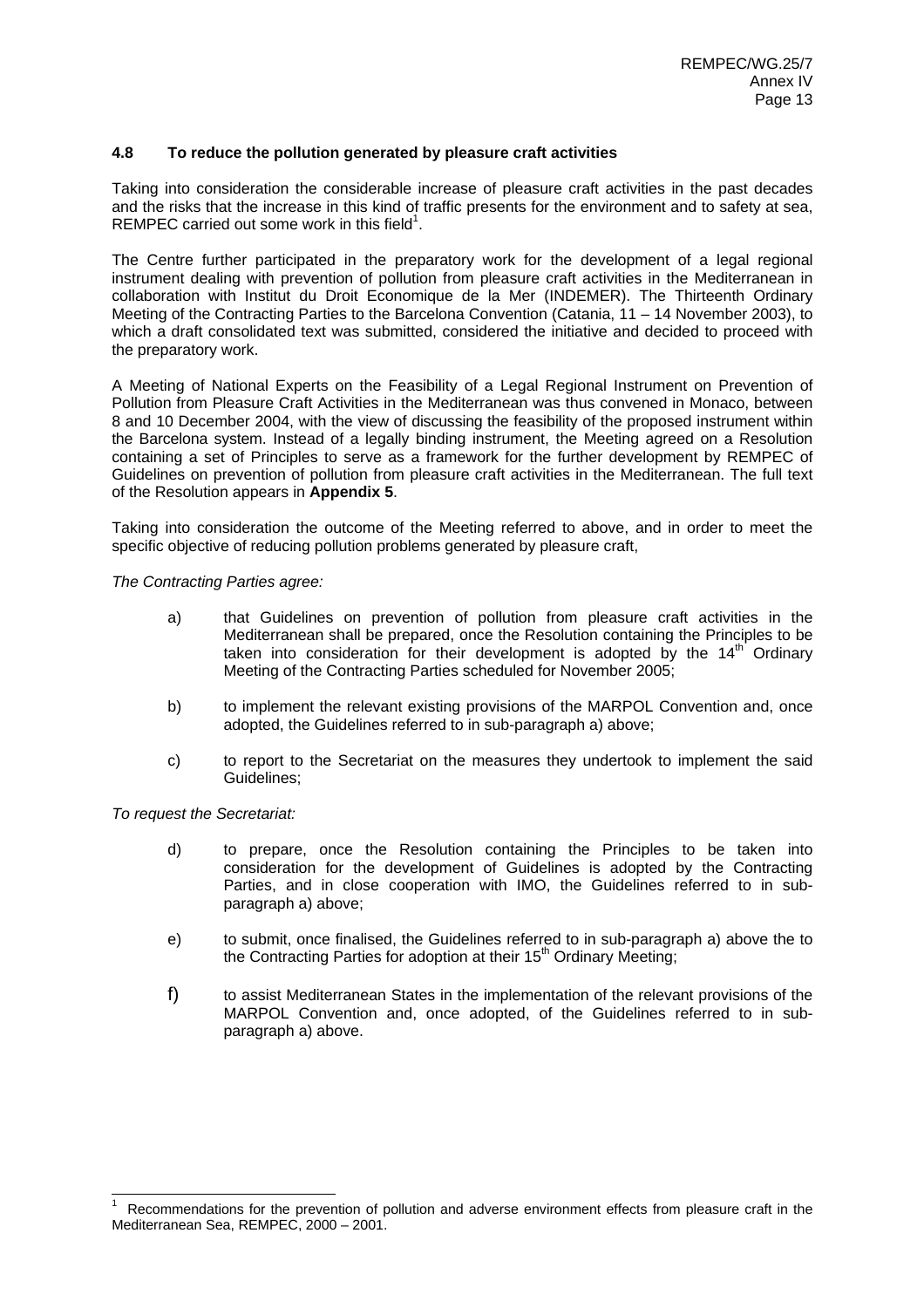# **4.9 Reduced risk of collisions by establishing Ship's Routeing Systems**

Some Ship's Routeing Systems have already been established in the Mediterranean. However, it is evident from preliminary discussions with some Contracting Parties to the Barcelona Convention that there is scope for creating additional systems, at least in narrow passages and in the region of the most sensitive coastal areas.

In order to meet the specific objective of reducing the risk of collisions by establishing additional systems,

*The Contracting Parties agree:* 

a) to propose to IMO by 2008, where necessary, additional appropriate Routing Systems in the Mediterranean for possible adoption not later than 2010, in accordance with international law;

*To request the Secretariat:* 

b) to ensure the identification of the main shipping lanes for vessels carrying oil and other hazardous and noxious substances (HNS) by 2007;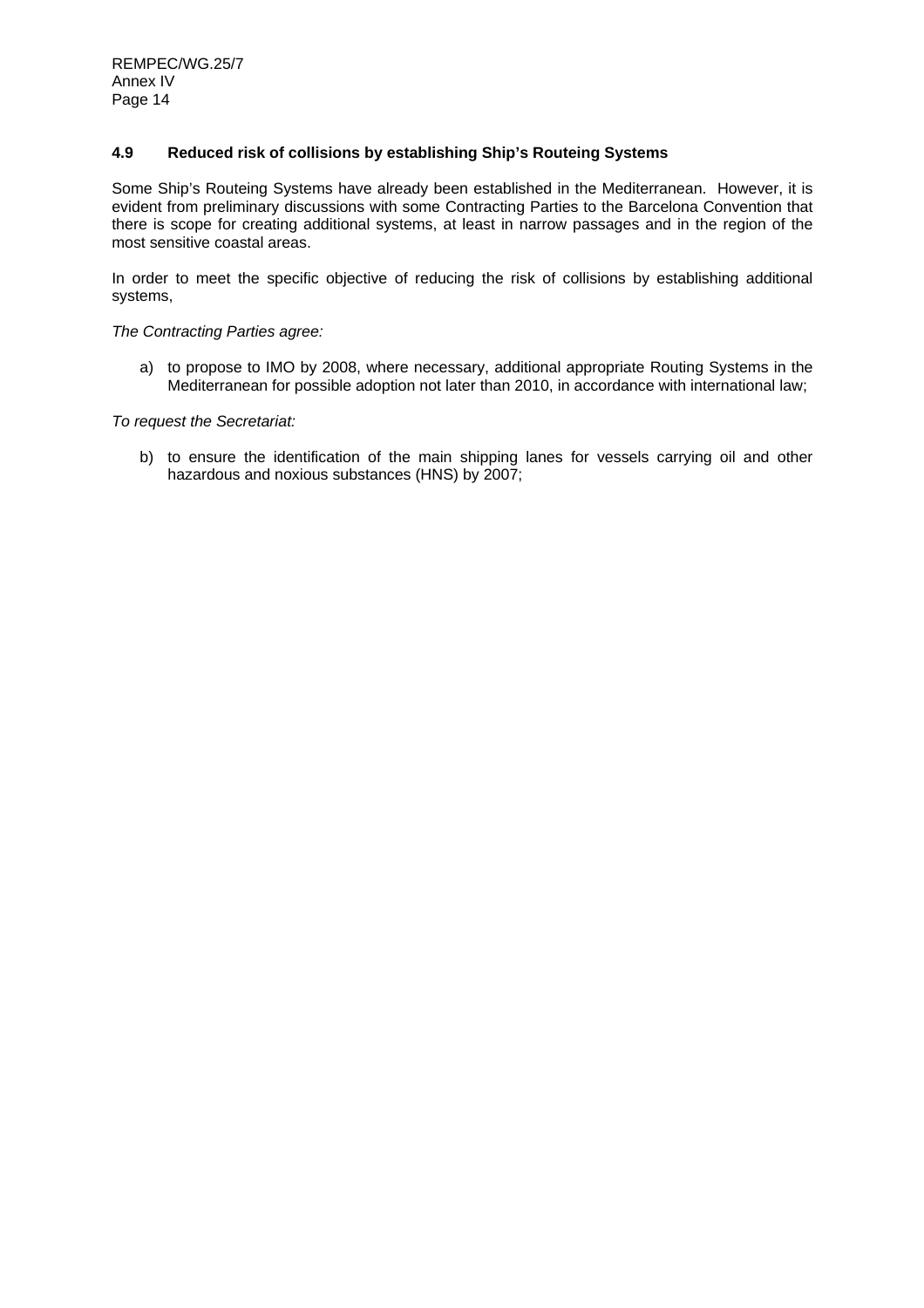## **4.10 Improved control of maritime traffic**

Maritime Traffic Control Systems are already established in some areas of the Mediterranean. There have already been incidents where coastal States have lost track of vessels which may pose a threat of pollution and there is a case for establishing additional Maritime Traffic Control Systems in the Mediterranean region in order to effectively implement the Prevention and Emergency Protocol.

At the European level, the need for permanent monitoring of ship movements led the European Union to adopt EU Directive 2002/59/EC<sup>1</sup> which provides for a comprehensive vessel traffic monitoring and information system based on IMO requirements. In view of the need to improve the monitoring of ships in the Mediterranean, particularly those posing a risk to the marine environment, the potential of the EU System, which also includes the on-going Safe Sea Net project, should be fully exploited by the Mediterranean coastal States. In this regard, every effort should made to identify the possibilities that might exist under the Euro-Med Partnership mechanism for the development and establishment of an ad hoc infrastructure.

In addition to improved monitoring of vessel traffic, there is also a case for considering the circumstances in which oil and other hazardous and noxious substances are transported by bulk in single hull tankers prior to their phasing out according to the timetable established under MARPOL, such as, for example, the use of single hull tankers to carry certain types of oil.

In order to implement the specific objective of improving the control of maritime traffic in the Mediterranean,

#### *The Contracting Parties agree:*

- a) to review the conditions for the transport of oil and other HNS in particular in single hull tankers with a view to consider the possibility of establishing by 2007 a Mediterranean regime in conformity with the international regulations;
- b) to identify by 2010 those areas of the Mediterranean where control of maritime traffic could be improved by the establishment of a regime based on the use of Automatic Identification System (AIS) in conjunction with Vessel Traffic Services (VTS) and mandatory ship reporting systems, and to complete approval procedures by 2010;
- c) to improve technical cooperation among VTS Centers of the neighbouring countries and according to the need, to exchange information about ships by using AIS system in the common surveillance area;

#### *To request the Secretariat:*

l

- d) to negotiate with appropriate organizations and agencies on behalf of Contracting Parties, which so request, the international financial assistance required to establish the regime referred to in sub-paragraph b) above by 2014;
- e) to develop a training programme for personnel involved in the transport and handling of HNS in conformity with the relevant IMO codes, in particular the IMDG Code by 2015.

<sup>1</sup> Directive 2002/59/EC of the European Parliament and the Council 27 June 2002 establishing a community vessel traffic monitoring and information system and repealing Council Directive 93/75/EEC.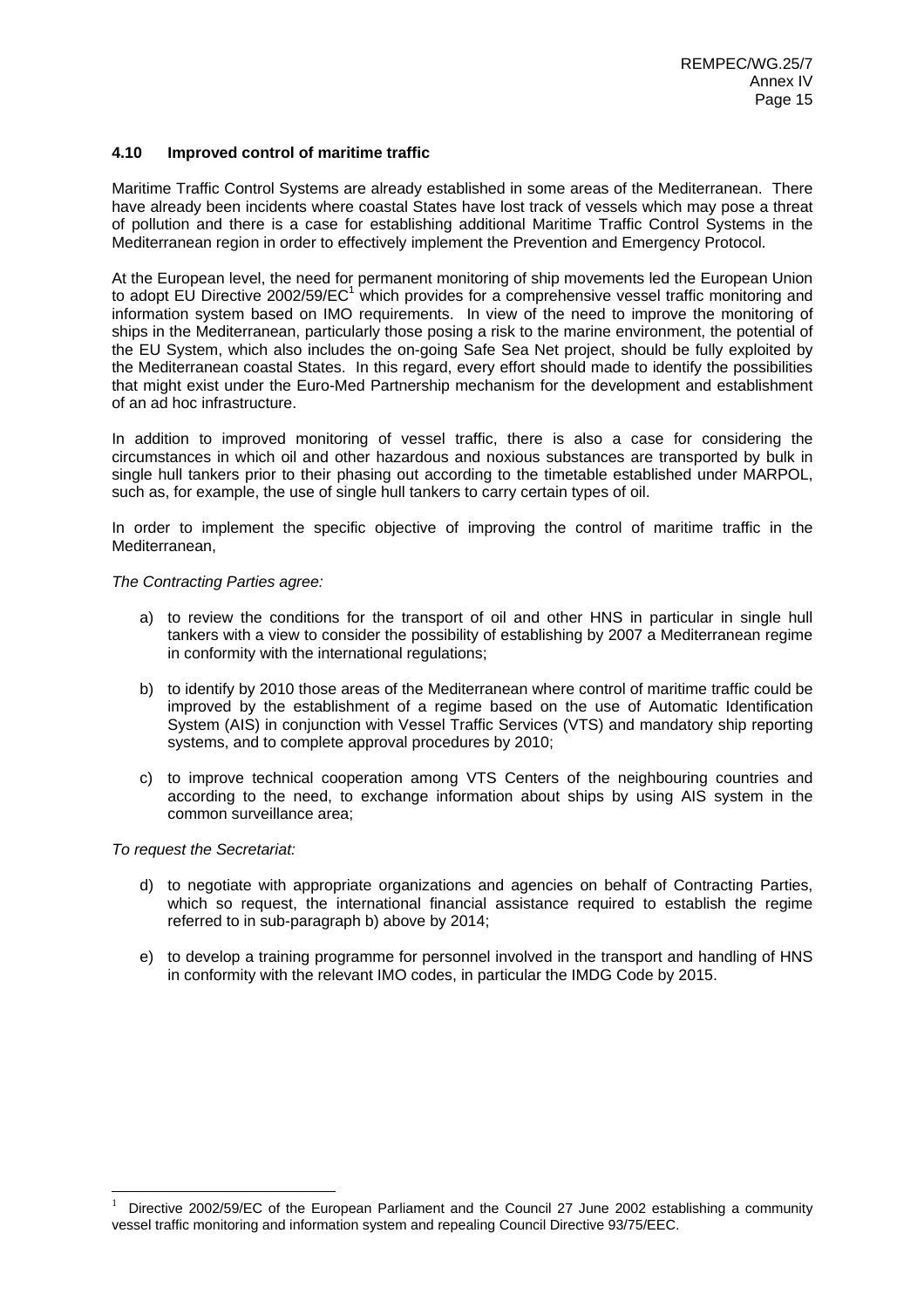# **4.11 Identification of Particularly Sensitive Sea Areas (PSSAs)**

As is well known, the Mediterranean Sea has been designated as a Special Area under the MARPOL Annex I and V. It is also possible for Contracting Parties to identify Particularly Sensitive Sea Areas as zones requiring special protection. In November 2001, the IMO adopted Resolution A 927(22)<sup>1</sup> containing Guidelines for the Identification and Designation of Particularly Sensitive Sea Areas.

A PSSA is an area that needs special protection through IMO because of its significance for recognized ecological, socio-economic, or scientific reasons and because it may be vulnerable to damage by international shipping activities. In order for an area to be identified as a PSSA, it must meet certain criteria, which are specified in the IMO Guidelines. If a PSSA is accepted by IMO, the designated area will be eligible for associated protective measures, e.g. as an area to be avoided, and will be identified as such on charts.

In order to meet the specific objective of identifying Particularly Sensitive Sea Areas, the Contracting Parties agree:

#### *To request the Secretariat:*

- a) to initiate, by 2007, the process of identification in conjunction with the appropriate MAP/RACs, of those areas which, on proposal by the Contracting Parties and after examination by the REMPEC Focal Points, could be proposed for designation as PSSAs;
- b) to assist, in co-operation with IMO, the Mediterranean coastal States which so request, to conduct the necessary relevant studies and to prepare the relative submissions to IMO for the designation of PSSAs, if any, in strict compliance with the relevant IMO Guidelines<sup>2</sup>.

l

<sup>1</sup> IMO Resolution A.927 (22) adopted on 29 November 2001 on Guidelines for the designation of special areas under MARPOL 73/78 and guidelines for the identification and designation of particularly sensitive sea areas.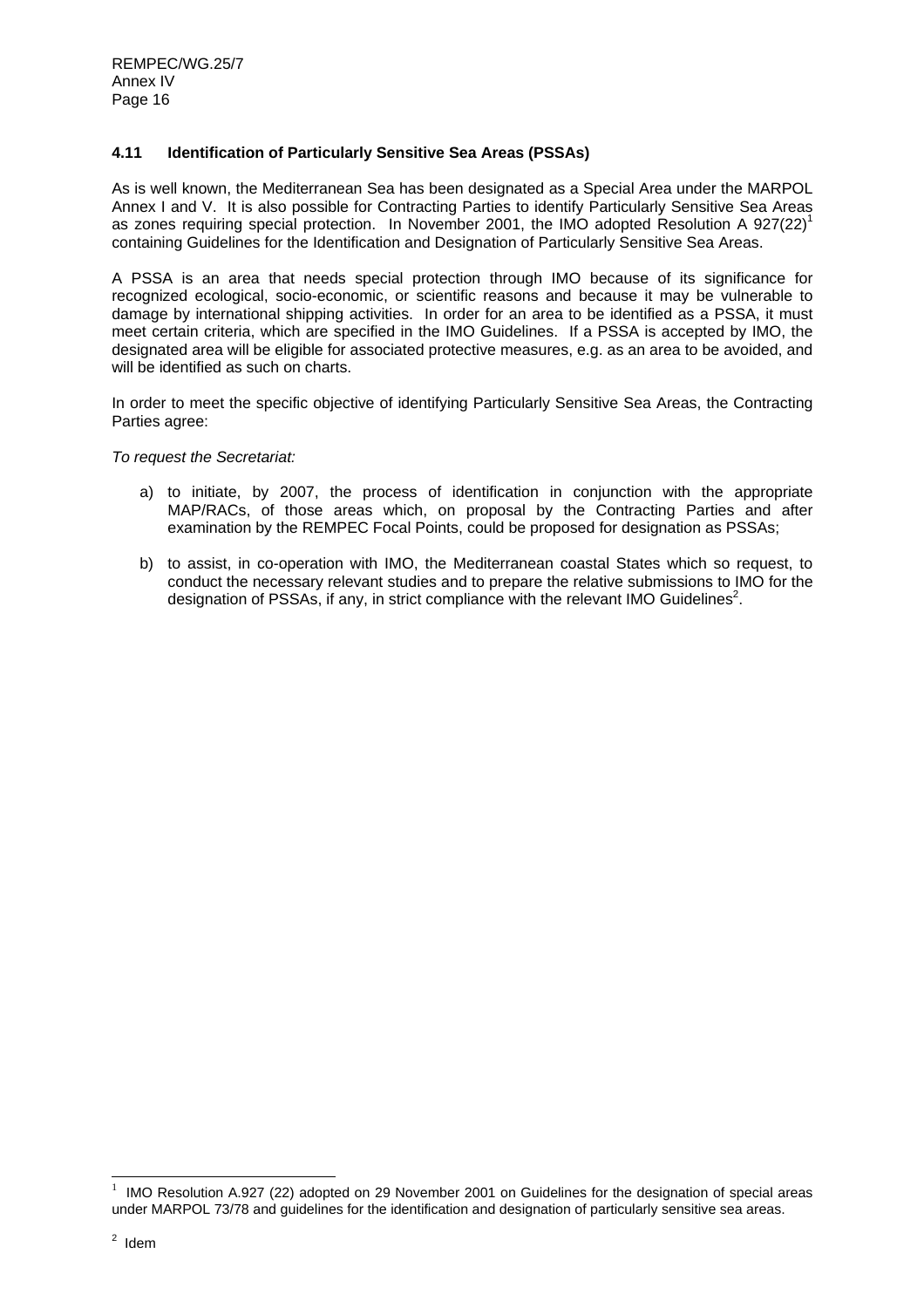### **4.12 To establish procedures for the designation of places of refuge in order to minimize the risks of widespread pollution**

In response to an urgent international operational need, IMO has been considering at the global level the problem of places of refuge for disabled vessels. In December 2003, IMO adopted Resolution A.949(23)<sup>1</sup> on guidelines on places of refuge for ships in need of assistance, but where safety of life is not involved. (Where safety of life is involved, the provisions of the SAR Convention should be followed.)

The purpose of the IMO guidelines is to provide ships' Masters, ship owners, salvers and Member Governments with a framework enabling them to respond effectively and in such a way that, in any given situation, the efforts of the Master and owner of the ship and the efforts of the government authorities are complementary. A second Assembly resolution, on the establishment of Maritime Assistance Services to be a focal point for the receipt of various reports and notifications required by various IMO instruments, was also adopted by the IMO Assembly in December 2003 (Resolution A.950 (23)<sup>2</sup>. Consequently, at the European level, in terms of EU Directive 2002/59/EC<sup>3</sup>, EU Member States have drawn up plans to accommodate, in the waters under their jurisdiction, ships in distress.

Taking into account this scenario, it could be worthwhile for Mediterranean States to consider in greater depth the modalities for establishing places of refuge within the Mediterranean region. These could also consider, for example, guidelines on additional equipment, which would be required in places of refuge to facilitate cargo transfers in environmentally safe conditions.

In order to meet the specific objective of establishing places of refuge to minimize the risks of widespread pollution,

### *The Contracting Parties agree:*

- a) to identify, as a matter of urgency, at the national level, by 2007, appropriate procedures as outlined in the relevant IMO Guidelines, in order to facilitate the decision making when designating a place of refuge for a ship in distress;
- b) that all Mediterranean States draw up plans to deal with ships in distress, including, appropriate equipment and means, as required, and define the modalities of the response according to its nature and to the risk incurred;

# *To request the Secretariat*

l

c) to provide assistance to countries, which so request, to define procedures and draw up such plans;

<sup>1</sup> IMO Resolution A. 949 (23) on guidelines on places of refuge for ships in need of assistance.

<sup>&</sup>lt;sup>2</sup> IMO Resolution A.950 (23) on maritime assistance services (MAS).

<sup>&</sup>lt;sup>3</sup> Directive 2002/59/EC of the European Parliament and the Council 27 June 2002 establishing a community vessel traffic monitoring and information system and repealing Council Directive 93/75/EEC.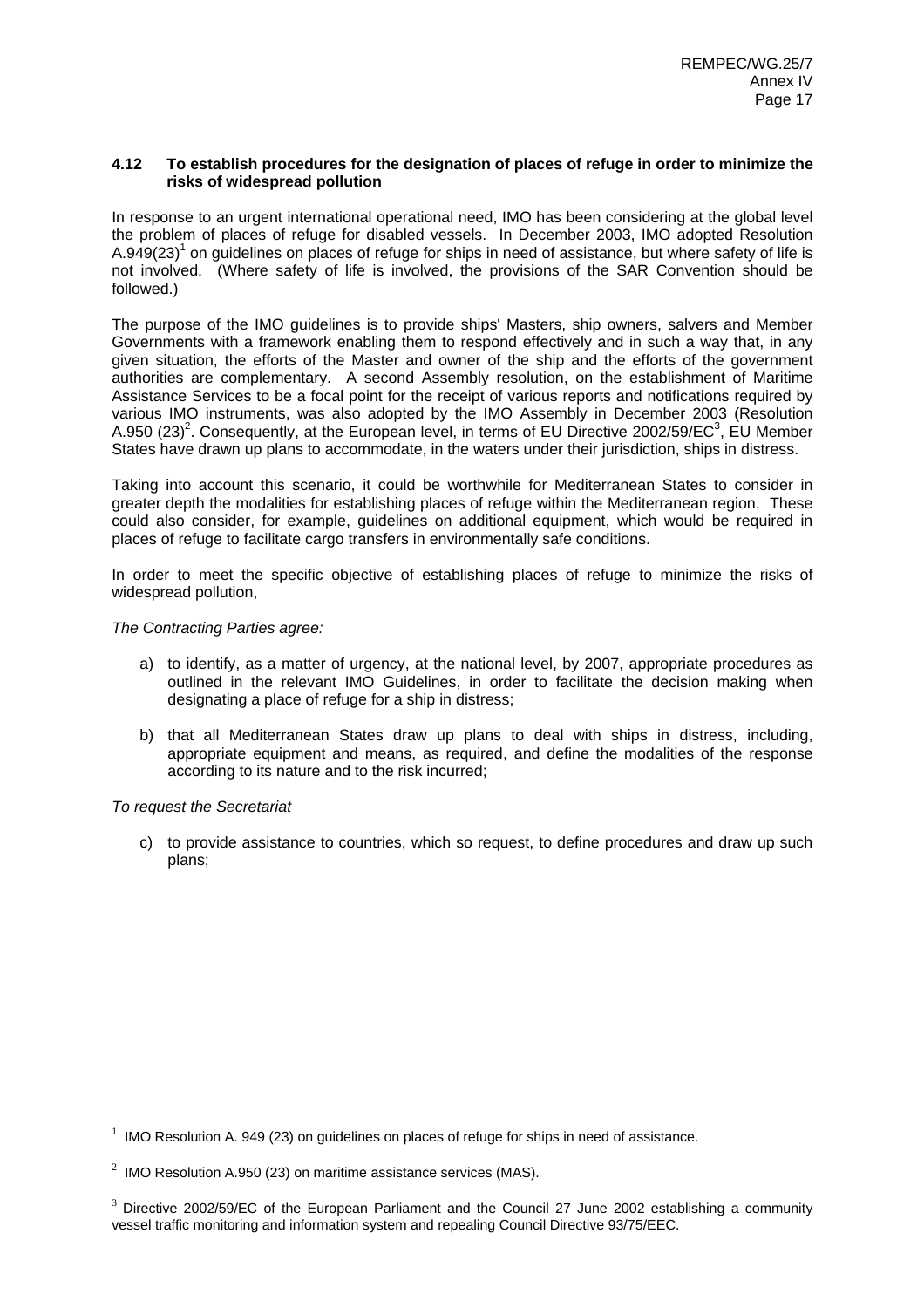#### **4.13 To examine the possibility of designating the Mediterranean Sea as a SOx emission control area under MARPOL Annex VI**

MARPOL Annex VI, adopted by the Protocol of 1997, regulates the prevention of air pollution from ships. With respect to sulphur oxides (SOx), Regulation 14 provides that the sulphur content of fuel oil shall not exceed 4.5% m/m. However, the same regulation provides that in certain areas, designated as "SOx emission control areas", the sulphur content shall not exceed 1.5% m/m. To date, only the Baltic Sea and the English Channel/North Sea have been designated as "SOx emission control areas".

It might thus be appropriate to propose to IMO to also designate the Mediterranean Sea as "SOx emission control area". The criteria and procedures for the submission to IMO of a proposal for the designation of such an area include, in particular, an environmental impact study as well as an assessment of the economic impact on shipping activities.

In order to meet the specific objective of considering the designation by IMO of the Mediterranean Sea as "SOx emission control area" under MARPOL Annex VI,

*The Contracting Parties agree:* 

a) to examine whether it is appropriate, to submit to IMO, as from 2008, a proposal to designate the Mediterranean Sea as a SOx emission control area;

- b) to ensure the preparation, by 2007, of a study based on the input of Contracting Parties, aimed at assessing the feasibility of the measure referred to in sub-paragraph a) above;
- c) to assist the Mediterranean coastal States which so request to prepare the relative submission to IMO related to the measure referred to in sub-paragraph a) above.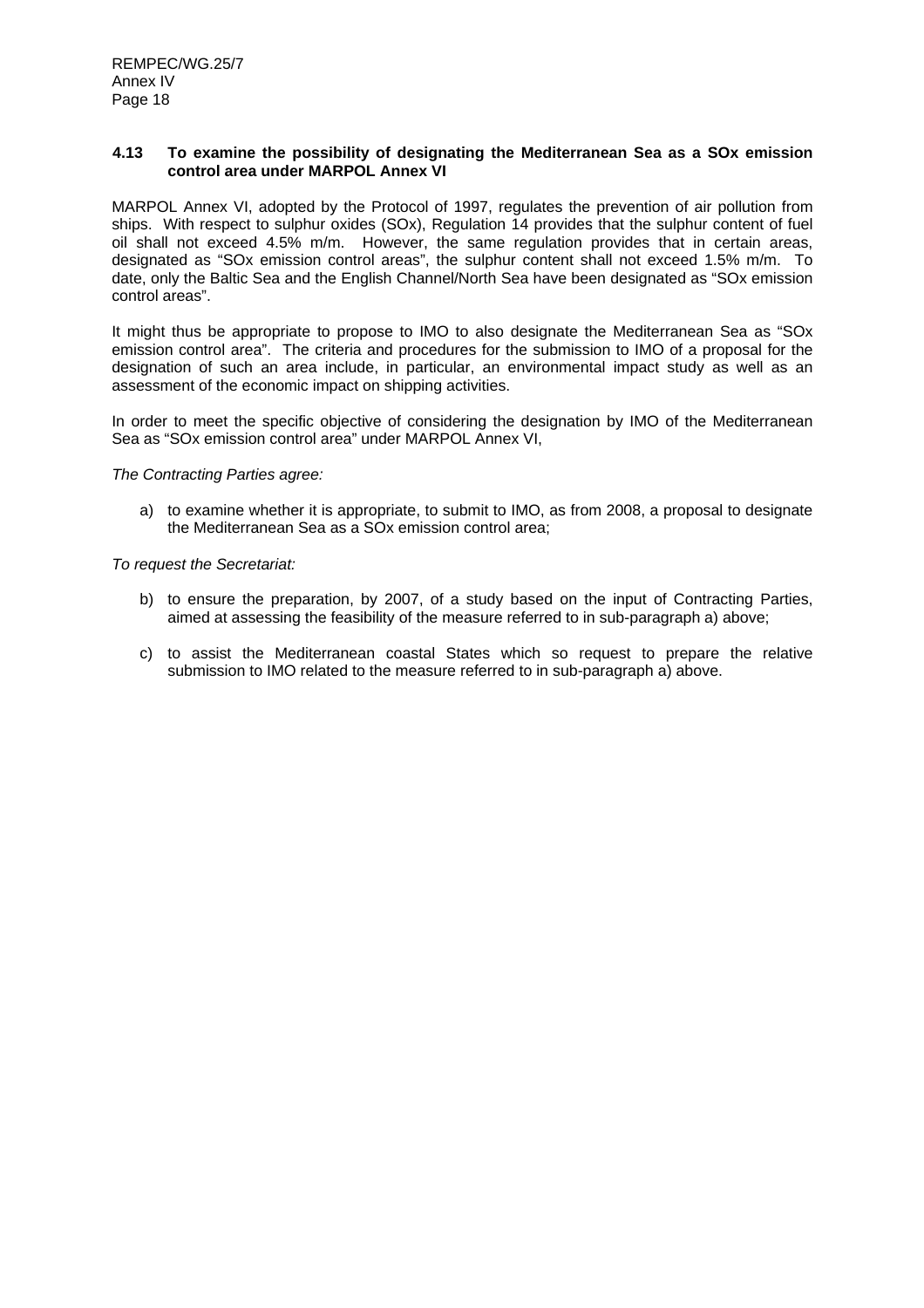#### **4.14 To ensure that adequate emergency towing capacity is available throughout the Mediterranean to assist vessels, including tankers, in distress**

Once a vessel gets into difficulties, or threatens to become a hazard to other vessels, it is vitally important to take all necessary action as quickly as possible to save life, to prevent her going or creating a hazard, and to prevent her cargo or bunkers from spilling. In this connection, emergency towing may be used to remove the ship and cargo from a place of danger to one of safety, such as a sheltered anchorage or place of refuge. If a vessel breaks down completely, or is too far from a safe anchorage to be able to reach it under her own steam, one sure way to prevent grounding or becoming a hazard to other vessels is for a tug to provide appropriate assistance.

The Intervention Convention 1969, and its Protocol of 1973, provide powers to States Parties to "intervene" to prevent a pollution incident, including imposing towing requirements if necessary. Emergency towing is also addressed by SOLAS Regulation II-1 / 3-4 and the associated resolution MSC.35 (63).

Tugs vary enormously in their purposes and capacity. Most harbours have tugs to escort and manoeuvre vessels into their berths, but their capacity for emergency use is limited. Berthing tugs generally operate in sheltered waters and are not designed for sea-keeping.

In order to meet the specific objective of ensuring adequate emergency towing capacity throughout the Mediterranean, the Contracting Parties agree:

*The Contracting Parties agree:* 

a) to adopt, by 2011, Mediterranean guidelines on emergency towing including, if appropriate, agreements on sharing towing capacity between neighbouring States.

*To request the Secretariat:* 

b) to evaluate, by 2009, the capacity, number and location of tugs throughout Mediterranean ports;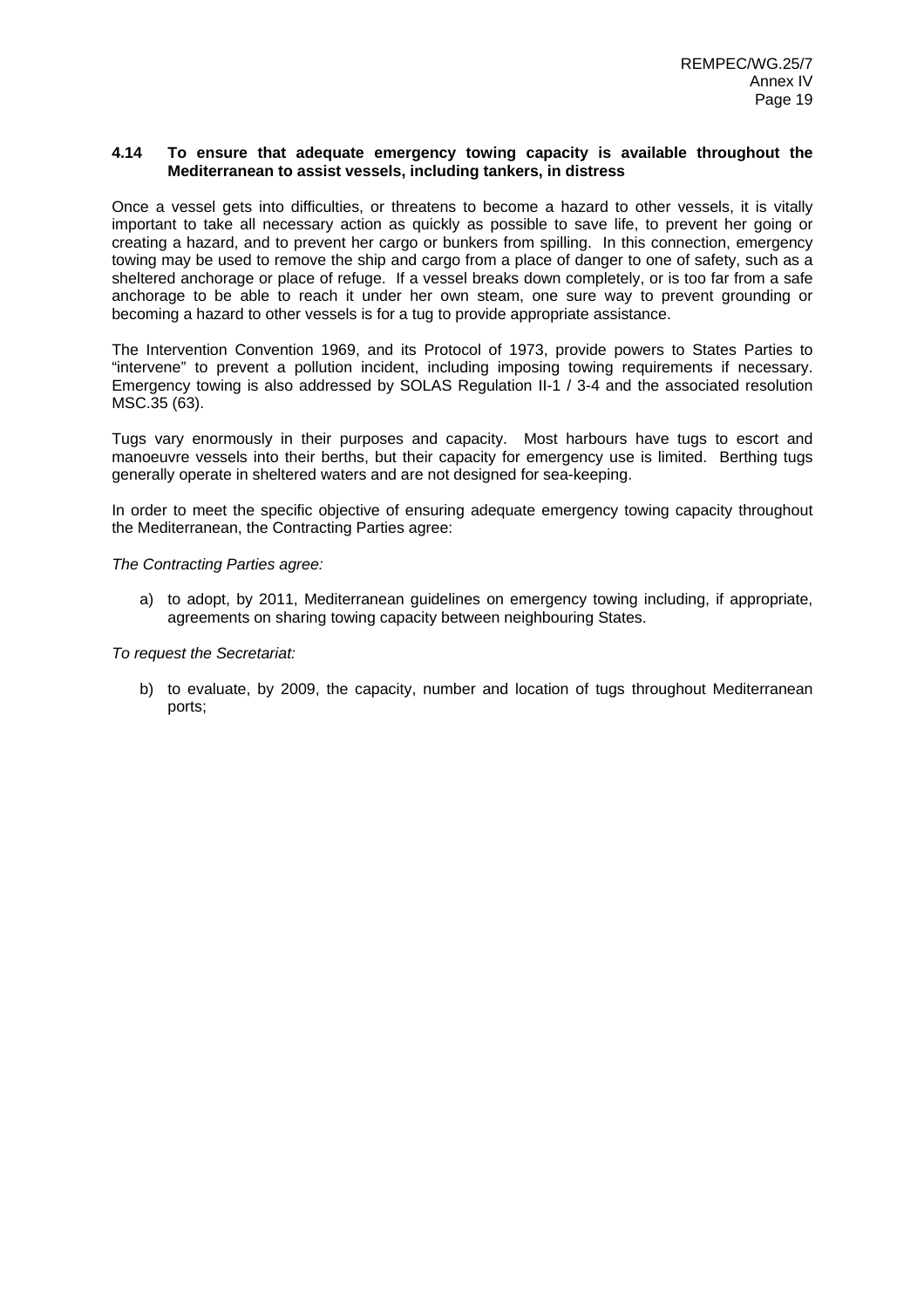### **4.15 Prevention of accidents in commercial ports and oil terminals**

According to spill statistics (ITOPF Statistics; www.itopf.com), the majority of pollution incidents occur in port areas and oil terminals and, even though they may be of relatively small size, they nevertheless constitute a threat to the marine environment that should be addressed.

There are already safety management systems adopted for use on ships and it is suggested that the Mediterranean region could take the lead in adopting a similar system for marine pollution safety management in commercial ports and oil terminals. This would be a long-term project covering issues such as operating procedures, personnel safety and training, recommended equipment, etc with the overall objective of improving port safety and reducing pollution incidents.

In order to meet the specific objective of the prevention of accidents in ports,

#### *The Contracting Parties agree:*

- a) to prepare and adopt, by 2015, a comprehensive Marine Pollution Safety Management System for use in commercial ports and oil terminals comprising procedures, personnel training and equipment requirements;
- b) that all Mediterranean States report as from 2015 on the measures taken to implement the Marine Pollution Safety Management System;

- c) to evaluate, by 2010, the capacities in terms of safety of the Mediterranean commercial ports and oil terminals;
- d) to prepare technical guidelines on the implementation of the Marine Pollution Safety Management System and to circulate these to the Contracting Parties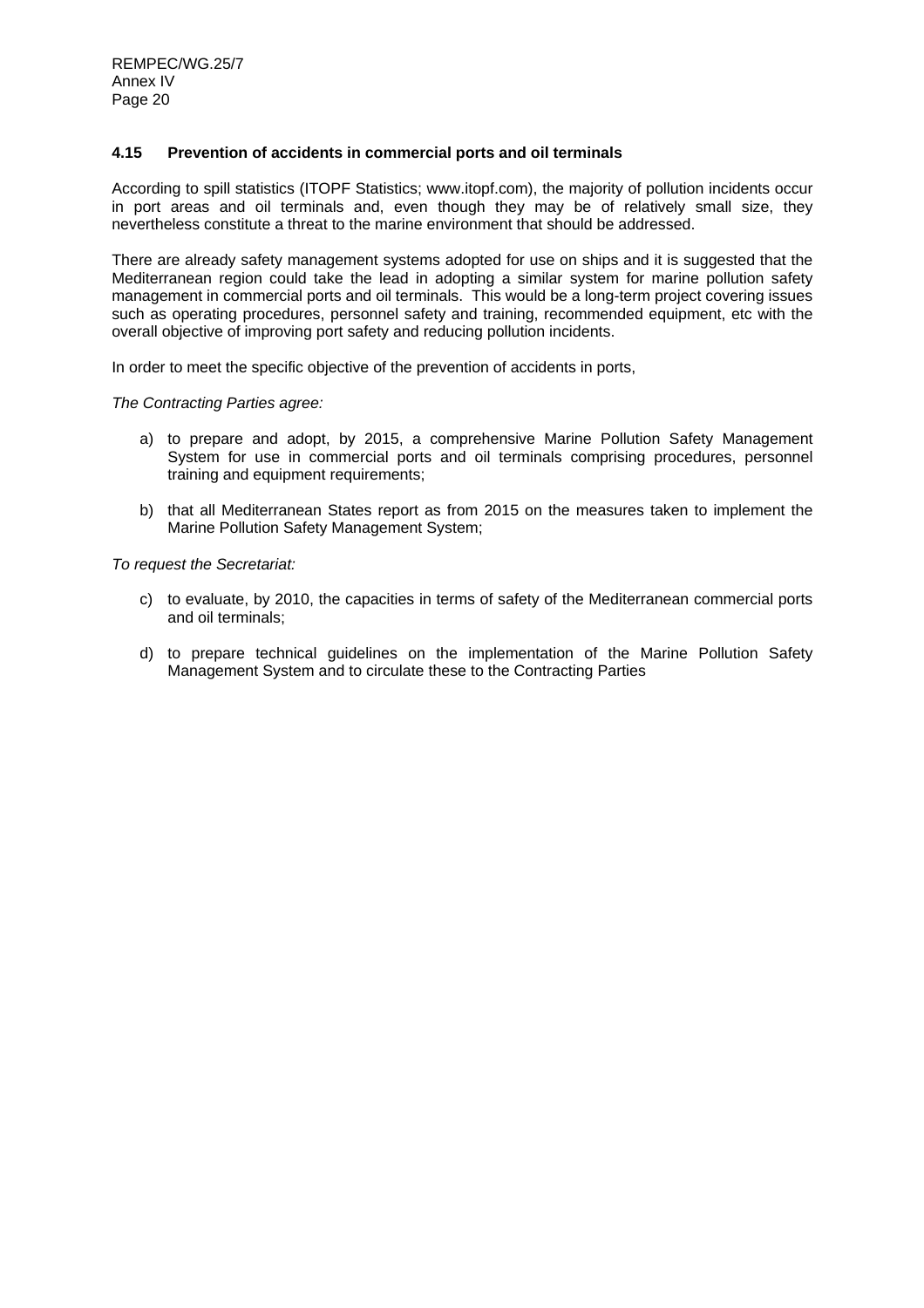### **4.16 To enhance the levels of pre-positioned spill response equipment under the direct control of Mediterranean States**

A problem which faces many countries that are parties to the Barcelona Convention is where to find the financial resources to provide the State component of an overall minimum level of combating equipment. Obligations can be placed upon port authorities and oil handling facilities to provide sufficient equipment to meet the estimated spill risks associated with their activities. However, accidents in open waters are outside the jurisdiction of port authorities and oil handling facilities. Furthermore, accidents in open waters involving laden oil tankers are most likely to cause serious pollution incidents, even if they occur at a lower frequency than the smaller spills which arise in ports and terminals.

There are various possibilities for financing the acquisition by the State of the required pre-positioned oil spill response equipment and vessels. These include *inter alia*:

- State budget:
- partnerships with international institutions;
- partnerships with other States;
- **Partnerships with private sector, including in particular the oil industry:**
- partnerships with specialized spill response companies; and
- specific national funds financed through targeted taxation of certain commercial activities, and/or through accumulation of fines imposed on offenders of applicable rules and regulations.

It is important that each Contracting Party individually decides upon the most appropriate way of financing the acquisition of required State controlled spill response equipment and vessels.

#### *The Contracting Parties agree:*

- a) to provide REMPEC by 2006 with detailed information concerning their respective national practices for financing the acquisition of spill response equipment, including in particular information concerning functioning of any existing funds specifically dedicated *inter alia* to marine pollution preparedness and response activities;
- b) to establish by 2010 national stockpiles of State controlled pre-positioned spill response equipment;

- c) to provide assistance to the States which so request in identifying the minimum required level of pre-positioned State controlled spill response equipment;
- d) to disseminate to the Contracting Parties the information concerning the applicable ways of financing the acquisition of such equipment.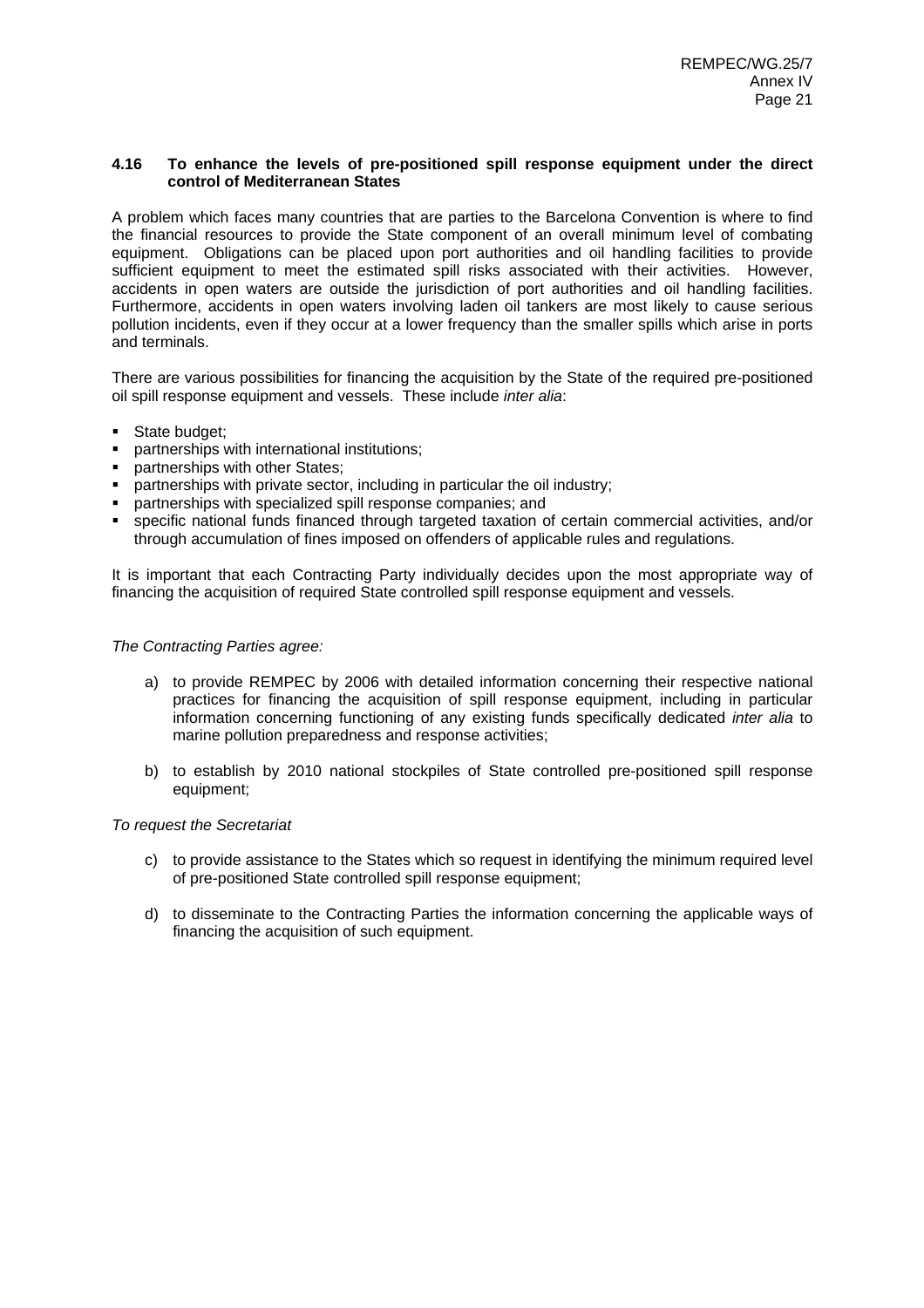#### **4.17 To encourage the participation of the regional scientific and technical institutions in research and development activities and to facilitate transfer of technology**

Prevention and Emergency Protocol to the Barcelona Convention emphasizes the need for exchange of information concerning research and development of new technologies. OPRC 90 Convention and its 2000 OPRC-HNS Protocol explicitly call upon Parties to these international legal instruments to actively participate in research and development efforts.

It has been noted that in general Mediterranean coastal States, with a very few exceptions, rarely present the results of their R&D activities related to response to marine pollution incidents, or even participate, in relevant international fora, such as e.g. IMO R&D Forum, Interspill, International Oil Spill Conference, etc.

On the other hand, from direct contacts with the persons attending meetings and training courses organized by REMPEC it appears that scientific, technical and educational institutions as well as the industry from the Mediterranean region are involved in R&D activities in various subjects related to prevention of, preparedness for and response to accidental marine pollution.

In order to make the results of R&D activities undertaken in the Mediterranean region better known REMPEC shall endeavour to encourage the participation of regional research institutions and industry in relevant events. REMPEC shall also facilitate, through the network of its Focal Points, the exchange of these results among the Contracting Parties. In addition REMPEC might indicate to its Focal Points the potential fields that call for further R&D in order to encourage more active participation and contribution of the relevant Mediterranean institutions in global efforts in this field.

With a view to meeting the specific objective of promoting the participation of the relevant Mediterranean institutions in R&D activities and to facilitate transfer of technology within the region

#### *The Contracting Parties agree:*

- a) to encourage their respective scientific and technical institutions, as well as the industry, to actively participate in R&D activities and programmes related to accidental marine pollution prevention, preparedness and response;
- b) to encourage their respective national institutions and industry to present the results of their R&D activities and programmes in international fora;

- c) to assist regional institutions and industry in identifying fields of research in which there is a need for enhancement of the state-of-the-art of spill preparedness and response technologies and techniques;
- d) to facilitate dissemination and exchange of results of national R&D activities and programmes within and outside the Mediterranean region;
- e) to facilitate the participation of national and regional research institutions and industry in the relevant international fora with a view to making better known the results of R&D activities undertaken in the Mediterranean region.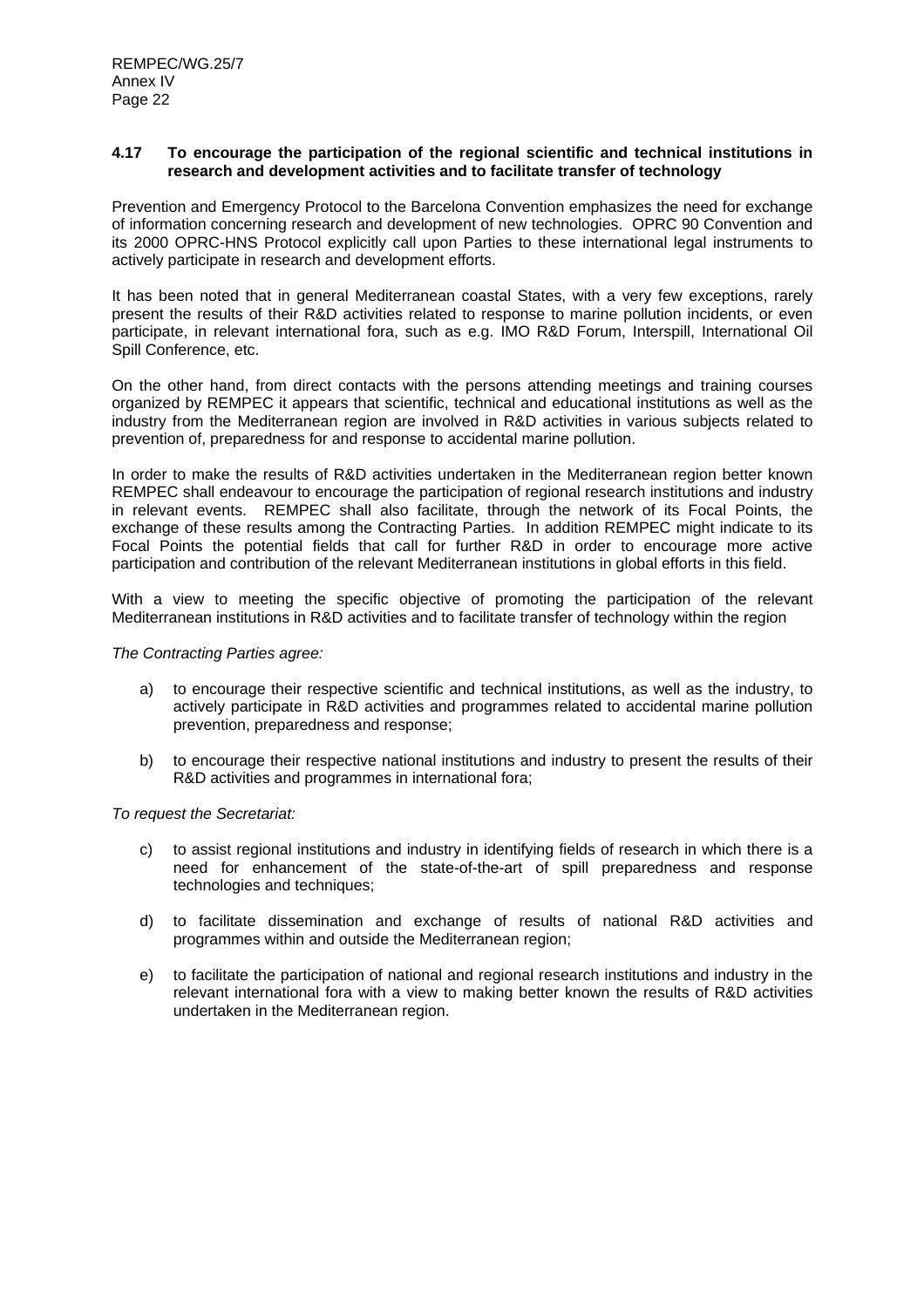#### **4.18 To improve the quality, speed and effectiveness of decision-making process in case of marine pollution incidents through development and introduction of technical and decision support tools.**

The successful outcome or otherwise of measures taken in order to respond to oil spills and to spills or releases of other hazardous and noxious substances depends to a great extent on the quality of and the promptness with which decisions concerning the response are taken.

Although such decisions should be taken by the competent authorities and their responsible officers taking into consideration specific circumstances of each particular marine pollution emergency and a number of technical, socio-economic and political factors, the process of taking decisions can be significantly accelerated, made more correct and simplified using certain decision support tools such as e.g. sensitivity maps, spill forecasting models and databases.

There is a wide variety of such tools developed by either commercial organizations or scientific institutions however these are only rarely developed for a specific geographical area.

With a view to ensuring the availability of consistent and non-conflicting data to all Contracting Parties and in order to provide them with decision support tools developed taking into consideration specific characteristics of the Mediterranean region, REMPEC will endeavour to co-operate with scientific institutions in the region and with specific programmes and projects dedicated to relevant activities.

In order to meet the specific objective of improving the quality, speed and effectiveness of decision making process in case of emergency

#### *The Contracting Parties agree:*

- a) to facilitate the development of specific regional decision support tools through active participation of their national scientific institution and programmes, and through providing by 2007 relevant data-sets and other information that might be available in their respective countries;
- b) to cooperate with a view to selecting the most appropriate oil spill forecasting model that could be used by all Mediterranean coastal States, and to adapt such model for use in the waters under their respective jurisdictions;

*To request the Secretariat:* 

c) to regularly revise and upgrade the existing and to develop and make available to the competent national authorities of the Contracting Parties new IT based decision support tools, including in particular sensitivity maps, spill forecasting models and databases, taking into account national or regional initiatives in this field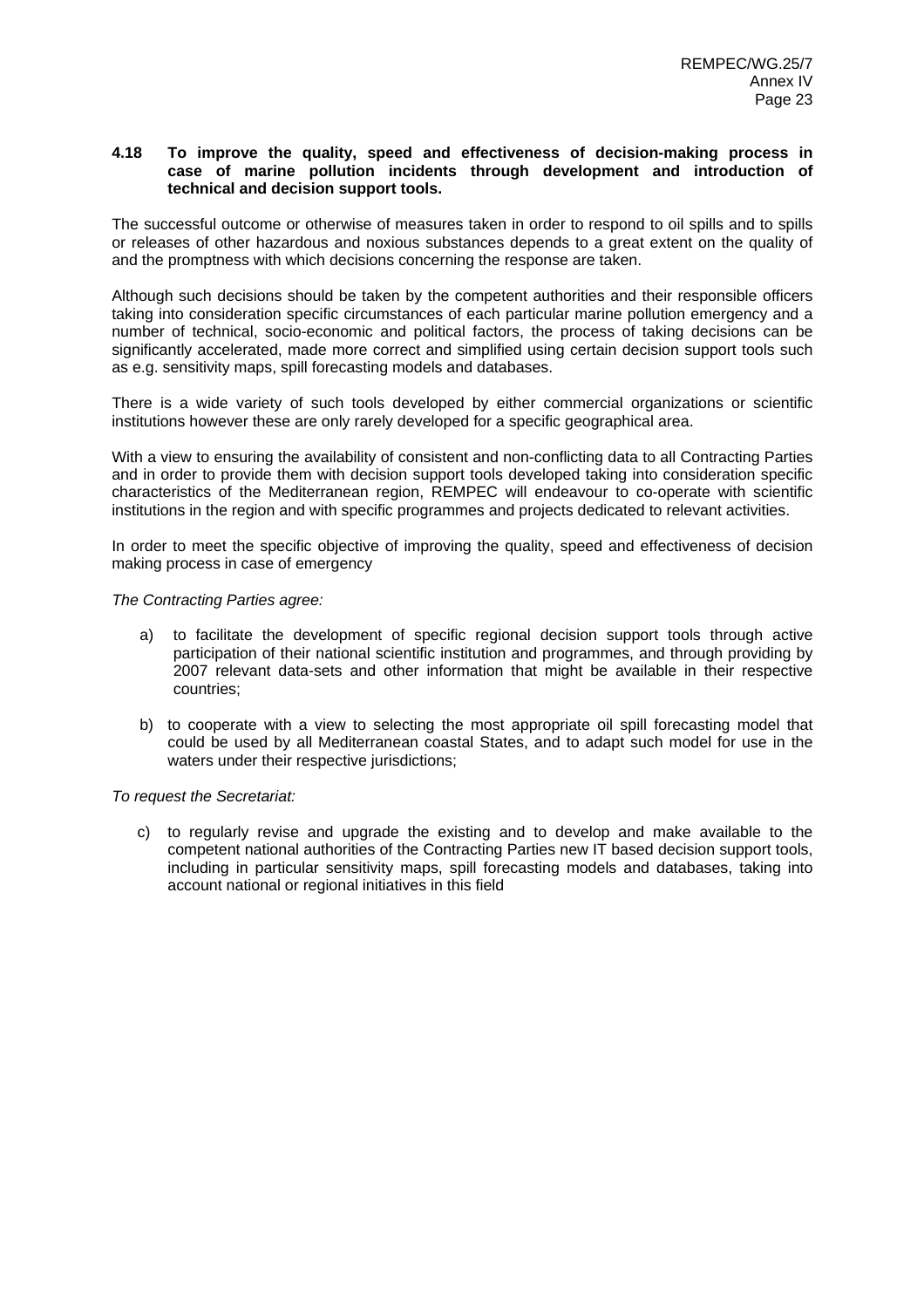#### **4.19 To increase as much as practical, the level of knowledge in the field of preparedness and response to accidental marine pollution by oil and other harmful substances**

The existence in each country of a core group of experts specialized in oil and HNS spill preparedness and response is recognized to be, together with the existence of national organization, contingency plans, response strategy and response equipment, one of the key prerequisites for properly initiating, conducting and successfully completing response operations in case of marine pollution emergency.

Since the inception in the early 1980s of REMPEC training programme, more than 2300 persons were trained through training activities at different levels which were included in the programme. Despite this noteworthy achievement a significant number of persons that had been trained is not any more at disposal of their respective national administrations due to job changes, retirement or other reasons, and the need for further training has been emphasized by REMPEC Focal Points on numerous occasions.

It is considered that the necessary sustainability in the field of training at national level can be achieved through the creation of a small number of qualified trainers in each country who could in turn continue to provide the required training to their co-nationals. It refers in particular to training national spill response personnel at the level of operators and direct responders (Level 1) and at the level of supervisors and on-scene commanders (Level 2). On the other hand it is understood that Level 3 training (senior government administrators and managers) will have to remain at the regional level and should continue to be provided and co-ordinated by the Centre. Finally, highly specialized training in specific fields of marine pollution preparedness and response will also have to remain the responsibility of REMPEC.

The Centre will therefore focus its training efforts on (a) training of trainers and on (b) providing highly specialized training on specific issues, at the regional level.

In order to achieve a self-sufficiency in spill response training at the general level and to ensure continuous education of national spill responders

#### *The Contracting Parties agree:*

a) to establish by 2008, national training programmes for response to incidents involving oil and other HNS, based in particular on IMO OPRC Model training courses Levels 1 and 2, for training national operating level and supervisory personnel respectively, with a view to ensuring a continuous education of such personnel;

- b) to prepare and insert into the regional training programme the "Training of Trainers" courses, based in particular on the work carried by IMO OPRC / OPRC-HNS Technical Group;
- c) to focus regional training courses on specific, highly specialized issues, to be identified at regular basis by the Meetings of REMPEC Focal Points;
- d) to take into consideration, when preparing training programmes for the Mediterranean region, the relevant model training courses that might be developed in the future by IMO OPRC / OPRC-HNS Technical Group.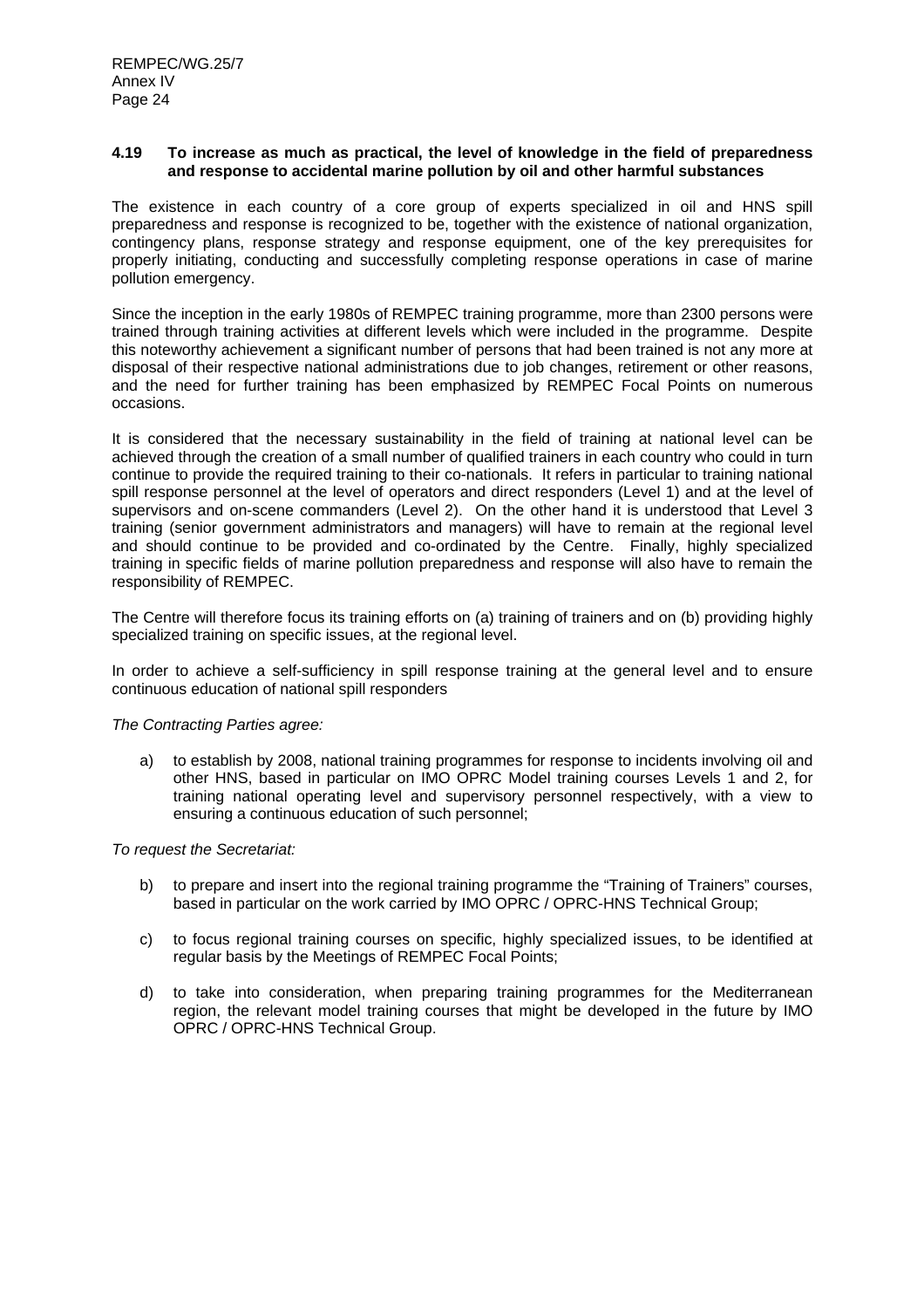#### **4.20 To revise the existing recommendations, principles and guidelines, and to develop new ones aimed at facilitating international co-operation and mutual assistance within the framework of the Prevention and Emergency Protocol.**

Since 1987 various Ordinary Meetings of the Contracting Parties to the Barcelona Convention adopted a series of recommendations, principles and guidelines concerning accidental marine pollution preparedness, response and mutual assistance, as well as prevention of pollution from ships. All these documents aimed at facilitating the implementation of Emergency Protocol.

There have been numerous developments at both regional and global levels that necessitate revision, updating or amending, as appropriate of the recommendations, principles and guidelines adopted in the past by the Contracting Parties. These developments include the introduction of new regional and global legal instruments, the development of technology, better understanding of issues related to accidental pollution by oil and other hazardous and noxious substances, and last but not least the experience gained through and initiatives resulting from recent major pollution accidents [in particular Erika, Ievoli Sun and Prestige].

With a view to meeting the specific objective of revising the existing and developing new regional recommendations, principles and guidelines aimed at facilitating international co-operation and mutual assistance in the framework of the Prevention and Emergency Protocol

*The Contracting Parties agree:* 

- a) to review by 2007 the existing recommendations, principles and guidelines concerning accidental marine pollution preparedness, response and mutual assistance, as well as prevention of pollution from ships, that were adopted since 1987, paying particular attention to those that aim at removing possible obstacles which might hinder mutual assistance;
- b) to identify by 2007 all such recommendations, principles and guidelines that need to be revised, updated and/or amended;
- c) to indicate by 2008 which additional recommendations, principles and guidelines should be adopted at the regional level with a view to facilitating the implementation of the Prevention and Emergency Protocol in the field of international co-operation and mutual assistance;
- d) to further facilitate mutual assistance by streamlining by 2010 their respective national procedures for entry into, movement within and exit from their territory of specialized personnel and equipment that might be required in case of emergency;

- e) to compile by 2009 an inventory of their applicable national procedures governing the entry into, movement within and exit from their territory of specialized personnel and equipment that might be provided as mutual assistance in case of emergency, and to prepare recommendations for improving those national procedures that could seriously hamper providing such assistance;
- f) to prepare by 2015, in co-operation with REMPEC national Focal Points, and to propose for adoption to the Meetings of the Contracting Parties revised, updated and/or amended texts of the existing regional recommendations, principles and guidelines;
- g) to develop by 2015, in co-operation with REMPEC national Focal Points, and to propose for adoption to the Meetings of the Contracting Parties, new recommendations, principles and guidelines, as necessary.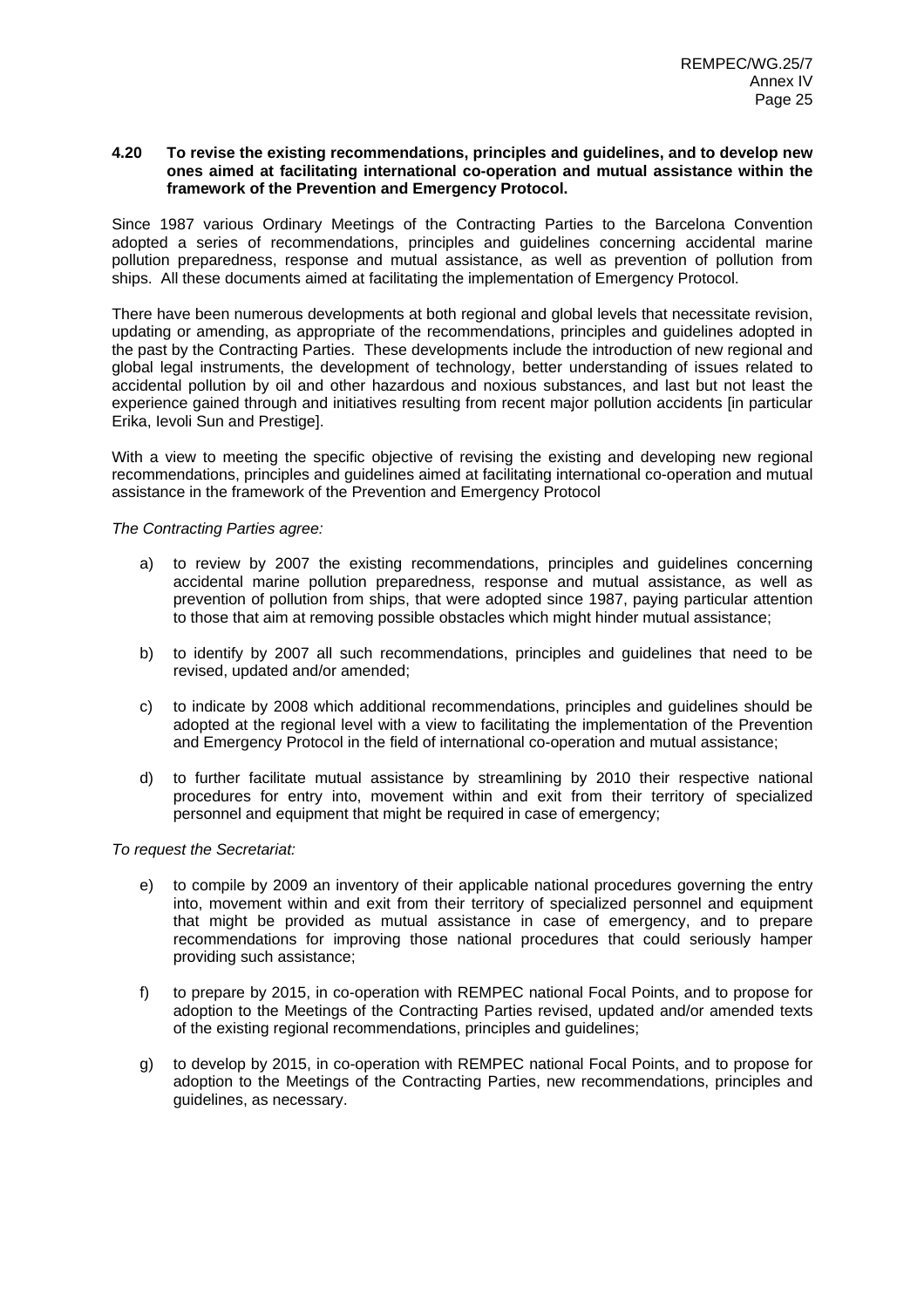#### **4.21 To strengthen the capacity of individual coastal States to respond efficiently to marine pollution incidents through development of sub-regional operational agreements and contingency plans.**

Prevention and Emergency Protocol to the Barcelona Convention, as well as OPRC 90 Convention and its 2000 OPRC-HNS Protocol, recognize the importance of sub-regional, bilateral and multilateral, agreements for co-operation in accidental marine pollution preparedness and response, as important tools for enhancing national capacities of States participating in such agreements.

In the Mediterranean region sub-regional contingency plans and agreements on their implementation constitute mechanisms for mutual assistance, based on the framework provided by the Prevention and Emergency Protocol. These mechanisms, which facilitate the implementation of the Protocol, enable competent national authorities of the Contracting Parties to closely co-operate by co-ordinating and integrating their respective national capacities, with a view to effectively responding to incidents surpassing their individual capacities.

Since early 1990s REMPEC has actively assisted the Contracting Parties in preparing sub-regional contingency plans and agreements for their implementation. At present sub-regional contingency plans and agreements such as RAMOGEPOL (France, Monaco and Italy), South-Eastern Mediterranean (Cyprus, Egypt and Israel), Lyon plan (France and Spain) have been adopted and are in force, and the adoption of another two is imminent (South-Western Mediterranean – Algeria, Morocco and Tunisia, Adriatic – Croatia, Italy and Slovenia). The Plan for the Adriatic Sea also contains provisions for co-operation in prevention of maritime incidents, which is expected to further reduce the risk of accidental marine pollution, and which may be also included in future sub-regional agreements.

Once all the remaining Mediterranean coastal States have set-up their national systems for preparedness and response, including adoption of national contingency plans, the way will be paved for concluding sub-regional arrangements among all countries in the region. Active participation of each country in one or more of such bilateral or multilateral agreements is expected to significantly increase the level of preparedness for responding to major marine pollution incidents in the region.

With a view to meeting the specific objective of further strengthening response capacities of individual coastal States through development of sub-regional operational agreements and contingency plans,

#### *The Contracting Parties agree:*

- a) to prepare and adopt, if that has not yet been done, national contingency plans and to establish national systems for preparedness and response, at latest by 2008, with a view to creating necessary conditions for development of sub-regional agreements;
- b) to negotiate and endeavour to conclude by 2015 sub-regional agreements covering the entire Mediterranean region;

- c) to continue assisting the Contracting Parties, which did not yet adopt their national contingency plans, in the development and implementation of their national preparedness and response systems;
- d) to assist Contracting Parties, which so request, in preparing sub-regional contingency plans and in drafting agreements on their implementation.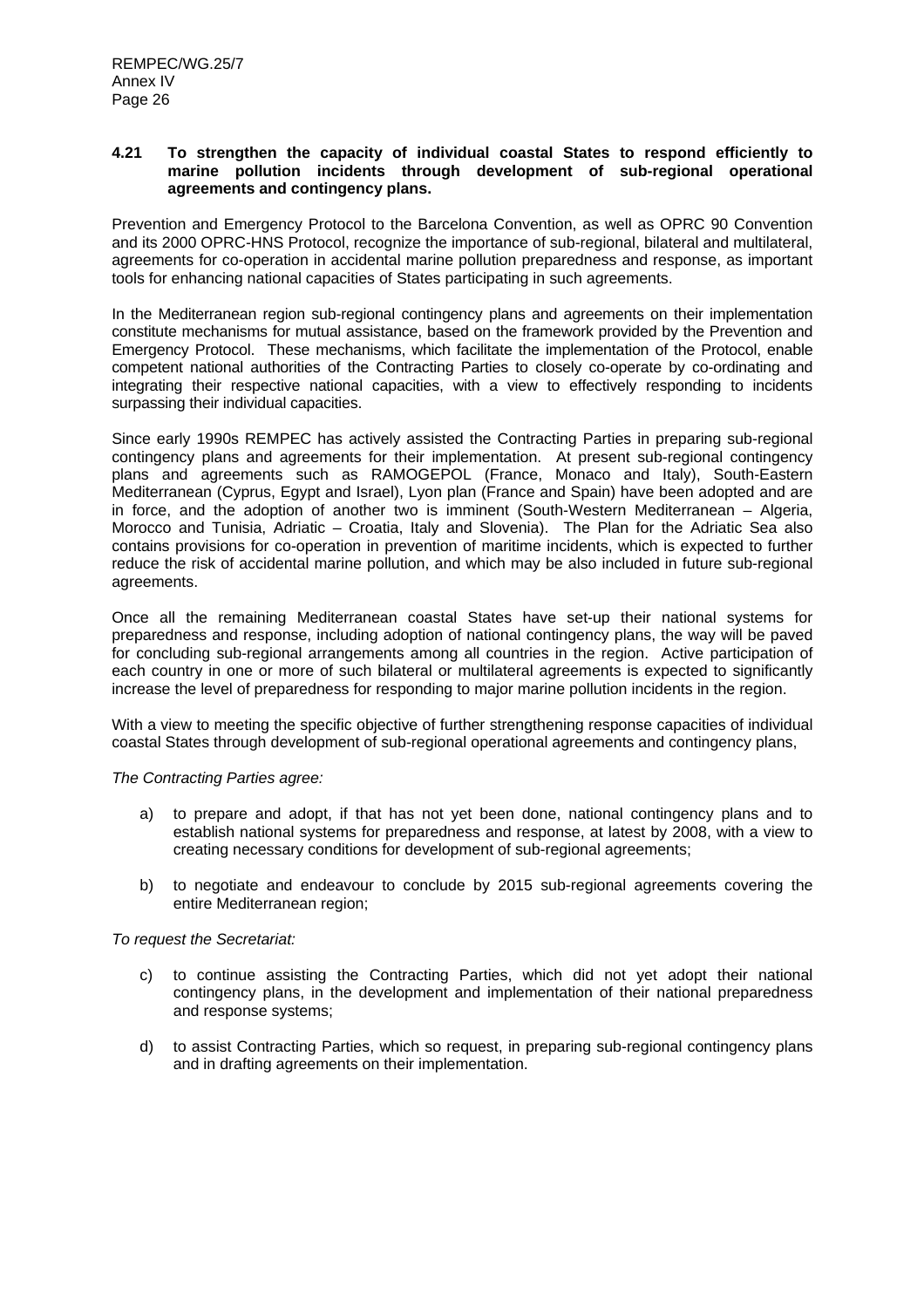# **REGIONAL STRATEGY FOR PREVENTION OF AND RESPONSE TO MARINE POLLUTION FROM SHIPS**

# **Appendix 1: IMPLEMENTATION GOALS**

# **A) Commitments of the Contracting Parties**

|    | <b>Specific Objective</b>                                                           |                | <b>Goal (Success Criteria)</b>                                                                                                                                                                                                                                                                                                                                                                                                                                                                                                                                                                                                                                     |
|----|-------------------------------------------------------------------------------------|----------------|--------------------------------------------------------------------------------------------------------------------------------------------------------------------------------------------------------------------------------------------------------------------------------------------------------------------------------------------------------------------------------------------------------------------------------------------------------------------------------------------------------------------------------------------------------------------------------------------------------------------------------------------------------------------|
| 1. | Ratification of relevant<br>international maritime<br>conventions (see Appendix 3). | a)<br>b)       | All Mediterranean States to have ratified MARPOL and all its Annexes by 2007, and ensured their transposition into<br>national law and to have cooperated through REMPEC to ensure full compliance with its provisions;<br>All Mediterranean States to have ratified other relevant IMO international conventions as soon as possible, and preferably<br>by 2008, to have ensured their transposition into national law by the same time and full compliance with their provisions.                                                                                                                                                                                |
| 2. | Ensuring effective maritime<br>administrations.                                     | a)<br>b)       | All Mediterranean States to have endeavoured to enhance, on the basis of a national plan, the performance of their<br>maritime administration in accordance with the relative IMO recommendations and guidelines, by 2010;<br>All Mediterranean States to have carried out, at regular intervals, a self assessment of their capabilities and performance<br>in giving full and complete effect to MARPOL, by using guidance set out in the relevant IMO Resolution dealing with self-<br>assessment of flag State performance, and once adopted, with the Voluntary IMO member State audit scheme and the<br>Code on implementation of IMO mandatory instruments. |
| 3. | Strengthening Mediterranean<br>MoU on Port State Control.                           | a)<br>b)       | to have mandated REMPEC to propose its assistance to the Mediterranean MoU in order to improve its effectiveness,<br>and, if so requested, to facilitate co-operation between the Paris MoU and the Mediterranean MoU;<br>to have made available necessary resources and means for efficient functioning of the Mediterranean MoU.                                                                                                                                                                                                                                                                                                                                 |
| 4. | Provision of reception facilities<br>in ports.                                      | a)<br>b)<br>C) | All Contracting Parties to have considered by 2007 the establishment of procedures related to the cost of the use of<br>reception facilities;<br>Garbage:<br>all major ports* to have installed by 2010 facilities for the collection of garbage and procedures for its disposal;<br>collection and disposal procedures for garbage to be in place for all major ports, by 2010.<br>ii)<br>Oily wastes:<br>all major ports* to have established by 2010 collection, treatment and disposal procedures for bilge waters, oily<br>residues and dirty ballast waters;                                                                                                 |
|    | $cont. /$                                                                           |                | collection, treatment and disposal procedures for bilge waters, oily residues and dirt ballast waters to be in place for<br>ii)<br>all major ports, by 2010.                                                                                                                                                                                                                                                                                                                                                                                                                                                                                                       |

\* For the purpose of this document, "major" ports will be those identified as such by the Contracting Parties.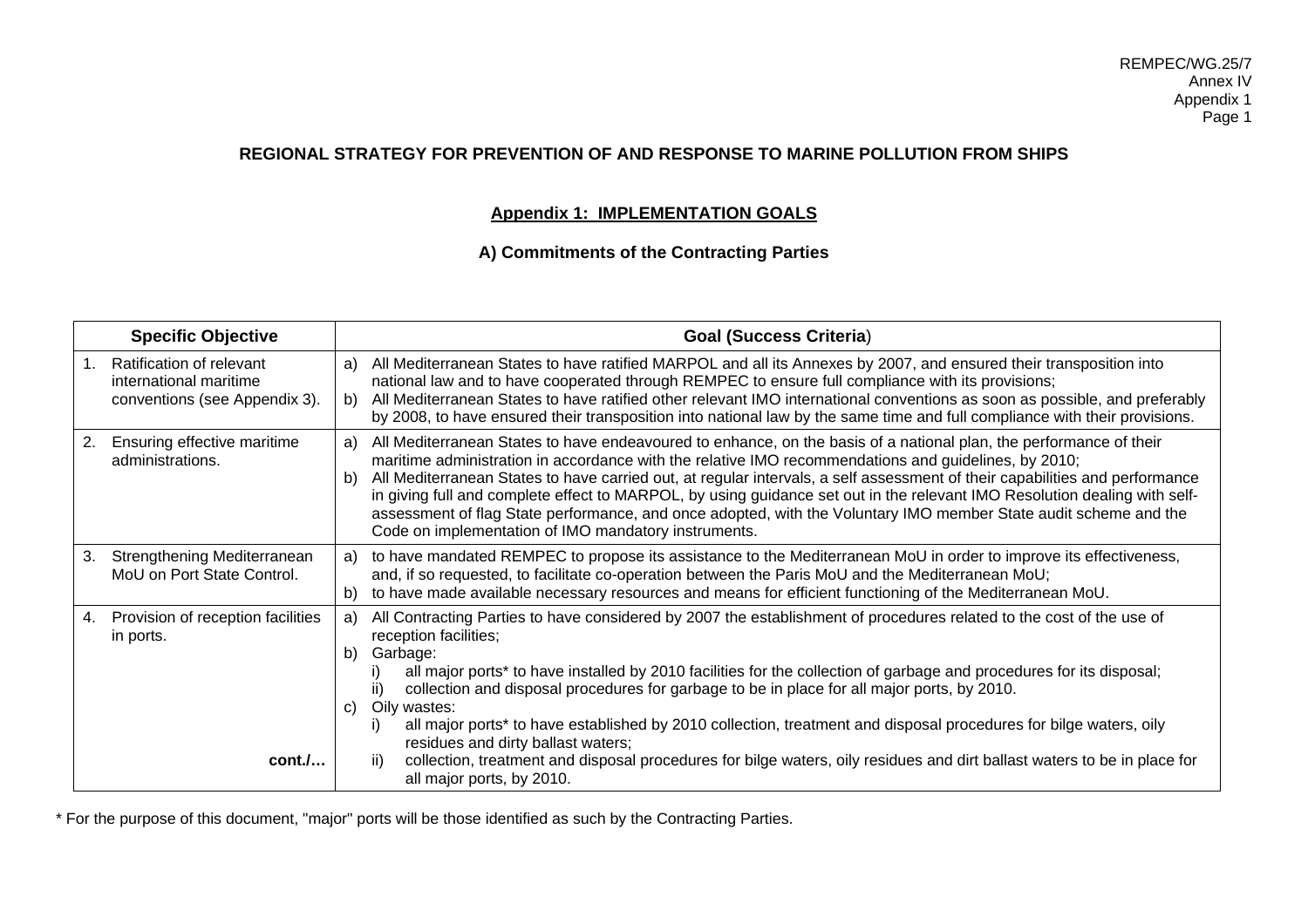| <b>Specific Objective</b>                                                                         | <b>Goal (Success Criteria)</b>                                                                                                                                                                                                                                                                                                                                                                                                                                                                                                                                                                                                                                                                                                                                                                                                                                                                                                                                                                                                                                                                                                          |
|---------------------------------------------------------------------------------------------------|-----------------------------------------------------------------------------------------------------------------------------------------------------------------------------------------------------------------------------------------------------------------------------------------------------------------------------------------------------------------------------------------------------------------------------------------------------------------------------------------------------------------------------------------------------------------------------------------------------------------------------------------------------------------------------------------------------------------------------------------------------------------------------------------------------------------------------------------------------------------------------------------------------------------------------------------------------------------------------------------------------------------------------------------------------------------------------------------------------------------------------------------|
| Provision of reception facilities<br>4.<br>in ports (cont.).                                      | Noxious Liquid Substances (NLS):<br>d)<br>all major ports* to have established by 2010 collection, treatment and disposal procedures for NLS;<br>collection, treatment and disposal procedures for NLS to be in place for all major ports, by 2010.<br>ii)<br>Sewage:<br>e)<br>all major ports* to have established by 2010 collection and treatment procedure for sewage;<br>collection and treatment procedures for sewage to be in place for all major ports by 2010.<br>ii)<br><b>Ballast water:</b><br>f)<br>All major* oil and chemical terminals to have established collection, treatment and disposal procedures for ballast<br>i)<br>waters, by 2012;<br>All major ports* and terminals where cleaning and repair of ballast tanks occurs, to have taken action to be in<br>ii)<br>position to comply with the provisions of BWMC, by 2012, or by its entry-into-force date, which ever comes earlier.                                                                                                                                                                                                                        |
| Delivery of ship generated<br>5.<br>wastes.                                                       | All Contracting Parties to have established, by 2007, a system of notification to a vessel's next port of call of the status of<br>a)<br>its onboard retention of bilge waters and oily wastes and garbage;<br>All Mediterranean costal States to have implemented, by 2010, national regulations empowering maritime authorities to<br>b)<br>require, if deemed necessary, Masters of vessels to discharge wastes into designated port reception facilities before<br>sailing.                                                                                                                                                                                                                                                                                                                                                                                                                                                                                                                                                                                                                                                         |
| Improved monitoring and<br>6.<br>surveillance of illicit<br>discharges.                           | All Contracting Parties to have established, by 2010, systems and procedures for national monitoring and surveillance<br>a)<br>including where practicable, aerial surveillance in the waters under their jurisdiction and to report the results to the regular<br>Meetings of REMPEC Focal Points;<br>To have established, by 2010, sub-regional systems, including procedures to over-fly the waters under the jurisdiction of a<br>b)<br>neighbouring State if the Parties so agree, for surveillance of environmentally sensitive and/or high risk zones.                                                                                                                                                                                                                                                                                                                                                                                                                                                                                                                                                                           |
| To improve the level of<br>7.<br>enforcement and of the<br>prosecution of discharge<br>offenders. | All Mediterranean States to have ensured the existence of a national legal framework (regulations) as a basis for<br>a)<br>prosecuting discharge offenders for infringements of MARPOL or of any national legal framework implementing it, by 2010<br>at the latest;<br>All Contracting Parties to have endeavoured to adopt common rules and harmonize sanctions, by 2015, with a view to<br>b)<br>ensuring even-handed treatment of discharge offenders throughout the Mediterranean region;<br>All Contracting Parties to have started, by 2011, sharing of collected data, and to have facilitated acceptance of evidence<br>C)<br>gathered by other States, to ensure the successful prosecution of discharge offenders;<br>All Contracting Parties to have established, when and where possible, and without prejudice to the sovereign right of the<br>d)<br>States, of areas under their jurisdiction enabling the implementation of the MARPOL Convention in term of prosecution of<br>offenders (on a regional or sub-regional basis, in a coordinated way and in compliance with international law as defined by<br>UNCLOS). |

\* For the purpose of this document, "major" ports will be those identified as such by the Contracting Parties.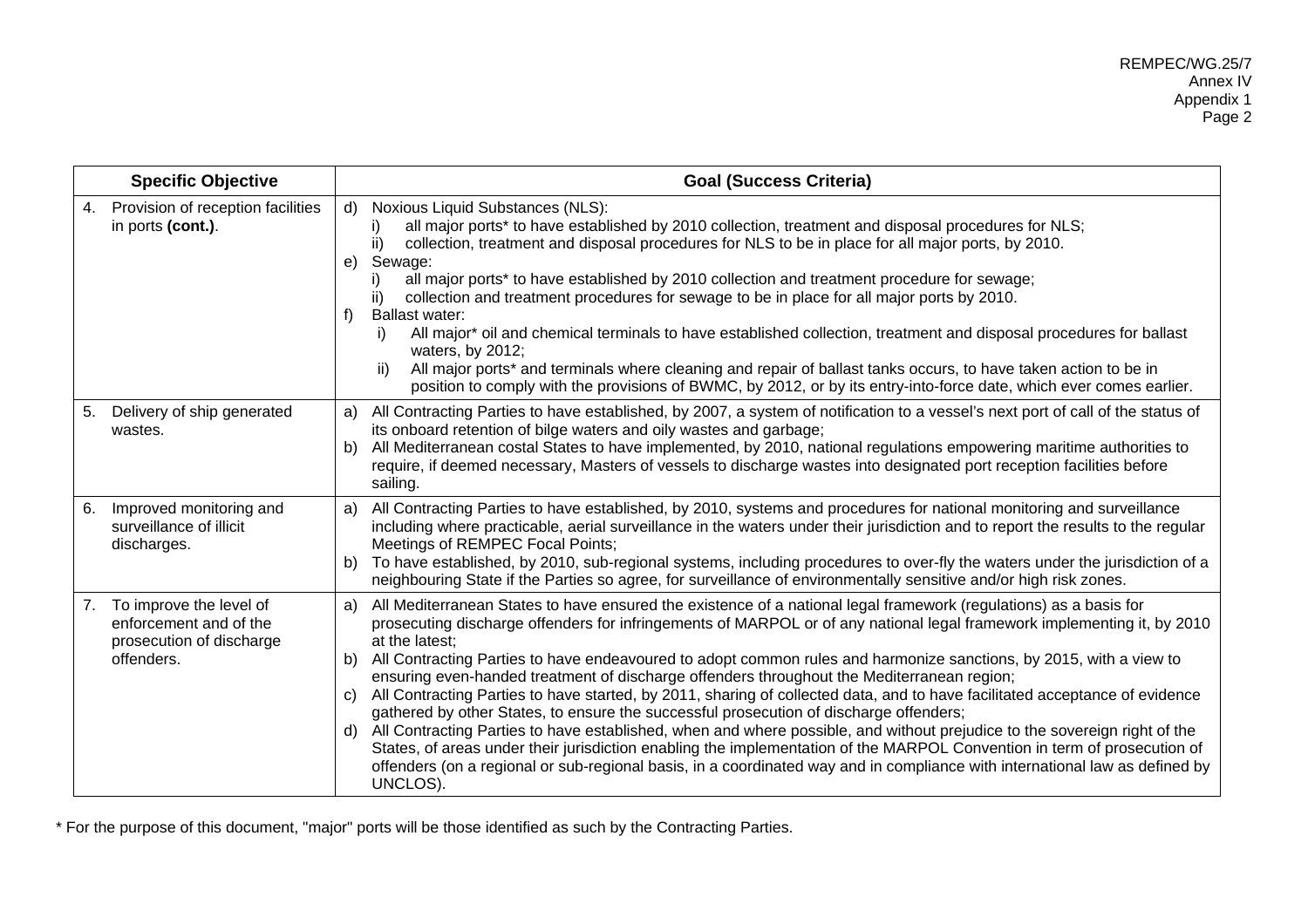| <b>Specific Objective</b>                                                                                                                          | <b>Goal (Success Criteria)</b>                                                                                                                                                                                                                                                                                                                                                                                                                                                                                                                                                                                                                                                                                                                                                                                                                                                                                                                 |
|----------------------------------------------------------------------------------------------------------------------------------------------------|------------------------------------------------------------------------------------------------------------------------------------------------------------------------------------------------------------------------------------------------------------------------------------------------------------------------------------------------------------------------------------------------------------------------------------------------------------------------------------------------------------------------------------------------------------------------------------------------------------------------------------------------------------------------------------------------------------------------------------------------------------------------------------------------------------------------------------------------------------------------------------------------------------------------------------------------|
| 8. To reduce the pollution<br>generated by pleasure craft<br>activities.                                                                           | The Contracting Parties to have mandated REMPEC to prepare Guidelines on prevention of pollution from pleasure craft<br>a)<br>activities in the Mediterranean, once the Resolution containing the Principles to be taken into consideration for their<br>development has been adopted by their 14 <sup>th</sup> Ordinary Meeting;<br>All Contracting Parties to have implemented the relevant existing provisions of the MARPOL Convention and, once<br>b)<br>adopted, the Guidelines referred to in sub-paragraph a) above;<br>All Contracting Parties to have reported to the Secretariat on the measures they undertook to implement the said<br>C)<br>Guidelines.                                                                                                                                                                                                                                                                          |
| 9. Reduced risk of collisions by<br>establishing Ship's Routeing<br>Systems.                                                                       | All Contracting Parties to have proposed to IMO by 2008, where necessary, additional appropriate Routing Systems in the<br>a)<br>Mediterranean for possible adoption not later than 2010.                                                                                                                                                                                                                                                                                                                                                                                                                                                                                                                                                                                                                                                                                                                                                      |
| 10. Improved control of maritime<br>traffic.                                                                                                       | All Contracting Parties to have reviewed the conditions for the transport of oil and other HNS in particular in single hull<br>a)<br>tankers, with a view to considering the possibility of establishing, by 2007 a Mediterranean regime in conformity with the<br>international regulations;<br>All Contracting Parties to have identified, by 2010, those areas of the Mediterranean where control of maritime traffic could<br>b)<br>be improved by the establishment of a regime based on the use of Automatic Identification System (AIS) in conjunction<br>with Vessel Traffic Services (VTS) and mandatory ship reporting systems, and to have completed approval procedures by<br>2010:<br>All Contracting Parties to have improved technical cooperation among VTS Centres of the neighbouring countries and,<br>C)<br>according to the need, to have exchanged information about ships by using AIS in the common surveillance area. |
| 11. Identification of Particularly<br>Sensitive Sea Areas (PSSAs).                                                                                 | $\qquad \qquad - -$                                                                                                                                                                                                                                                                                                                                                                                                                                                                                                                                                                                                                                                                                                                                                                                                                                                                                                                            |
| 12. To establish procedures for<br>designation of places of refuge<br>in order to minimize the risk of<br>widespread pollution.                    | All Contracting Parties to have identified, as a matter of urgency, by 2007, appropriate procedures as outlined in the<br>a)<br>relevant IMO Guidelines, in order to facilitate the decision making when designating a place of refuge for a ship in<br>distress:<br>All Mediterranean States to have drawn up plans for dealing with ships in distress, including appropriate equipment and<br>b)<br>means, as required, and to have defined the modalities of the response according to its nature and to the risk incurred.                                                                                                                                                                                                                                                                                                                                                                                                                 |
| 13. To examine the possibility of<br>designating the Mediterranean<br>Sea as a SO <sub>x</sub> emission control<br>area, under MARPOL Annex<br>VI. | All Contracting Parties to have examined whether it was appropriate to submit to IMO, as from 2008, a proposal to<br>a)<br>designate the Mediterranean Sea as a SOx emission control area.                                                                                                                                                                                                                                                                                                                                                                                                                                                                                                                                                                                                                                                                                                                                                     |
| 14. To ensure that adequate<br>emergency towing capacity is<br>available throughout the<br>Mediterranean.                                          | All Contracting Parties to have adopted, by 2011, Mediterranean guidelines on emergency towing including, if appropriate,<br>a)<br>agreements on sharing towing capacity between neighbouring States.                                                                                                                                                                                                                                                                                                                                                                                                                                                                                                                                                                                                                                                                                                                                          |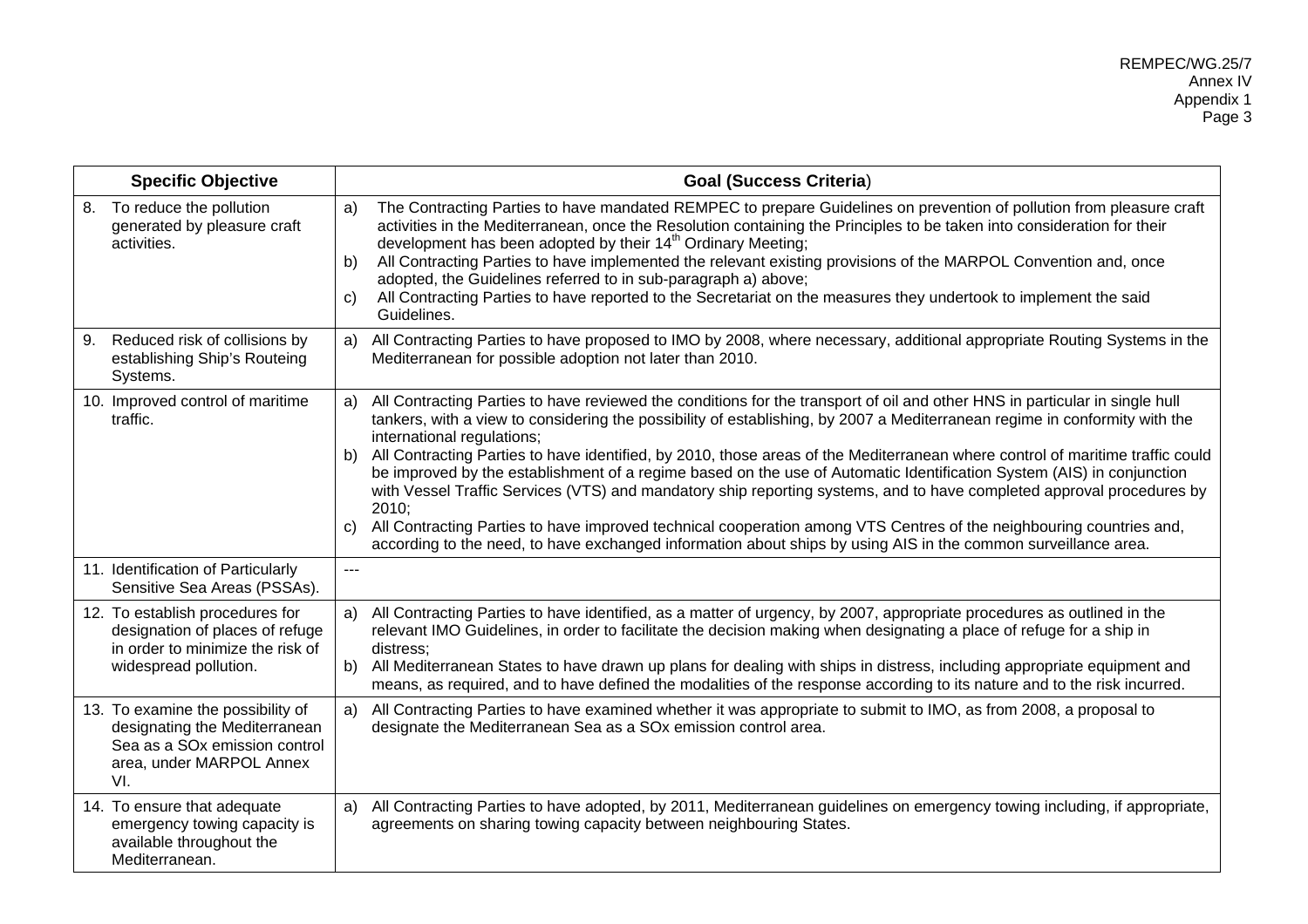| <b>Specific Objective</b>                                                                                                                                                                                                                        | <b>Goal (Success Criteria)</b>                                                                                                                                                                                                                                                                                                                                                                                                                                                                                                                                                                                                                                                                                                                                                                                                                                                                                                                                                                                                                                                                                                                                             |
|--------------------------------------------------------------------------------------------------------------------------------------------------------------------------------------------------------------------------------------------------|----------------------------------------------------------------------------------------------------------------------------------------------------------------------------------------------------------------------------------------------------------------------------------------------------------------------------------------------------------------------------------------------------------------------------------------------------------------------------------------------------------------------------------------------------------------------------------------------------------------------------------------------------------------------------------------------------------------------------------------------------------------------------------------------------------------------------------------------------------------------------------------------------------------------------------------------------------------------------------------------------------------------------------------------------------------------------------------------------------------------------------------------------------------------------|
| 15. Prevention of accidents in<br>commercial ports and oil<br>terminals.                                                                                                                                                                         | All Contracting Parties to have prepared and adopted, by 2015, a comprehensive Marine Pollution Safety Management<br>a)<br>System for use in commercial ports and oil terminals comprising procedures, personnel training and equipment<br>requirements;<br>All Mediterranean States to have started reporting as from 2015 on the measures taken to implement the Marine Pollution<br>b)<br>Safety Management System.                                                                                                                                                                                                                                                                                                                                                                                                                                                                                                                                                                                                                                                                                                                                                     |
| 16. To enhance the levels of pre-<br>positioned equipment under<br>the direct control of<br>Mediterranean States.                                                                                                                                | All Contracting Parties to have provided REMPEC, by 2006, with detailed information concerning their respective national<br>a)<br>practices for financing the acquisition of spill response equipment, including in particular information concerning<br>functioning of any existing funds specifically dedicated inter alia to marine pollution preparedness and response activities;<br>All Contracting Parties to have established, by 2010, national stockpiles of State controlled pre-positioned spill response<br>b)<br>equipment.                                                                                                                                                                                                                                                                                                                                                                                                                                                                                                                                                                                                                                  |
| 17. Participation of the regional<br>scientific and technical<br>institutions in R&D activities<br>and facilitation of transfer of<br>technology.                                                                                                | All Contracting Parties to have encouraged their respective scientific and technical institutions, as well as the industry, to<br>a)<br>actively participate in R&D activities and programmes related to accidental marine pollution prevention, preparedness and<br>response;<br>All Contracting Parties to have encouraged their respective national institutions and industry to present the results of their<br>b)<br>R&D activities and programmes in international fora.                                                                                                                                                                                                                                                                                                                                                                                                                                                                                                                                                                                                                                                                                             |
| 18. To improve decision-making<br>process through development<br>and introduction of technical<br>and decision support tools.                                                                                                                    | All Contracting Parties to have to facilitated the development of specific regional decision support tools through active<br>a)<br>participation of their national scientific institution and programmes, and through providing by 2007 relevant data-sets and<br>other information that might be available in their respective countries;<br>All Contracting Parties to have to cooperated in selecting the most appropriate oil spill forecasting model that could be<br>b)<br>used by all Mediterranean coastal States, and to have adapted such model for use in the waters under their respective<br>jurisdictions.                                                                                                                                                                                                                                                                                                                                                                                                                                                                                                                                                   |
| 19. To increase the level of<br>knowledge in the field of<br>preparedness and response.                                                                                                                                                          | a) All Contracting Parties to have established by 2008, national training programmes for response to incidents involving oil<br>and other HNS, based in particular on IMO OPRC Model training courses Levels 1 and 2, for training national operating<br>level and supervisory personnel respectively, with a view to ensuring a continuous education of such personnel.                                                                                                                                                                                                                                                                                                                                                                                                                                                                                                                                                                                                                                                                                                                                                                                                   |
| 20. To revise existing and develop<br>new recommendations,<br>principles and guidelines,<br>aimed at facilitating<br>international cooperation and<br>mutual assistance, within the<br>framework of Prevention and<br><b>Emergency Protocol.</b> | All Contracting Parties to have reviewed by 2007 the existing recommendations, principles and guidelines concerning<br>a)<br>accidental marine pollution preparedness, response and mutual assistance, as well as prevention of pollution from ships,<br>that were adopted since 1987, paying particular attention to those that aim at removing possible obstacles which might<br>hinder mutual assistance;<br>b) All Contracting Parties to have identified by 2007 all such recommendations, principles and guidelines that need to be<br>revised, updated and/or amended;<br>c) All Contracting Parties to have indicated by 2008 which additional recommendations, principles and guidelines should be<br>adopted at the regional level with a view to facilitating the implementation of the Prevention and Emergency Protocol in<br>the field of international co-operation and mutual assistance;<br>All Contracting Parties to have streamlined by 2010 their respective national procedures for entry into, movement within<br>$\mathsf{d}$<br>and exit from their territory of specialized personnel and equipment that might be required in case of emergency. |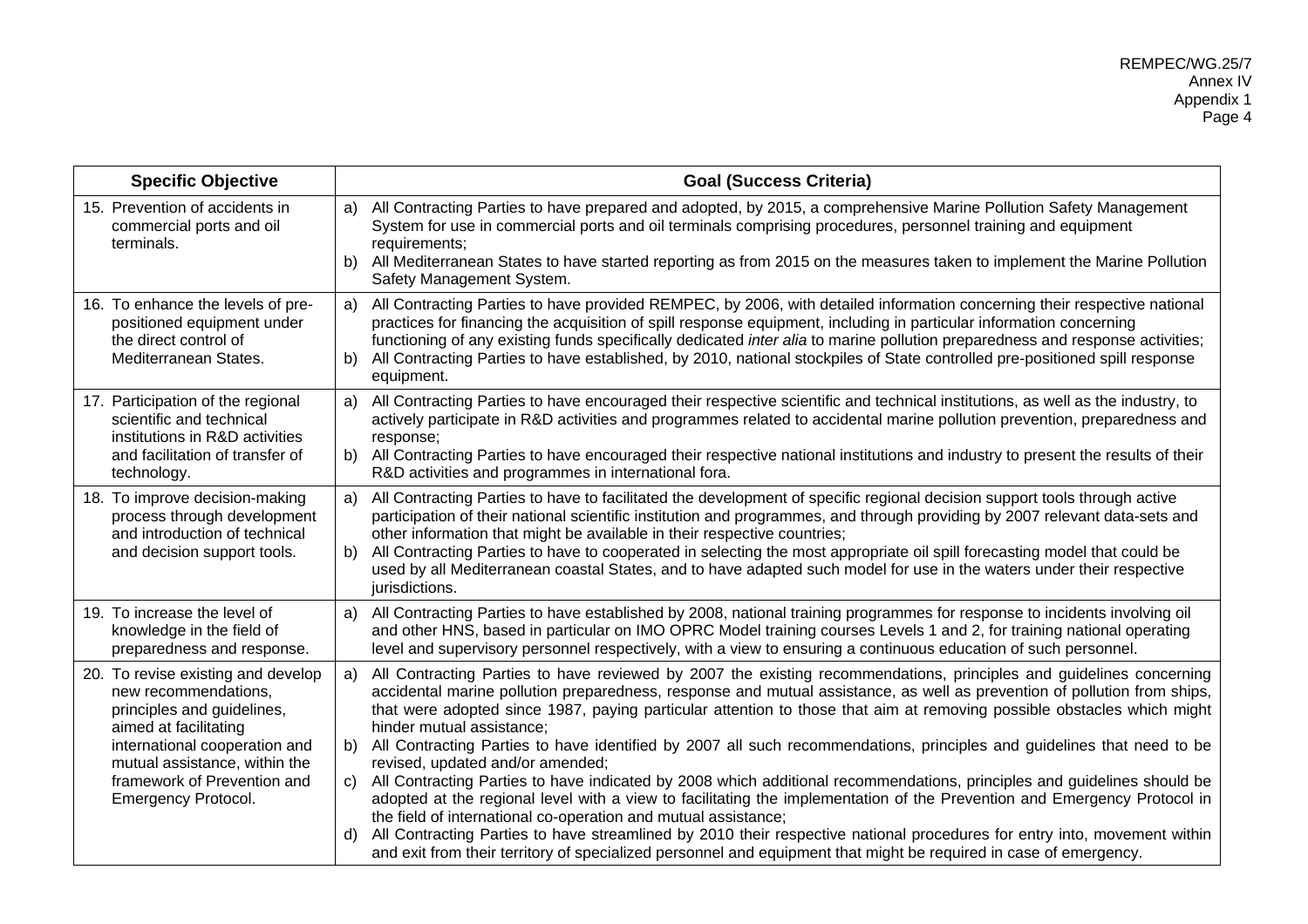| <b>Specific Objective</b>                                                              | <b>Goal (Success Criteria)</b>                                                                                                                                                                                                                                                                                                                                                                                                                                               |
|----------------------------------------------------------------------------------------|------------------------------------------------------------------------------------------------------------------------------------------------------------------------------------------------------------------------------------------------------------------------------------------------------------------------------------------------------------------------------------------------------------------------------------------------------------------------------|
| Development of sub-regional<br>21.<br>operational agreements and<br>contingency plans. | All Contracting Parties to have prepared and adopted, if that has not yet been done, national contingency plans and to<br>a)<br>have established national systems for preparedness and response, at latest by [2008], with a view to creating necessary<br>conditions for development of sub-regional agreements;<br>Contracting Parties to have negotiated and endeavoured to conclude by [2015] sub-regional agreements covering the<br>b)<br>entire Mediterranean region. |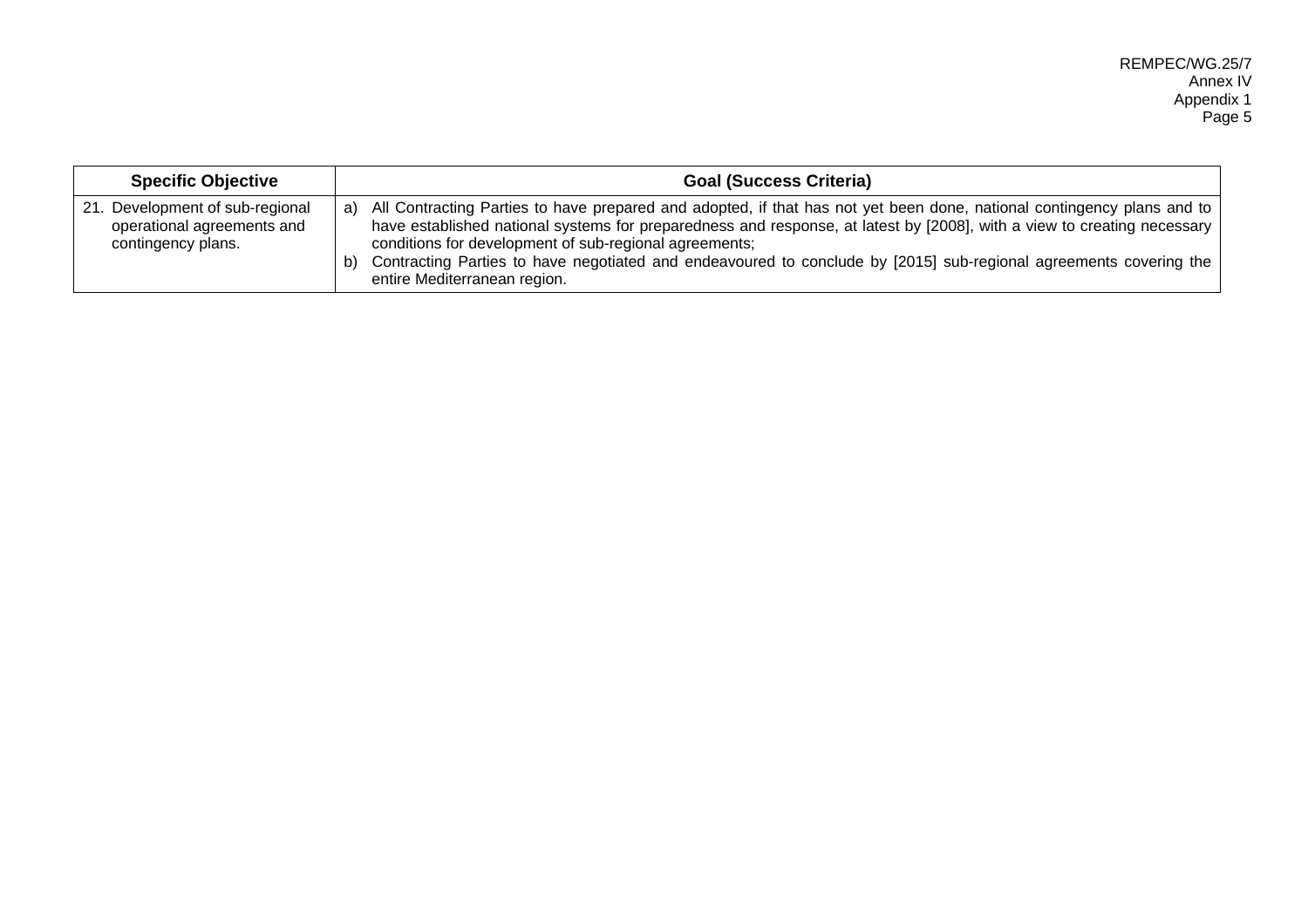# **B) Requests addressed to the Secretariat (REMPEC)**

|    | <b>Specific Objective</b>                                                                   |                    | <b>Goal (Success Criteria)</b>                                                                                                                                                                                                                                                                                                                                                                                                                                                                                         |
|----|---------------------------------------------------------------------------------------------|--------------------|------------------------------------------------------------------------------------------------------------------------------------------------------------------------------------------------------------------------------------------------------------------------------------------------------------------------------------------------------------------------------------------------------------------------------------------------------------------------------------------------------------------------|
| 1. | Ratification of relevant<br>international maritime<br>conventions (see Appendix 3).         | $\mathbf{C}$       | REMPEC to provide Mediterranean coastal States, which so request, with advice and assistance in order to meet<br>deadlines set forth in subparagraphs a) and b) [see under Contracting Parties].                                                                                                                                                                                                                                                                                                                       |
| 2. | Ensuring effective maritime<br>administrations                                              | $\mathbf{C}$<br>d) | REMPEC to have established a programme of training activities, commencing in 2006, related to relevant international<br>instruments, in particular MARPOL, with a view to ensuring appropriate training for ship inspectors and to improving the<br>knowledge and expertise of ship inspectors;<br>REMPEC to assist the Mediterranean coastal States which so request in the development of national plans designed to                                                                                                 |
|    |                                                                                             |                    | enhance the performance of their maritime administrations.                                                                                                                                                                                                                                                                                                                                                                                                                                                             |
|    | 3. Strengthening Mediterranean<br>MoU on Port State Control.                                | $\mathbf{C}$       | REMPEC to have proposed to the Mediterranean MoU Committee to participate in its meetings as observer and, where<br>possible, to host its meetings;                                                                                                                                                                                                                                                                                                                                                                    |
|    |                                                                                             | d)                 | REMPEC to have associated itself with port State control training activities addressing environmental matters, including<br>those related to the Anti Fouling Systems and Ballast Water Management conventions, where appropriate, in collaboration<br>with recognized training institutions within the region;                                                                                                                                                                                                        |
|    |                                                                                             | e)                 | REMPEC to work in association with the MoUs on port State control on the organization and follow up analysis of<br>concentrated inspection campaigns on MARPOL related deficiencies;                                                                                                                                                                                                                                                                                                                                   |
|    |                                                                                             | f                  | REMPEC to have defined the modalities of supporting the work of the Mediterranean MoU Committee, and to report to the<br>Meetings of Focal Points.                                                                                                                                                                                                                                                                                                                                                                     |
| 4. | Provision of reception facilities<br>in ports.                                              |                    |                                                                                                                                                                                                                                                                                                                                                                                                                                                                                                                        |
|    | 5. Delivery of ship generated<br>wastes.                                                    |                    |                                                                                                                                                                                                                                                                                                                                                                                                                                                                                                                        |
| 6. | Improved monitoring and                                                                     | C)                 | REMPEC to have carried out, by 2010, pilot projects in the field of monitoring and surveillance of illicit discharges from                                                                                                                                                                                                                                                                                                                                                                                             |
|    | surveillance of illegal<br>discharges.                                                      | d)                 | ships:<br>REMPEC to have established Memoranda of Understanding with agencies and competent bodies, whereby REMPEC will                                                                                                                                                                                                                                                                                                                                                                                                |
|    |                                                                                             |                    | act as the focal point between these agencies and bodies and coastal States on possible occurrences of marine pollution<br>identified by satellite.                                                                                                                                                                                                                                                                                                                                                                    |
| 7. | To improve the level of<br>enforcement and of the<br>prosecution of discharge<br>offenders. | e)                 | REMPEC to have carried out pilot projects in this field, including a compilation of national legal and institutional<br>arrangements as well as to have disseminated information to enforcement personnel and legal personnel/prosecutors/<br>magistrates on the relevant issues required to secure successful prosecutions in court, e.g. procedures for the collection<br>of data, submission of evidence to courts, etc., with the aim of achieving the necessary expertise in all Mediterranean<br>States by 2009. |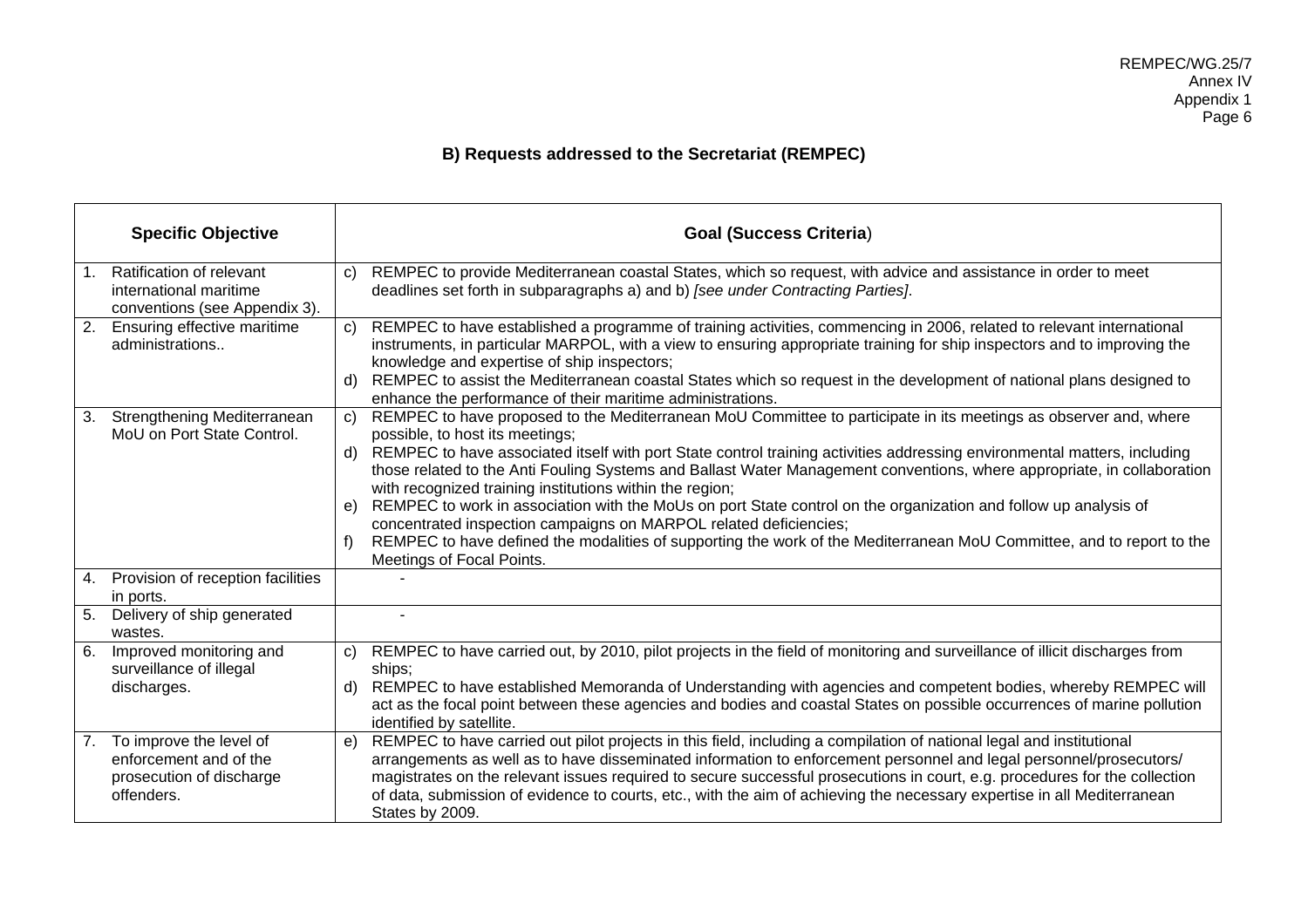|    | <b>Specific Objective</b>                                                                                                       |              | <b>Goal (Success Criteria)</b>                                                                                                                                                                                                                                                                                                                                                                             |
|----|---------------------------------------------------------------------------------------------------------------------------------|--------------|------------------------------------------------------------------------------------------------------------------------------------------------------------------------------------------------------------------------------------------------------------------------------------------------------------------------------------------------------------------------------------------------------------|
|    | 8. To reduce the pollution<br>generated by pleasure craft<br>activities.                                                        | $\mathsf{d}$ | REMPEC to have prepared, once the Resolution containing the Principles to be taken into consideration for the<br>development of Guidelines is adopted by the Contracting Parties, and in close cooperation with IMO, the Guidelines<br>referred to in sub-paragraph a) above [see under Contracting Parties].                                                                                              |
|    |                                                                                                                                 | e)           | To have submitted, once finalised, the Guidelines referred to in sub-paragraph a) above the to the Contracting Parties for<br>adoption at their 15 <sup>th</sup> Ordinary Meeting;                                                                                                                                                                                                                         |
|    |                                                                                                                                 | f)           | To have assisted Mediterranean States in the implementation of the relevant provisions of the MARPOL Convention and,<br>once adopted, of the Guidelines referred to in sub-paragraph a) above.                                                                                                                                                                                                             |
| 9. | Reduced risk of collisions by<br>establishing Ship's Routeing<br>Systems.                                                       |              | b) REMPEC to have ensured, by 2007, the identification of the main shipping lanes for vessels carrying oil and other<br>hazardous and noxious substances (HNS).                                                                                                                                                                                                                                            |
|    | 10. Improved control of maritime<br>traffic.                                                                                    | $\mathsf{d}$ | REMPEC to have negotiated with appropriate organizations and agencies, on behalf of the Contracting Parties which so<br>request, the international financial assistance required to establish the regime referred to in sub-paragraph b) [see under<br>Contracting Parties] by 2014;                                                                                                                       |
|    |                                                                                                                                 |              | e) REMPEC to have developed, by 2015, a training programme for personnel involved in the transport and handling of HNS<br>in conformity with the relevant IMO codes, in particular the IMDG Code.                                                                                                                                                                                                          |
|    | 11. Identification of Particularly<br>Sensitive Sea Areas (PSSAs).                                                              | a)           | REMPEC to have initiated, by 2007, the process of identification in conjunction with the appropriate MAP/RACs, of those<br>areas which, on proposal by the Contracting Parties and after examination by the REMPEC Focal Points, could be<br>proposed for designation as PSSAs;<br>b) REMPEC to have assisted, in co-operation with IMO, the Mediterranean coastal States which so request, to conduct the |
|    |                                                                                                                                 |              | necessary relevant studies and to prepare the relative submissions to IMO for the designation of PSSAs, if any, in strict<br>compliance with the relevant IMO Guidelines.                                                                                                                                                                                                                                  |
|    | 12. To establish procedures for<br>designation of places of refuge<br>in order to minimize the risk of<br>widespread pollution. | $\mathbf{C}$ | REMPEC to have provided assistance to countries, which so request, to define procedures and draw up plans to deal with<br>ships in distress.                                                                                                                                                                                                                                                               |
|    | 13. To examine the possibility of<br>designating the Mediterranean                                                              | b)           | REMPEC to have ensured, by 2007, the preparation of a study based on the input of Contracting Parties, aimed at<br>assessing the feasibility of the measure referred to in sub-paragraph a) [see under Contracting Parties];                                                                                                                                                                               |
|    | Sea as a SO <sub>x</sub> emission control<br>area, under MARPOL Annex<br>VI.                                                    | $\mathsf{C}$ | REMPEC to have assisted the Mediterranean coastal States which so request to prepare the relative submission to IMO<br>related to the measure referred to in sub-paragraph a) [see under Contracting Parties].                                                                                                                                                                                             |
|    | 14. To ensure that adequate<br>emergency towing capacity is<br>available throughout the<br>Mediterranean.                       | b)           | REMPEC to have evaluated, by 2009, the capacity, number and location of tugs throughout Mediterranean ports.                                                                                                                                                                                                                                                                                               |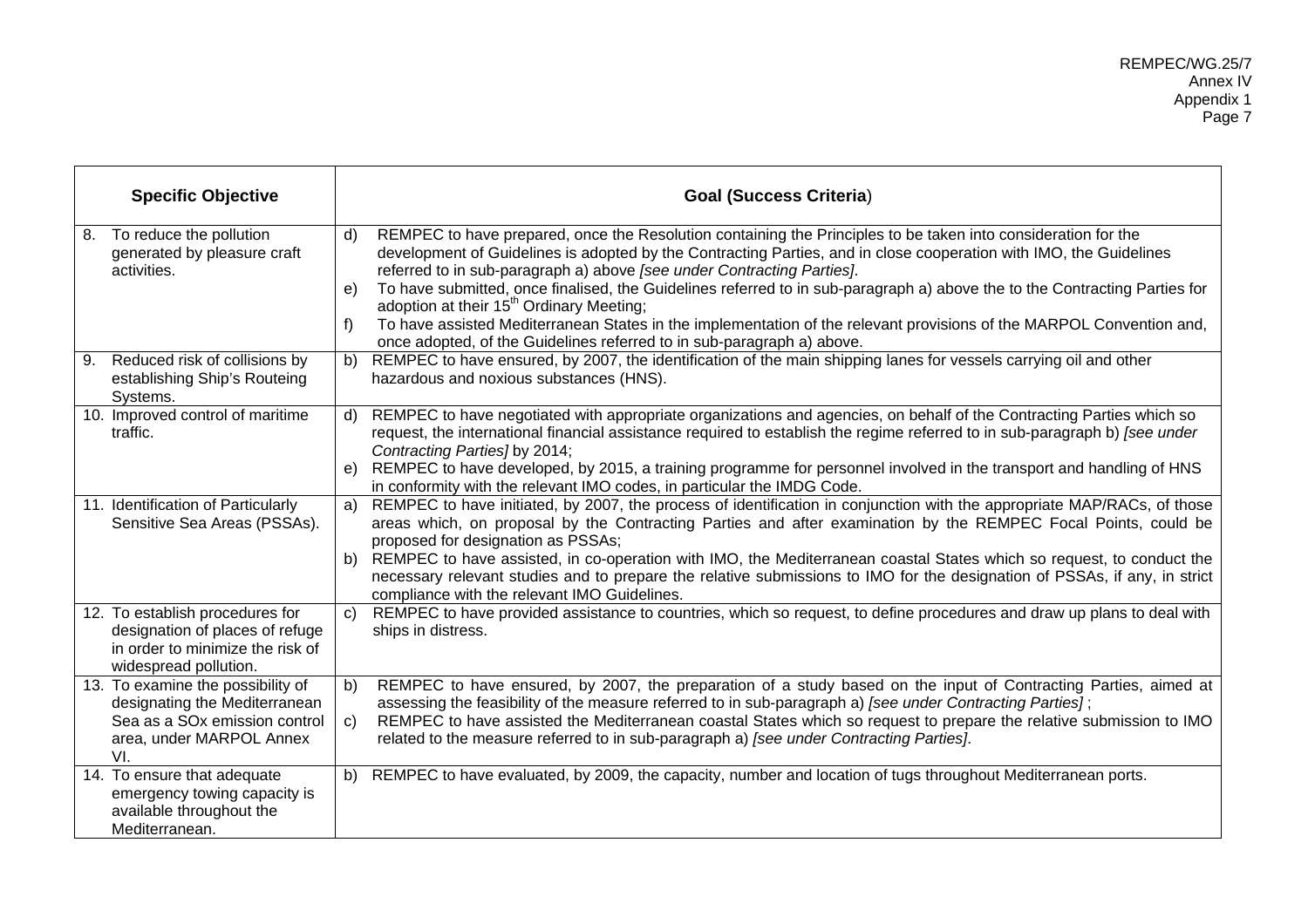| <b>Specific Objective</b>                                                                                                     |              | <b>Goal (Success Criteria)</b>                                                                                                                                                                                                                                                                                                                                                                               |
|-------------------------------------------------------------------------------------------------------------------------------|--------------|--------------------------------------------------------------------------------------------------------------------------------------------------------------------------------------------------------------------------------------------------------------------------------------------------------------------------------------------------------------------------------------------------------------|
| 15. Prevention of accidents in<br>commercial ports and oil<br>terminals.                                                      | c)<br>d)     | REMPEC to have evaluated, by 2010, the capacities in terms of safety of the Mediterranean ports and oil terminals;<br>REMPEC to have prepared and circulated to the Contracting Parties technical guidelines on the implementation of the<br>Marine Pollution Safety Management System.                                                                                                                      |
| 16. To enhance the levels of pre-<br>positioned equipment under                                                               | C)           | REMPEC to have provided assistance to the States which so request in identifying the minimum required level of pre-<br>positioned State controlled spill response equipment;                                                                                                                                                                                                                                 |
| the direct control of<br>Mediterranean States.                                                                                | $\mathsf{d}$ | REMPEC to have disseminated to the Contracting Parties the information concerning the applicable ways of financing the<br>acquisition of such equipment.                                                                                                                                                                                                                                                     |
| 17. Participation of the regional<br>scientific and technical                                                                 | C)           | REMPEC to have assisted regional institutions and industry in identifying fields of research in which there is a need for<br>enhancement of the state-of-the-art of spill preparedness and response technologies and techniques;                                                                                                                                                                             |
| institutions in R&D activities<br>and facilitation of transfer of                                                             |              | d) REMPEC to have facilitated dissemination and exchange of results of national R&D activities and programmes within and<br>outside the Mediterranean region;                                                                                                                                                                                                                                                |
| technology.                                                                                                                   | e)           | REMPEC to have facilitated the participation of national and regional research institutions and industry in the relevant<br>international fora with a view to making better known the results of R&D activities undertaken in the Mediterranean region.                                                                                                                                                      |
| 18. To improve decision-making<br>process through development<br>and introduction of technical<br>and decision support tools. | $\mathsf{C}$ | REMPEC to have regularly revised and upgraded the existing and to have developed and made available to the<br>competent national authorities of the Contracting Parties new IT based decision support tools, including in particular<br>sensitivity maps, spill forecasting models and databases.                                                                                                            |
| 19. To increase the level of                                                                                                  | b)           | REMPEC to have prepared and inserted into the regional training programme the "Training of Trainers" courses, based in                                                                                                                                                                                                                                                                                       |
| knowledge in the field of<br>preparedness and response.                                                                       | C)           | particular on the work carried by IMO OPRC / OPRC-HNS Technical Group;<br>REMPEC to have focused regional training courses on specific, highly specialized issues, to be identified at regular basis<br>by the Meetings of REMPEC Focal Points;                                                                                                                                                              |
|                                                                                                                               | d)           | REMPEC to have taken into consideration, when preparing training programmes for the Mediterranean region, the<br>relevant model training courses that might be developed in the future by IMO OPRC / OPRC-HNS Technical Group.                                                                                                                                                                               |
| 20. To revise existing and develop<br>new recommendations,<br>principles and guidelines,<br>aimed at facilitating             | e)           | REMPEC to have compiled by 2009 an inventory of applicable national procedures governing the entry into, movement<br>within and exit from their territory of specialized personnel and equipment that might be provided as mutual assistance in<br>case of emergency, and to have prepared recommendations for improving those national procedures that could seriously<br>hamper providing such assistance; |
| international cooperation and<br>mutual assistance, within the<br>framework of Prevention and                                 | $f$ )        | REMPEC to have prepared, by 2015, in co-operation with its national Focal Points, and to have proposed for adoption to<br>the Meetings of the Contracting Parties revised, updated and/or amended texts of the existing regional recommendations,<br>principles and guidelines;                                                                                                                              |
| Emergency Protocol.                                                                                                           | g)           | REMPEC to have develop, by 2015, in co-operation with its national Focal Points, and to have proposed for adoption to<br>the Meetings of the Contracting Parties, new recommendations, principles and guidelines, as necessary.                                                                                                                                                                              |
| 21. Development of sub-regional<br>operational agreements and                                                                 | $\mathbf{C}$ | REMPEC to have continued assisting the Contracting Parties, which did not yet adopt their national contingency plans, in<br>the development and implementation of their national preparedness and response systems;                                                                                                                                                                                          |
| contingency plans.                                                                                                            | $\mathsf{d}$ | REMPEC to have assisted Contracting Parties, which so request, in preparing sub-regional contingency plans and in<br>drafting agreements on their implementation.                                                                                                                                                                                                                                            |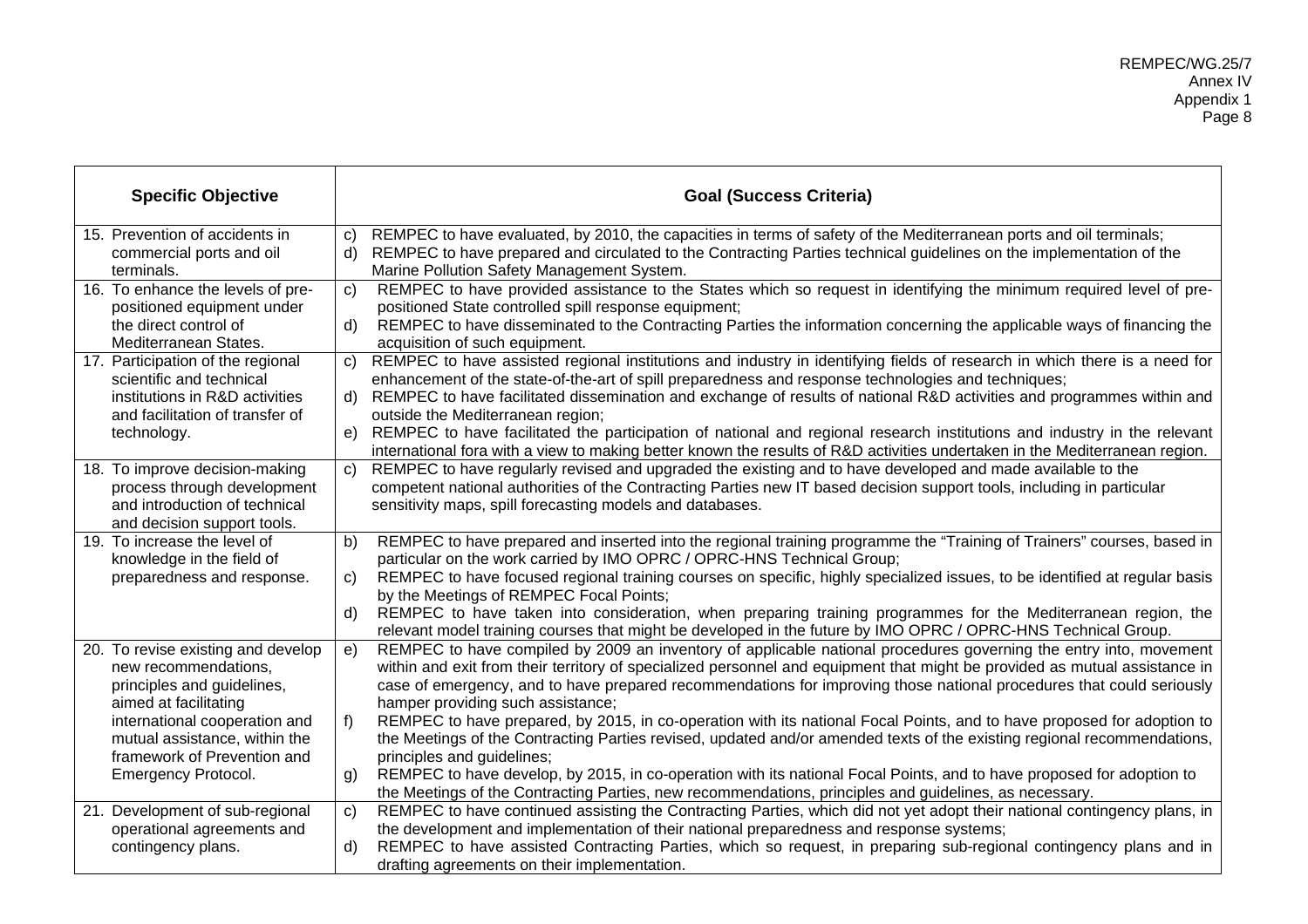# **REGIONAL STRATEGY FOR PREVENTION OF AND RESPONSE TO MARINE POLLUTION FROM SHIPS**

# **Appendix 2: THE TIMETABLE**

| <b>Specific Objective</b>                    | <b>Activities</b>                                                                                                 | 06 | 07 | 08 | 09 | 10 | 11 | 12 | 13 | 14 | 15 |
|----------------------------------------------|-------------------------------------------------------------------------------------------------------------------|----|----|----|----|----|----|----|----|----|----|
| 1. Ratification of relevant                  | Ratification of MARPOL and all Annexes and its transposition into<br>a)                                           |    |    |    |    |    |    |    |    |    |    |
| international maritime                       | national law by all States.                                                                                       |    |    |    |    |    |    |    |    |    |    |
| conventions (see<br>Appendix 3).             | i) cooperate with REMPEC to ensure full compliance with these.                                                    |    |    |    |    |    |    |    |    |    |    |
|                                              | Ratification of other IMO relevant international conventions and their<br>b)                                      |    |    |    |    |    |    |    |    |    |    |
|                                              | transposition into national law.                                                                                  |    |    |    |    |    |    |    |    |    |    |
|                                              | i) ensure compliance with provisions of these conventions.                                                        |    |    |    |    |    |    |    |    |    |    |
|                                              | REMPEC to provide advice/assistance to meet the agreed deadlines.<br>C)                                           |    |    |    |    |    |    |    |    |    |    |
| 2. Ensuring effective<br>maritime            | Enhancing nat. maritime administrations, on the basis of nat. plans.<br>a)                                        |    |    |    |    |    |    |    |    |    |    |
| administrations.                             | Self-assessment of nat. capabilities and performance in giving full and<br>b)<br>complete effect to MARPOL.       |    |    |    |    |    |    |    |    |    |    |
|                                              | REMPEC to establish a programme of training activities for shipping<br>$\mathbf{C}$<br>inspectors.                |    |    |    |    |    |    |    |    |    |    |
|                                              | REMPEC to assist in development of national plans for enhancing<br>d)<br>performance of maritime administrations. |    |    |    |    |    |    |    |    |    |    |
| 3. To strengthen the<br>Mediterranean MoU on | a) REMPEC to be mandated to play a role in improving the effectiveness                                            |    |    |    |    |    |    |    |    |    |    |
| <b>Port State Control</b>                    | of the Mediterranean MoU and to facilitate co-operation between Paris<br>MoU and Mediterranean MoU.               |    |    |    |    |    |    |    |    |    |    |
|                                              | McS to make available resources and means to enable Mediterranean<br>b)<br>MoU to function efficiently.           |    |    |    |    |    |    |    |    |    |    |
|                                              | REMPEC to propose to attend, and where possible host, meetings of<br>C)<br>the Mediterranean MoU Committee.       |    |    |    |    |    |    |    |    |    |    |
|                                              | REMPEC to associate itself with training activities on environmental<br>d)                                        |    |    |    |    |    |    |    |    |    |    |
|                                              | aspects of port State control, including AFS and BWM, in collaboration                                            |    |    |    |    |    |    |    |    |    |    |
|                                              | with recognized regional training institutions.                                                                   |    |    |    |    |    |    |    |    |    |    |
|                                              | REMPEC to work with MoUs on analysis of MARPOL related<br>e)<br>deficiencies.                                     |    |    |    |    |    |    |    |    |    |    |
|                                              | To define modalities for enabling REMPEC to support the work of MoU                                               |    |    |    |    |    |    |    |    |    |    |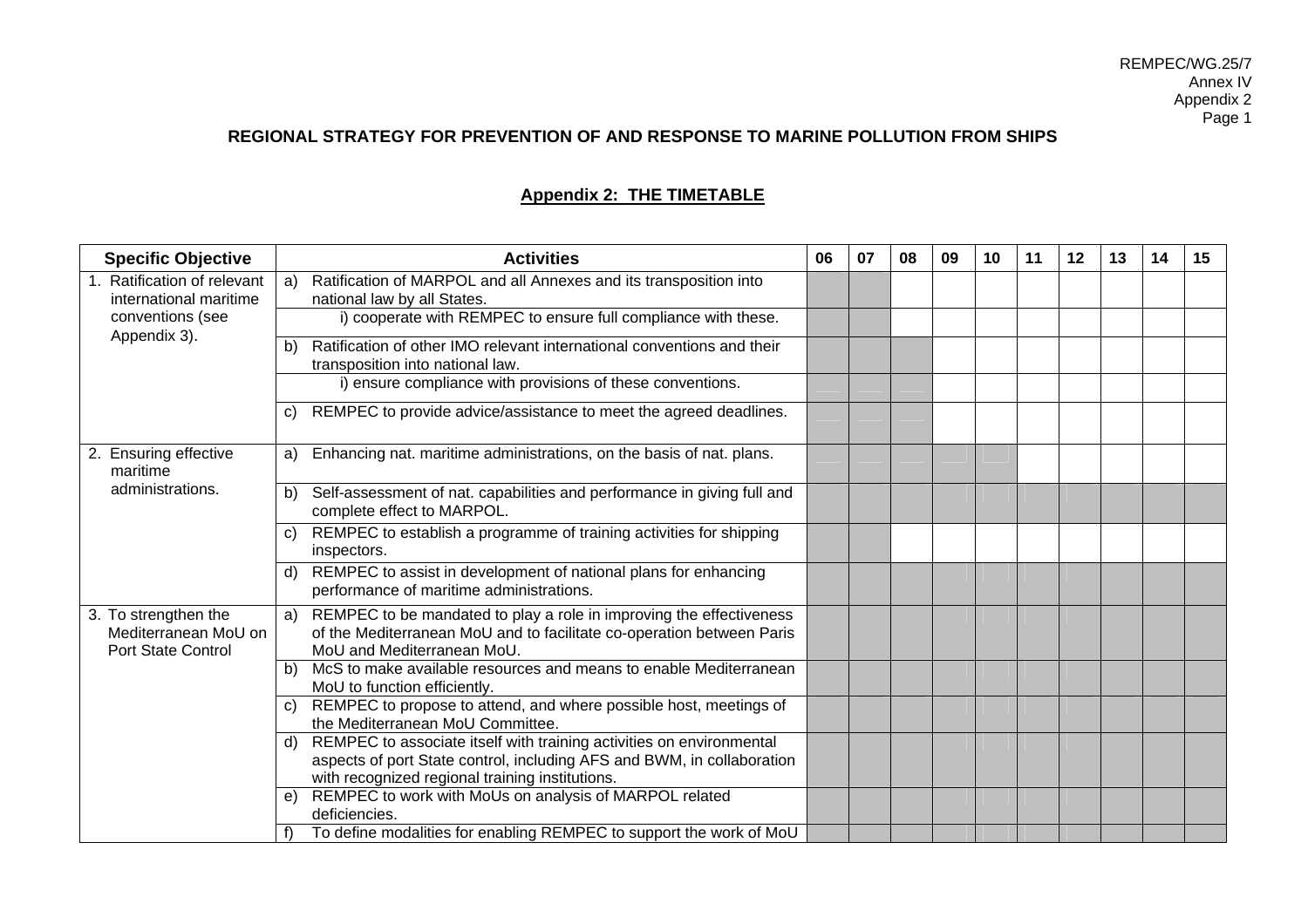| <b>Specific Objective</b> | <b>Activities</b>                                                                                                                                | 06 | 07 | 08 | 09 | 10 | 11 | 12 | 13 | 14 | 15 |
|---------------------------|--------------------------------------------------------------------------------------------------------------------------------------------------|----|----|----|----|----|----|----|----|----|----|
| 4. Provision of reception | To consider establishment of procedures related to the cost of use of<br>a)                                                                      |    |    |    |    |    |    |    |    |    |    |
| facilities in ports.      | port reception facilities.                                                                                                                       |    |    |    |    |    |    |    |    |    |    |
|                           | b)<br>Garbage                                                                                                                                    |    |    |    |    |    |    |    |    |    |    |
|                           | All major ports to install facilities for collection and procedures for<br>i)<br>disposal;                                                       |    |    |    |    |    |    |    |    |    |    |
|                           | ii)<br>To put in place in all major ports procedures for collection and<br>disposal.                                                             |    |    |    |    |    |    |    |    |    |    |
|                           | Oily wastes<br>C)                                                                                                                                |    |    |    |    |    |    |    |    |    |    |
|                           | All major ports to establish procedures for collection, treatment and<br>i)<br>disposal of bilge waters, oily residues and dirty ballast waters; |    |    |    |    |    |    |    |    |    |    |
|                           | To put in place in all major ports procedures for collection,<br>ii)                                                                             |    |    |    |    |    |    |    |    |    |    |
|                           | treatment and disposal of bilge waters, oily residues and dirty<br>ballast waters.                                                               |    |    |    |    |    |    |    |    |    |    |
|                           | Noxious Liquid Substances (NLS)<br>d)                                                                                                            |    |    |    |    |    |    |    |    |    |    |
|                           | All major ports to establish procedures for collection, treatment and<br>disposal of NLS;                                                        |    |    |    |    |    |    |    |    |    |    |
|                           | To put in place in all major ports procedures for collection,<br>ii)<br>treatment and disposal of NLS.                                           |    |    |    |    |    |    |    |    |    |    |
|                           | Sewage<br>e)                                                                                                                                     |    |    |    |    |    |    |    |    |    |    |
|                           | All major ports to establish procedures for collection and treatment<br>i).<br>of sewage;                                                        |    |    |    |    |    |    |    |    |    |    |
|                           | To put in place in all major ports procedures for collection and<br>ii)<br>treatment of sewage.                                                  |    |    |    |    |    |    |    |    |    |    |
|                           | <b>Ballast water and sediments</b>                                                                                                               |    |    |    |    |    |    |    |    |    |    |
|                           | All major oil and chemical terminals to establish procedures for<br>i)<br>collection, treatment and disposal of ballast waters;                  |    |    |    |    |    |    |    |    |    |    |
|                           | All major ports and terminals where cleaning or repair of ballast<br>ii)                                                                         |    |    |    |    |    |    |    |    |    |    |
|                           | tanks occurs to endeavour to take action to be in position to                                                                                    |    |    |    |    |    |    |    |    |    |    |
|                           | comply with the provisions of BWMC 2004.                                                                                                         |    |    |    |    |    |    |    |    |    |    |
| 5. Delivery of ship       | Establishment of a system of notification to next port of call of the status<br>a)                                                               |    |    |    |    |    |    |    |    |    |    |
| generated wastes.         | of on-board bilge waters, oily wastes and garbage.                                                                                               |    |    |    |    |    |    |    |    |    |    |
|                           | National regulations to empower authorities to require ships to<br>b)                                                                            |    |    |    |    |    |    |    |    |    |    |
|                           | discharge, before sailing, wastes into port reception facilities.                                                                                |    |    |    |    |    |    |    |    |    |    |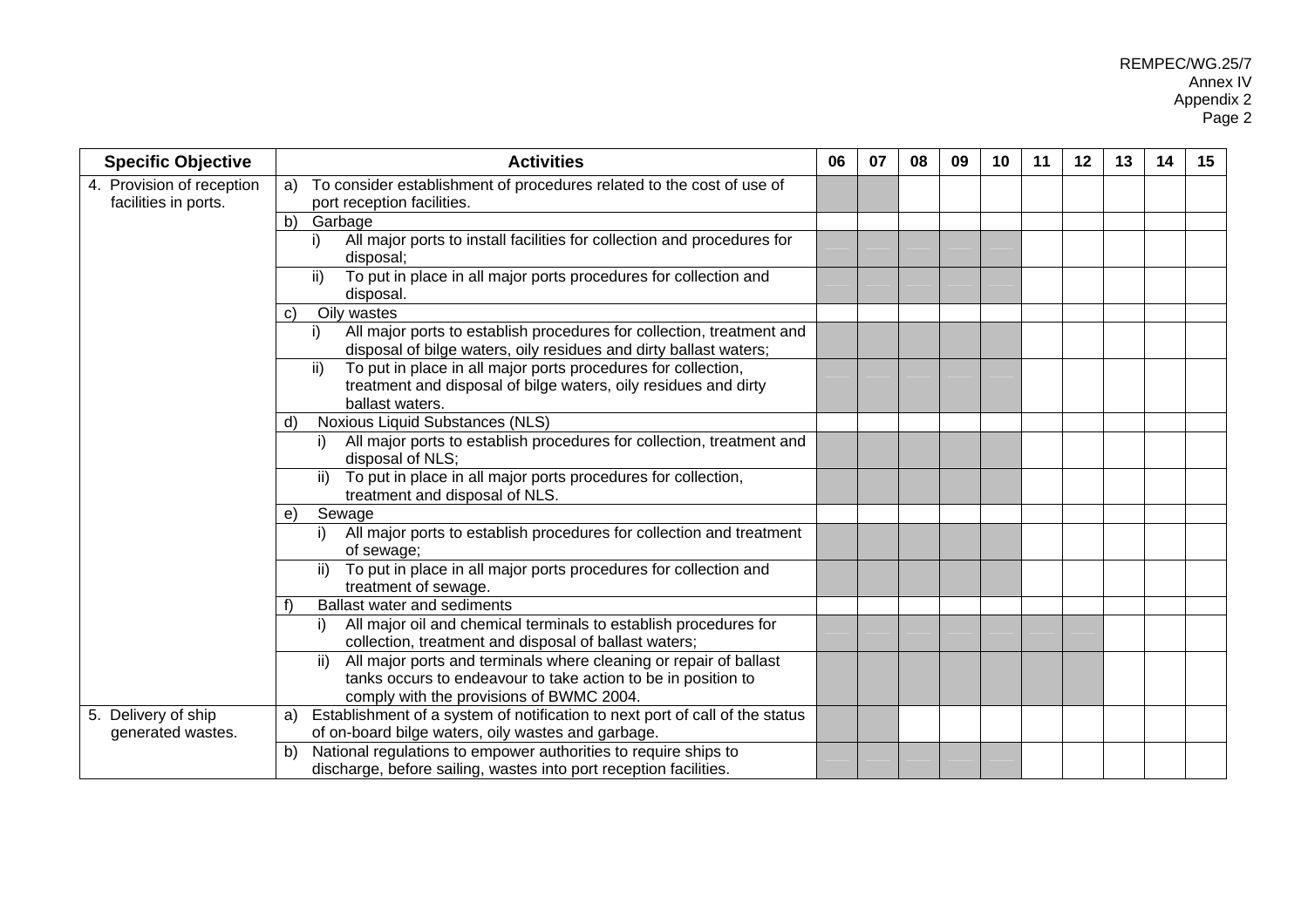| <b>Specific Objective</b>                        | <b>Activities</b>                                                                                                                | 06 | 07 | 08 | 09 | 10 | 11 | 12 | 13 | 14 | 15 |
|--------------------------------------------------|----------------------------------------------------------------------------------------------------------------------------------|----|----|----|----|----|----|----|----|----|----|
| 6. Improved monitoring<br>and surveillance of    | Establishment of systems and procedures for national monitoring and<br>a)<br>(aerial, where practicable) surveillance.           |    |    |    |    |    |    |    |    |    |    |
| illicit discharges.                              | Establishment of sub-regional systems for aerial surveillance.<br>b)                                                             |    |    |    |    |    |    |    |    |    |    |
|                                                  | REMPEC to carry out pilot projects in the field of monitoring and<br>C)<br>surveillance.                                         |    |    |    |    |    |    |    |    |    |    |
|                                                  | REMPEC to act as focal point between relevant agencies and States<br>d)<br>on possible pollution events identified by satellite. |    |    |    |    |    |    |    |    |    |    |
| 7. To improve the level of<br>enforcement and of | National legal framework for prosecuting discharge offenders.<br>a)                                                              |    |    |    |    |    |    |    |    |    |    |
| the prosecution of<br>discharge offenders.       | Harmonization of sanctions.<br>b)                                                                                                |    |    |    |    |    |    |    |    |    |    |
|                                                  | Sharing of collected data and facilitating acceptance of other States'<br>C)<br>evidence.                                        |    |    |    |    |    |    |    |    |    |    |
|                                                  | Establishment of areas under jurisdiction for prosecution of offenders.<br>d)                                                    |    |    |    |    |    |    |    |    |    |    |
|                                                  | REMPEC to carry out pilot projects and to disseminate information.<br>e)                                                         |    |    |    |    |    |    |    |    |    |    |
| 8. To reduce the<br>pollution generated by       | Preparation of the Guidelines.<br>a)                                                                                             |    |    |    |    |    |    |    |    |    |    |
| pleasure craft<br>activities.                    | Implementation of relevant provisions of MARPOL and, once adopted,<br>b)<br>of the Guidelines.                                   |    |    |    |    |    |    |    |    |    |    |
|                                                  | Reporting to the Secretariat on measures undertaken to implement the<br>C)<br>Guidelines.                                        |    |    |    |    |    |    |    |    |    |    |
|                                                  | REMPEC to prepare Guidelines.<br>d)                                                                                              |    |    |    |    |    |    |    |    |    |    |
|                                                  | REMPEC to submit the Guidelines for approval to the Contracting<br>e)<br>Parties.                                                |    |    |    |    |    |    |    |    |    |    |
|                                                  | REMPEC to assist the McS in the implementation of the provisions of<br>MARPOL and, once adopted, of the Guidelines.              |    |    |    |    |    |    |    |    |    |    |
| 9. Reduced risk of<br>collisions by              | Proposal to IMO of additional Ship's Routeing Systems in the<br>a)<br>Mediterranean.                                             |    |    |    |    |    |    |    |    |    |    |
| establishing Ship's<br>Routeing Systems.         | Identification of main shipping lanes for vessels carrying oil and other<br>b)<br>hazardous and noxious substances (HNS).        |    |    |    |    |    |    |    |    |    |    |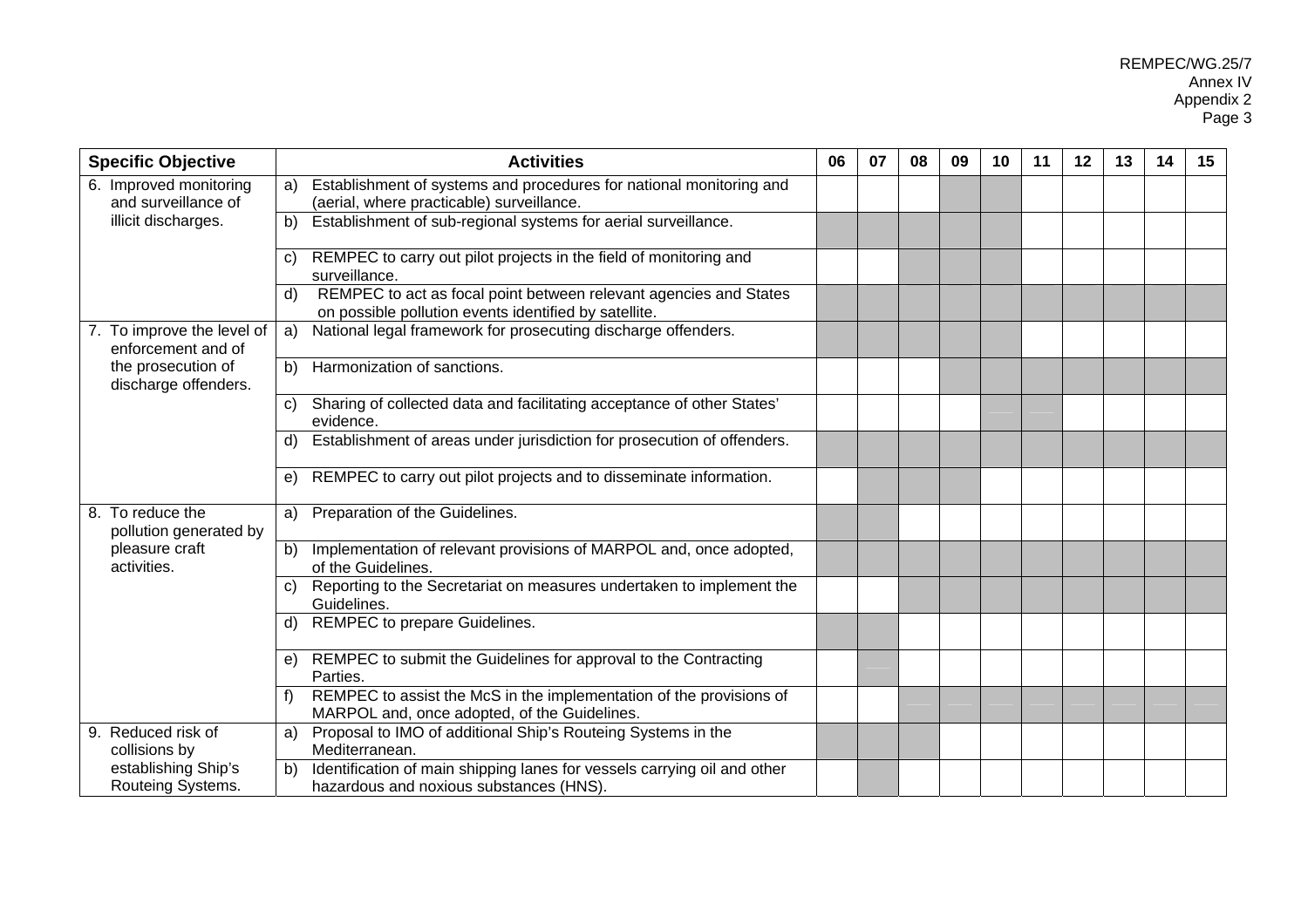| <b>Specific Objective</b>     | <b>Activities</b>                                                                  | 06 | 07 | 08 | 09 | 10 | 11 | $12 \,$ | 13 | 14 | 15 |
|-------------------------------|------------------------------------------------------------------------------------|----|----|----|----|----|----|---------|----|----|----|
| 10. Improved control of       | Review of conditions for transport of oil and other HNS in single hull<br>a)       |    |    |    |    |    |    |         |    |    |    |
| maritime traffic.             | tankers in the Mediterranean.                                                      |    |    |    |    |    |    |         |    |    |    |
|                               | Identification of areas where traffic control could be improved by<br>b)           |    |    |    |    |    |    |         |    |    |    |
|                               | establishment of a regime based on Automatic Identification System                 |    |    |    |    |    |    |         |    |    |    |
|                               | (AIS) and Vessel Traffic Services (VTS).                                           |    |    |    |    |    |    |         |    |    |    |
|                               | To improve technical cooperation among VTS Centres and to exchange<br>C)           |    |    |    |    |    |    |         |    |    |    |
|                               | information.                                                                       |    |    |    |    |    |    |         |    |    |    |
|                               | REMPEC to negotiate the international financial assistance for<br>$\mathsf{d}$     |    |    |    |    |    |    |         |    |    |    |
|                               | establishing the regime mentioned under b).                                        |    |    |    |    |    |    |         |    |    |    |
|                               | REMPEC to develop a training programme for personnel involved in<br>e)             |    |    |    |    |    |    |         |    |    |    |
|                               | transport of HNS, in line with IMDG and other IMO codes.                           |    |    |    |    |    |    |         |    |    |    |
| 11. Identification of         | REMPEC to initiate identification, in conjunction with MAP/RACs, of<br>a)          |    |    |    |    |    |    |         |    |    |    |
| <b>Particularly Sensitive</b> | those areas which could be proposed for designation as PSSAs.                      |    |    |    |    |    |    |         |    |    |    |
| Sea Areas (PSSAs).            | REMPEC to assist in conducting relevant studies and preparing<br>b)                |    |    |    |    |    |    |         |    |    |    |
|                               | submissions to IMO for the designation of PSSAs.                                   |    |    |    |    |    |    |         |    |    |    |
| 12. To establish              | Identification of appropriate procedures for facilitating decision making<br>a)    |    |    |    |    |    |    |         |    |    |    |
| procedures for                | when designating place of refuge for ship in distress.                             |    |    |    |    |    |    |         |    |    |    |
| designation of places         | Drawing up plans for dealing with ships in distress, including<br>b)               |    |    |    |    |    |    |         |    |    |    |
| of refuge in order to         | appropriate equipment and means.                                                   |    |    |    |    |    |    |         |    |    |    |
| minimize the risk of          | REMPEC to provide assistance in defining procedures and preparing<br>$\mathsf{C}$  |    |    |    |    |    |    |         |    |    |    |
| widespread pollution.         | plans.                                                                             |    |    |    |    |    |    |         |    |    |    |
| 13. To examine the            | Examination of adequacy of submitting to IMO a proposal for<br>a)                  |    |    |    |    |    |    |         |    |    |    |
| possibility of                | designation of the Mediterranean as a SOx emission control area.                   |    |    |    |    |    |    |         |    |    |    |
| designating                   | REMPEC to ensure the preparation of a study aimed at assessing the<br>$\mathbf{b}$ |    |    |    |    |    |    |         |    |    |    |
| Mediterranean Sea as          | feasibility of the measure referred to in subparagraph a) above.                   |    |    |    |    |    |    |         |    |    |    |
| a SO <sub>x</sub> emission    | REMPEC to assist the countries in preparing relative submissions<br>$\mathbf{C}$   |    |    |    |    |    |    |         |    |    |    |
| control area, under           | referred to in subparagraph a) above.                                              |    |    |    |    |    |    |         |    |    |    |
| <b>MARPOL Annex VI</b>        |                                                                                    |    |    |    |    |    |    |         |    |    |    |
| 14. To ensure that            | Adoption of the Mediterranean guidelines on emergency towing.<br>a)                |    |    |    |    |    |    |         |    |    |    |
| adequate emergency            |                                                                                    |    |    |    |    |    |    |         |    |    |    |
| towing capacity is            | REMPEC to evaluate the capacity, number and location of tugs in the<br>b)          |    |    |    |    |    |    |         |    |    |    |
| available throughout          | Mediterranean.                                                                     |    |    |    |    |    |    |         |    |    |    |
| the Mediterranean             |                                                                                    |    |    |    |    |    |    |         |    |    |    |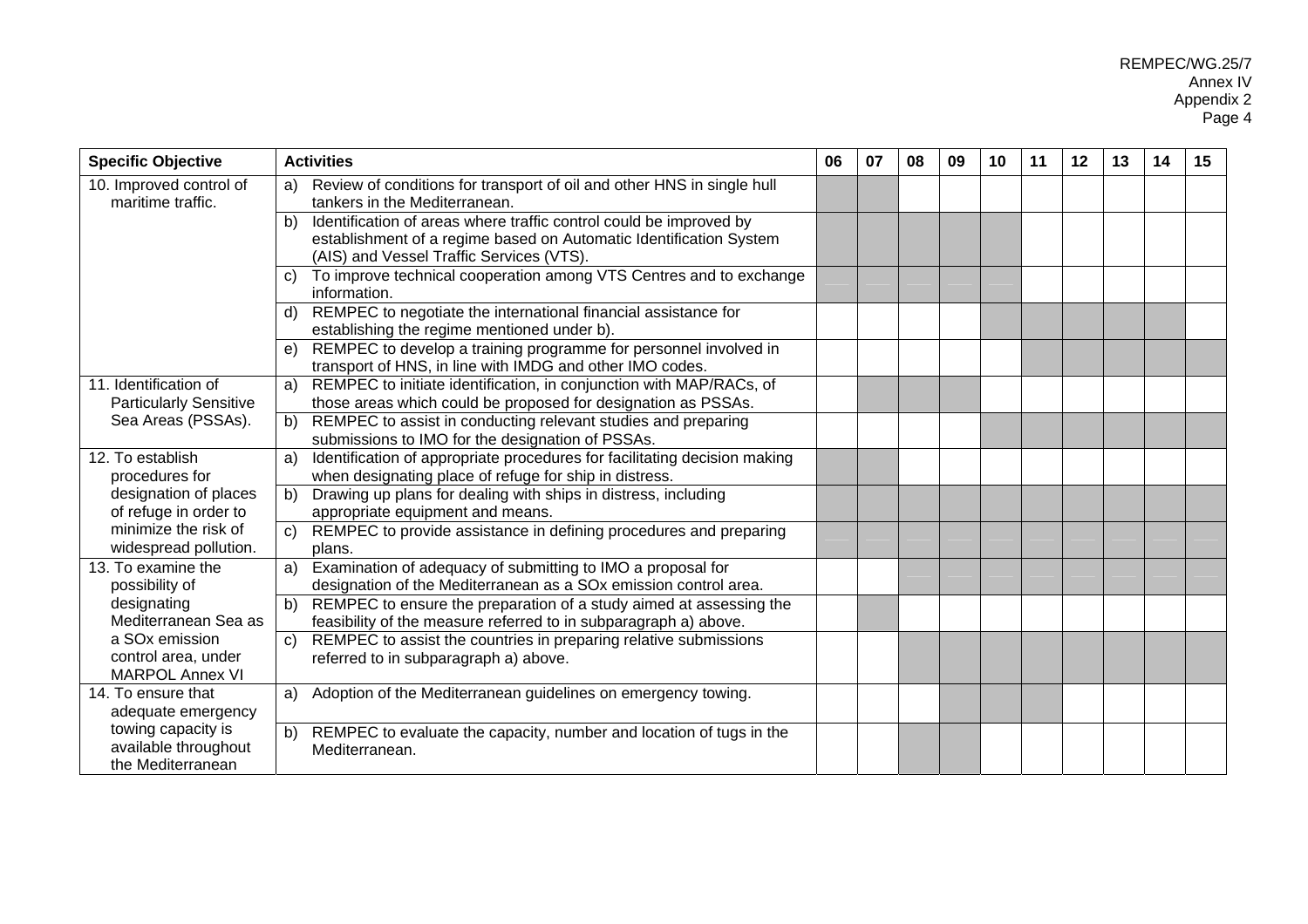| <b>Specific Objective</b>                  | <b>Activities</b>                                                                                          | 06 | 07 | 08 | 09 | 10 | 11 | 12 | 13 | 14 | 15 |
|--------------------------------------------|------------------------------------------------------------------------------------------------------------|----|----|----|----|----|----|----|----|----|----|
| 15. Prevention of                          | Preparation and adoption of comprehensive Marine Pollution Safety<br>a)                                    |    |    |    |    |    |    |    |    |    |    |
| accidents in                               | Management System for use in commercial ports and oil terminals.                                           |    |    |    |    |    |    |    |    |    |    |
| commercial ports and                       | Reporting by all Mediterranean States on measures taken to implement<br>b)                                 |    |    |    |    |    |    |    |    |    |    |
| oil terminals.                             | the Marine Pollution Safety Management System.                                                             |    |    |    |    |    |    |    |    |    |    |
|                                            | REMPEC to evaluate the capacities in terms of safety of the<br>C)                                          |    |    |    |    |    |    |    |    |    |    |
|                                            | Mediterranean commercial ports and oil terminals.                                                          |    |    |    |    |    |    |    |    |    |    |
|                                            | REMPEC to prepare guidelines on implementation of Marine Pollution<br>d)<br>Safety Management System.      |    |    |    |    |    |    |    |    |    |    |
| 16. To enhance the levels                  | Providing REMPEC with information concerning national practices for<br>a)                                  |    |    |    |    |    |    |    |    |    |    |
| of pre-positioned                          | financing the acquisition of spill response equipment.                                                     |    |    |    |    |    |    |    |    |    |    |
| equipment under the<br>direct control of   | Establishment of national stockpiles of State controlled pre-positioned<br>b)<br>spill response equipment. |    |    |    |    |    |    |    |    |    |    |
| Mediterranean States.                      | REMPEC to assist the countries in identifying minimum required level of<br>C)                              |    |    |    |    |    |    |    |    |    |    |
|                                            | pre-positioned spill response equipment.                                                                   |    |    |    |    |    |    |    |    |    |    |
|                                            | REMPEC to disseminate to the Contracting Parties information on<br>d)                                      |    |    |    |    |    |    |    |    |    |    |
|                                            | applicable ways of financing the acquisition of such equipment.                                            |    |    |    |    |    |    |    |    |    |    |
| 17. Participation of the                   | Encourage participation in marine pollution R&D activities and<br>a)                                       |    |    |    |    |    |    |    |    |    |    |
| regional scientific and                    | programmes of national scientific/technical institutions and industry.                                     |    |    |    |    |    |    |    |    |    |    |
| technical institutions in                  | Encourage presentation at international level of results of national R&D<br>b)                             |    |    |    |    |    |    |    |    |    |    |
| R&D activities and                         | activities and programmes.                                                                                 |    |    |    |    |    |    |    |    |    |    |
| facilitation of transfer                   | REMPEC to assist national institutions in identifying relevant fields of<br>C)                             |    |    |    |    |    |    |    |    |    |    |
| of technology.                             | research.                                                                                                  |    |    |    |    |    |    |    |    |    |    |
|                                            | REMPEC to facilitate dissemination and exchange of results of national<br>d)<br>R&D activities.            |    |    |    |    |    |    |    |    |    |    |
|                                            | REMPEC to facilitate participation in relevant international fora of<br>e)                                 |    |    |    |    |    |    |    |    |    |    |
|                                            | national and regional research institutions.                                                               |    |    |    |    |    |    |    |    |    |    |
| 18. To improve decision-<br>making process | Facilitation of development of specific regional decision support tools<br>a)<br>through:                  |    |    |    |    |    |    |    |    |    |    |
| through development                        | participation of national scientific institutions and programmes;<br>i)                                    |    |    |    |    |    |    |    |    |    |    |
| and introduction of                        |                                                                                                            |    |    |    |    |    |    |    |    |    |    |
| technical and decision                     | ii) providing relevant data-sets and other information available at                                        |    |    |    |    |    |    |    |    |    |    |
| support tools.                             | national level.                                                                                            |    |    |    |    |    |    |    |    |    |    |
|                                            | co-operation in selecting the most appropriate oil spill forecasting model<br>b)                           |    |    |    |    |    |    |    |    |    |    |
|                                            | and adapting it for use in Contracting Parties' waters.                                                    |    |    |    |    |    |    |    |    |    |    |
|                                            | REMPEC to regularly revise and upgrade existing and to develop new<br>C)                                   |    |    |    |    |    |    |    |    |    |    |
|                                            | IT based decision support tools including in particular sensitivity maps,                                  |    |    |    |    |    |    |    |    |    |    |
|                                            | spill forecasting models and databases.                                                                    |    |    |    |    |    |    |    |    |    |    |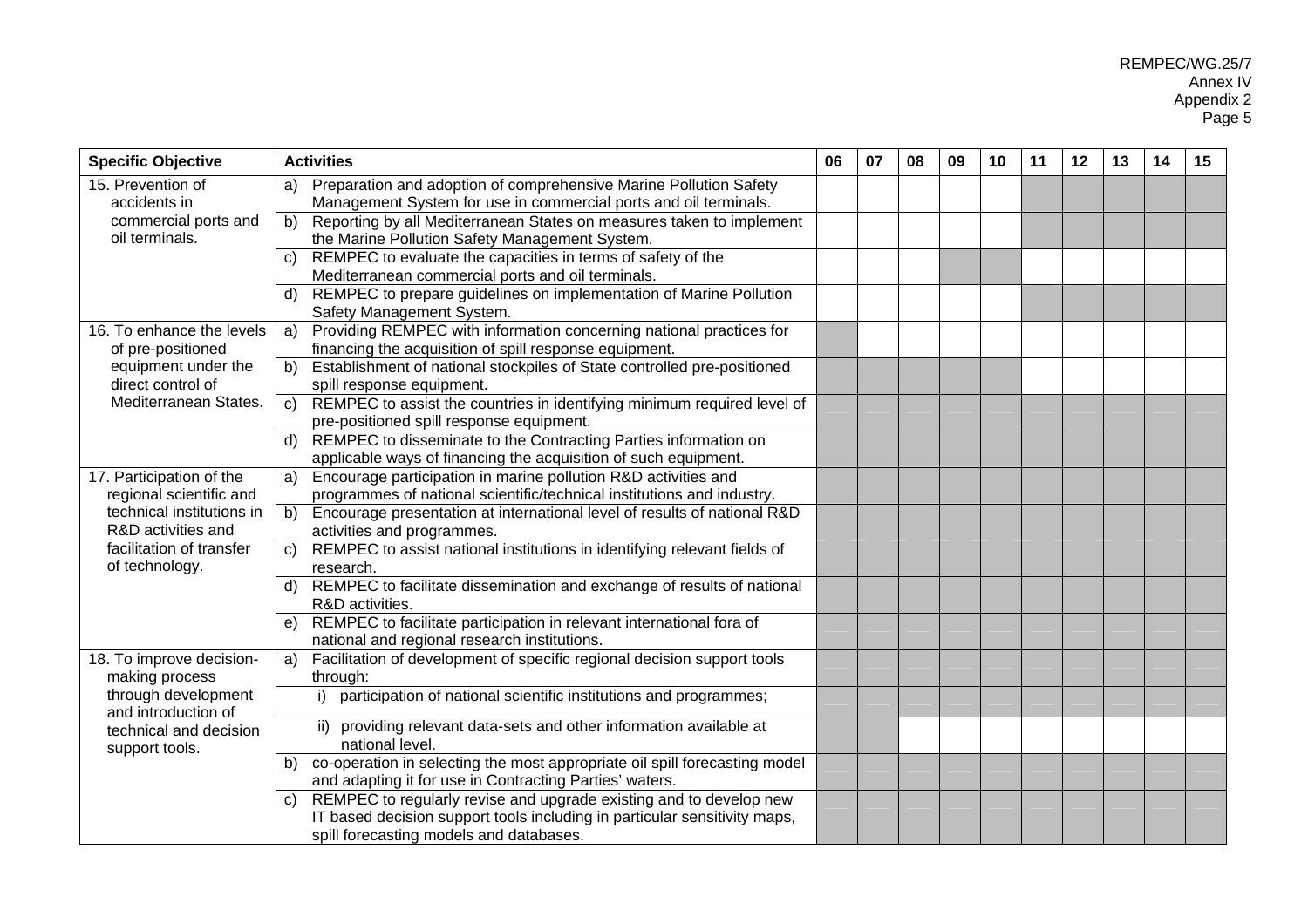| <b>Specific Objective</b>                                        | <b>Activities</b>                                                                                                                                                                                           | 06 | 07 | 08 | 09 | 10 | 11 | $12 \,$ | 13 | 14 | 15 |
|------------------------------------------------------------------|-------------------------------------------------------------------------------------------------------------------------------------------------------------------------------------------------------------|----|----|----|----|----|----|---------|----|----|----|
| 19. To increase the level<br>of knowledge in the                 | Establishment of national training programmes based on IMO OPRC<br>a)<br>Model training courses Levels 1 and 2.                                                                                             |    |    |    |    |    |    |         |    |    |    |
| field of preparedness<br>and response to                         | REMPEC to prepare and insert in the regional training programme<br>b)<br>"Training of trainers" courses.                                                                                                    |    |    |    |    |    |    |         |    |    |    |
| accidental marine                                                | REMPEC to focus on delivery of highly specialized courses.<br>$\mathbf{C}$                                                                                                                                  |    |    |    |    |    |    |         |    |    |    |
| pollution.                                                       | REMPEC to follow and take into consideration the work in the training<br>d)<br>field of IMO OPRC/OPRC-HNS Technical Group.                                                                                  |    |    |    |    |    |    |         |    |    |    |
| 20. To revise existing and<br>develop new                        | Review of existing recommendations, principles and guidelines.<br>a)                                                                                                                                        |    |    |    |    |    |    |         |    |    |    |
| recommendations,<br>principles and                               | Identification of the recommendations, principles and guidelines that<br>b)<br>need to be revised, updated and/or amended.                                                                                  |    |    |    |    |    |    |         |    |    |    |
| guidelines, aimed at<br>facilitating international               | Identification of additional recommendations, principles and guidelines<br>C)<br>that need to be adopted at the regional level.                                                                             |    |    |    |    |    |    |         |    |    |    |
| cooperation and<br>mutual assistance,                            | Streamlining national procedures for entry into, movement within and<br>d)<br>exit from the country of assisting personnel and equipment.                                                                   |    |    |    |    |    |    |         |    |    |    |
| within the framework of<br>Prevention and<br>Emergency Protocol. | REMPEC to compile an inventory of applicable national procedures for<br>e)<br>entry into, movement within and exit from the country of assisting<br>personnel and equipment, and to recommend improvements. |    |    |    |    |    |    |         |    |    |    |
|                                                                  | REMPEC to prepare, in cooperation with national Focal Points, and to<br>f<br>propose for adoption revised, updated and amended texts of existing<br>regional recommendations, principles and guidelines.    |    |    |    |    |    |    |         |    |    |    |
|                                                                  | REMPEC to develop, in cooperation with national Focal Points, and to<br>g)<br>propose for adoption new recommendations, principles and guidelines.                                                          |    |    |    |    |    |    |         |    |    |    |
| 21. Development of sub-<br>regional operational                  | Preparation and adoption of remaining national contingency plans and<br>a)<br>systems for preparedness and response.                                                                                        |    |    |    |    |    |    |         |    |    |    |
| agreements and<br>contingency plans.                             | Negotiation and conclusion of sub-regional agreements covering the<br>b)<br>entire Mediterranean region.                                                                                                    |    |    |    |    |    |    |         |    |    |    |
|                                                                  | REMPEC to continue assisting national authorities in development of<br>C)<br>national preparedness and response systems.                                                                                    |    |    |    |    |    |    |         |    |    |    |
|                                                                  | REMPEC to assist in preparing sub-regional contingency plans and<br>d)<br>agreements.                                                                                                                       |    |    |    |    |    |    |         |    |    |    |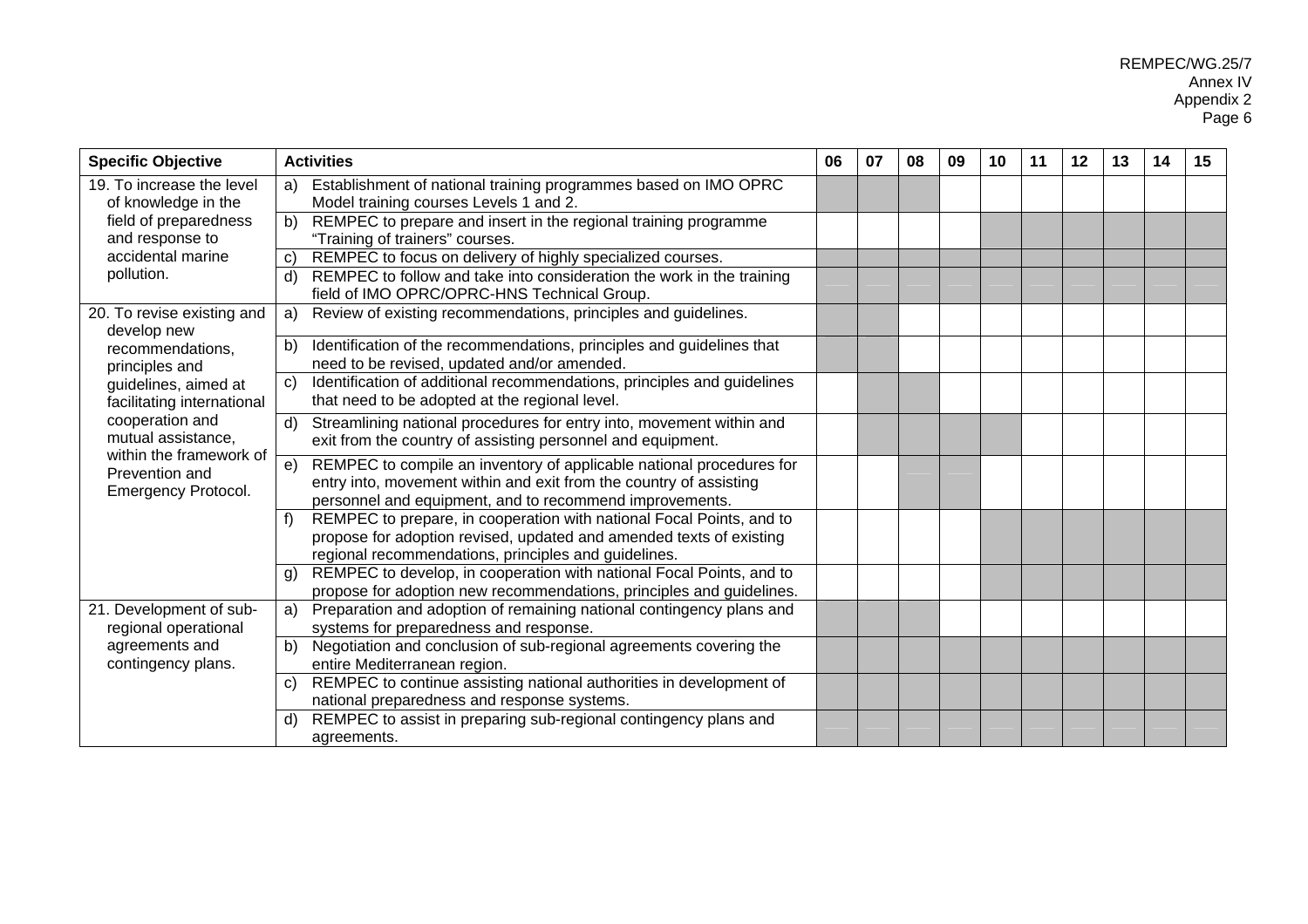# **REGIONAL STRATEGY FOR PREVENTION OF AND RESPONSE TO MARINE POLLUTION FROM SHIPS**

# **Appendix 3**

# **LIST OF RELEVANT INTERNATIONAL CONVENTIONS**

# **1. International Conventions dealing with maritime safety and prevention of pollution from ships:**

- the International Convention on Load Lines, 1966 (LL 1966);
- the International Convention for the Safety of Life at Sea, 1974 (SOLAS 1974);
- the International Convention for the Prevention of Pollution from Ships, 1973, as amended by the Protocols of 1978 and 1997 relating thereto (MARPOL);
- the International Convention on Standards of Training, Certification and Watchkeeping for Seafarers, 1978 as amended in 1995 (STCW 1995);
- the Convention on the International Regulations for Preventing Collisions at Sea, 1972 (COLREG 1972);
- the International Convention on Tonnage Measurement of Ships, 1969 (TONNAGE 1969);
- the ILO Merchant Shipping (Minimum Standards) Convention, 1976 (No. 147), and the Protocol of 1996 thereto;
- the International Convention on the Control of Harmful Antifouling Systems on Ships, 2001;
- The International Convention for the Control and Management of Ship's Ballast Water and Sediments, 2004.

# **2. International Conventions dealing with combating pollution:**

- the International Convention on Oil Pollution Preparedness, Response and Cooperation, 1990 (OPRC); and the Protocol on Preparedness, Response and Cooperation to Pollution Incidents by Hazardous and Noxious Substances 2000 (OPRC-HNS Protocol);
- the International Convention relating to Intervention on the High Seas in Cases of Oil Pollution Casualties, 1969 (INTERVENTION 1969) and its Protocol relating to Intervention on the High Seas in Cases of Pollution by Substances other than Oil, 1973 (INTERVENTION PROTOCOL 1973);
- the International Convention on Salvage, 1989 (SALVAGE 1989).

# **3. International Conventions dealing with liability and compensation for pollution damage:**

- the International Convention on Civil Liability for Oil Pollution Damage, 1992 (CLC 1992);
- the International Convention on the Establishment of an International Fund for Compensation for Oil Pollution Damage, 1992 (FUND 1992);
- the International Convention on Liability and Compensation for Damage in connection with the Carriage of Hazardous and Noxious Substances by Sea, 1996 (1996 HNS Convention);
- the International Convention on Civil Liability for Bunker Oil Pollution Damage, 2001;
- Protocol on the Establishment of a Supplementary Fund for Oil Pollution Damage, 2003.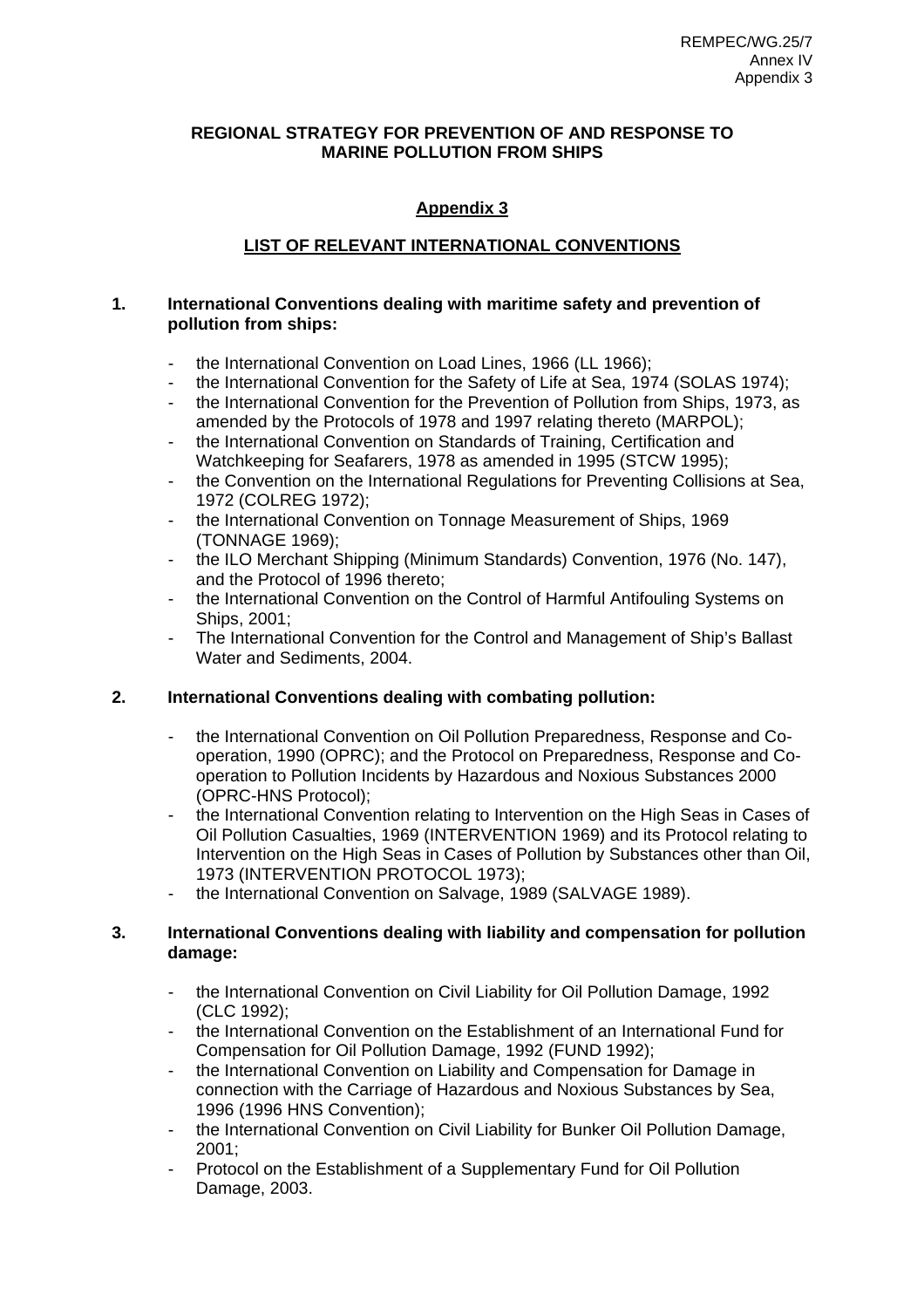# **REGIONAL STRATEGY FOR PREVENTION OF AND RESPONSE TO MARINE POLLUTION FROM SHIPS**

# **Appendix 4**

## **LIST OF RELEVANT EUROPEAN UNION LEGISLATION**

Council Directive 94/57/EC of 22 November 1994 on common rules and standards for ship inspection and survey organisations and for the relevant activities of maritime administrations *(OJ L 319 of 12.12.1994),* amended by*:* 

- *Commission Directive 97/58 of 26 September 1997 (OJ L 274 of 7.10.1997)*
- *Directive 2001/105/EC of the European Parliament and the Council of 19 December 2001 (OJ L 19 of 22.1.2002)*
- *Commission Directive 2002/84/EC of 5 November 2001(OJ L 324 of 29.11.2002)*

Council Directive 95/21/EC, of 19 June 1995, concerning the enforcement, in respect of shipping using Community ports and sailing in the waters under the jurisdiction of the Member States, of international standards for ship safety, pollution prevention and shipboard living and working conditions (port State control) *(OJ L 157 of 7.7.1995*), amended by*:* 

- *Council Directive 98/25/EC of 27 April 1998 (OJ L 133 of 7.5.1998)*
- *Commission Directive 98/42/EC of 19 June 1998 (OJ L 184 of 27.6.1998)*
- *Commission Directive 1999/97/EC of 13 December 1999 (OJ L 331 of 23.12.1999)*

*- Directive 2001/106 of the European Parliament and the Council of 19 December 2001 (OJ L 19 of 22.1.2002)* 

*- Commission Directive 2002/84/EC of 5 November 2001(OJ L 324 of 29.11.2002)*

Commission Directive 96/40/EC, of 25 June 1996, establishing a common model for an identity card for inspectors carrying out port State control (*OJ L 196 of 7.8.1996)* 

Council Regulation (EC) N° 3051/95, of 8 December 1995 on the safety management of roll-on/roll-off passenger ferries (ro-ro ferries) *(OJ L 320 of 30.12.1995*), amended by:

- *Commission Regulation (EC) N° 179/98 of 23 January 1998 (OJ L 19 of 24.1.1998)* 

Council Directive 96/98/EC, of 20 December 1996, on marine equipment (*OJ L 46 of 17.2.1997*), amended by*:* 

- *Commission Directive 98/85/EC of 11 November 1998 (OJ L 315 of 25.11.1998)*
- *Commission Directive 2001/53/EC of 10 July 2001 (OJ L 204 of 28.7.2001)*
- *Commission Directive 2002//75/EC (OJL 254 of 23.9.2002)*
- *Commission Directive 2002/84/EC of 5 November 2001(OJ L 324 of 29.11.2002)*

Directive 99/95/EC of the European Parliament and of the Council of 13 December 1999 concerning the enforcement of provisions in respect of seafarers' hours of work on board ships calling at Community ports *(OJ L 14 of 20.1.2000)* 

Directive 2000/59/EC of the European Parliament and of the Council of 27 November 2000 on port reception facilities for ship-generated waste and cargo residues (*OJ L 332 of 28.12.2000)*, amended by:

*- Commission Directive 2002/84/EC of 5 November 2001(OJ L 324 of 29.11.2002)*

Directive 2001/25/EC of the European Parliament and of the Council of 4 April 2001 on the minimum level of training of seafarers *(OJ L 136 of 18.5.2001)*, amended by:

*- Commission Directive 2003/103/EC of 17 November 2003 (OJ L 326 of 13.12.2003)* 

*- Commission Directive 2002/84/EC of 5 November 2001(OJ L 324 of 29.11.2002)*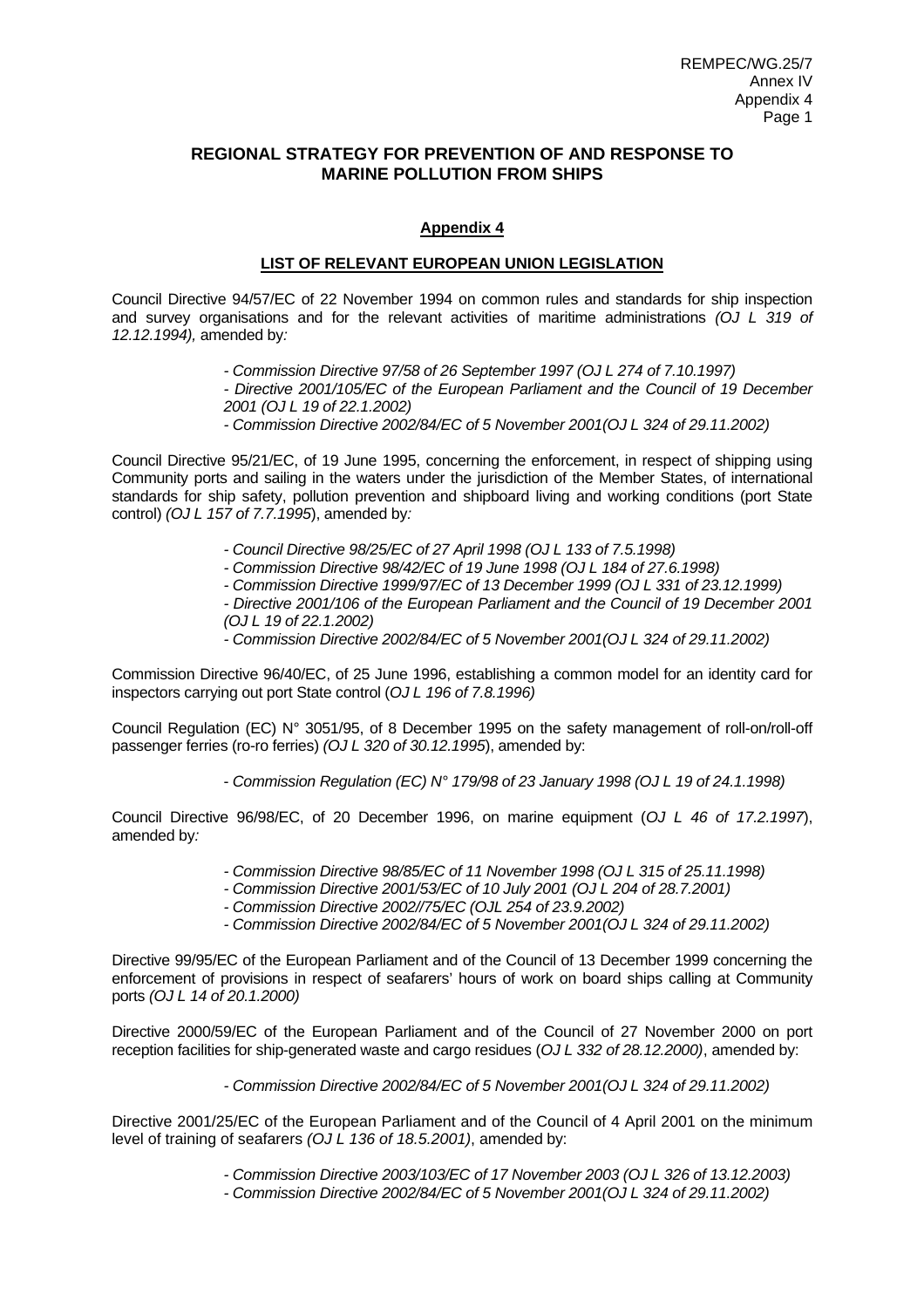Directive 2001/96/EC of the European Parliament and the Council of 4 December 2001 establishing harmonised requirements and procedures for the safe loading and unloading of bulk carriers *(OJ L 13 of 16.1.2002)*, amended by:

*- Commission Directive 2002/84/EC of 5 November 2001(OJ L 324 of 29.11.2002)*

Regulation (EC) N° 417/2002 of the European Parliament and of the Council of 18 February 2002 on the accelerated phasing-in of double hull or equivalent design requirements for single hull oil tankers and repealing Council Regulation (EC) N° 2978/94 *(OJ L 64 of 7.3.2002)*, amended by:

- *Commission Regulation (EC) N° 1726/2003 of 17 November 2003 (OJ L 249 of 1.10.2003)*
- *Commission Regulation (EC) N° 2172/2004 of 17 December 2004 (OJ L 371 of 18.12.2004)*

Directive 2002/59/EC of the European Parliament and the Council of 27 June 2002 establishing a Community vessel traffic monitoring and information system and repealing Council Directive 93/75/EEC *(OJ L 208 of 5.8.2002)* 

Regulation (EC) N° 1406/2002 of the European Parliament and of the council of 27 June 2002 establishing a European Maritime Safety Agency (*OJL 208, 05.08.2002)*, amended by:

> *- Regulation (EC) n° 1644/2003 of the European Parliament and of the Council of 22 July 2003 (OJ L 245 of 29.09.2003)*

> *- Regulation (EC) No 724/2004 of the European Parliament and of the Council of 31 March 2004 amending Regulation (EC) No 1406/2002 (OJL 123, 29.04.2004)*

Council Decision (2002/762/EC) of 19 September 2002 authorising the Member States, in the interest of the Community, to sign, ratify or accede to the International Convention on Civil Liability for Bunker Oil Pollution Damage, 2001 (the Bunkers Convention) *(OJ L 256 of 25.09.2002)*

Regulation (EC) N° 2099/2002 of the European Parliament and of the Council of 5 November 2002 establishing a Committee on Safe Seas and Prevention of Pollution from Ships (COSS) and amending the Regulations on maritime safety and prevention of pollution from ships (*OJ L 324 of 29.11.2002)*, amended by:

*- Commission Regulation (EC) N° 415/2004 of 5 March 2004 (OJ L 68 of 06.03.2004)*

Directive 2002/84/EC of the European Parliament and of the Council of 5 November 2002 amending the Directives on maritime safety and the prevention of pollution from ships (*OJ L 324 of 29.11.2002)* 

Council Decision (2002/971/EC) of 18 November 2002 authorising the Member States, in the interest of the Community, to ratify or accede to the International Convention on Liability and Compensation for Damage in Connection with the Carriage of Hazardous and Noxious Substances by Sea, 1996 (the HNS Convention) *(OJ L 337 of 13.12.2002)* 

Regulation (EC) N° 782/2003 of the European Parliament and of the Council of 14 April 2003 on the prohibition of organotin compounds on ships (*OJ L 115 of 9.5.2003)*

Council Decision (2004/246/EC) of 2 March 2004 authorising the Member States to sign, ratify or accede to, in the interest of the European Community, the Protocol of 2003 to the International Convention on the Establishment of an International Fund for Compensation for Oil Pollution Damage, 1992, and authorising Austria and Luxembourg, in the interest of the European Community, to accede to the underlying instruments *(OJ L 78 of 16.3.2004)*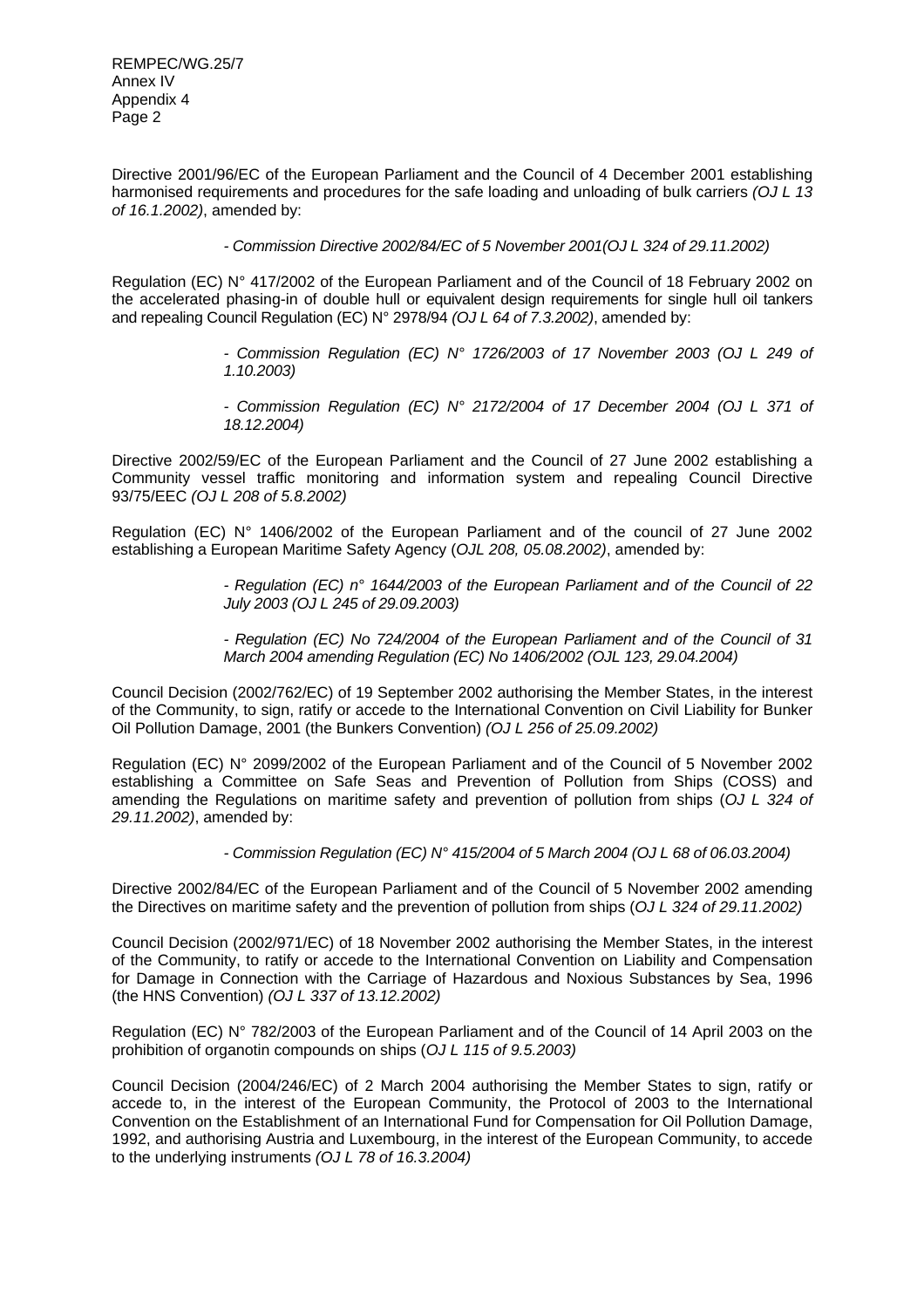# **REGIONAL STRATEGY FOR PREVENTION OF AND RESPONSE TO MARINE POLLUTION FROM SHIPS**

# **Appendix 5**

# **DRAFT RESOLUTION FOR THE SUSTAINABLE DEVELOPMENT AND RESPECT OF THE MARINE ENVIRONMENT BY PLEASURE CRAFT ACTIVITIES IN THE MEDITERRANEAN SEA**

### **The Contracting Parties to the Barcelona Convention**

**Bearing in mind** the relevant provisions of the United Nations Convention on the Law of the Sea, done at Montego Bay on 10 December 1982, which is in force and to which many Mediterranean Coastal States and the European Community are Parties, as well as the applicable provisions of relevant IMO Conventions, in particular those of the MARPOL 73/78 Convention for the Prevention of Pollution from Ships;

**Taking into account** the provisions of the Convention on Biological Diversity (Rio de Janeiro, 1992);

**Considering** also the provisions of the 1995 Barcelona Convention and its relevant Protocols, and in particular the "Prevention and Emergency" Protocol adopted in 2002;

**Bearing in mind** the measures adopted within the framework of the Regional Seas Programme of UNEP;

**Acknowledging** that the principle of freedom of navigation implies the freedom to carry out pleasure craft activities without prejudice to the recognised rights and obligations of the coastal State over marine areas within its jurisdiction;

**Noting** the considerable increase of pleasure craft activities in the past decades and aware of the role that tourism plays in the achievement of sustainable development;

**Fully aware** of how this kind of activities favours cultural, economic, social, sport and leisure exchanges;

**Conscious**, nevertheless, of the risks that this kind of traffic constitutes to the environment and to safety at sea;

**Anxious**, therefore, to promote and facilitate the practice of pleasure craft activities while fully respecting the competence of the State in accordance with international law;

**Wishing** to harmonise, where necessary, the application of international, regional, or national rules relating to pleasure craft activities;

**Desirous** of establishing a regime to regulate these activities that would be adapted to the Mediterranean Sea, a semi-enclosed sea with a delicate ecological balance, and that would fit in with the different uses coastal areas are put to;

**Considering**, furthermore, that in this particular field, it is important to strengthen the cooperation that has been developed between coastal States of the Mediterranean;

**Taking into consideration** REMPEC's Regional Strategy for Prevention of and Response to Marine Pollution from Ships, Jadopted during the 14<sup>th</sup> Ordinary Meeting of the Contracting Parties convened in November 2005], which includes the prevention of pollution from pleasure craft activities as aspecific objective;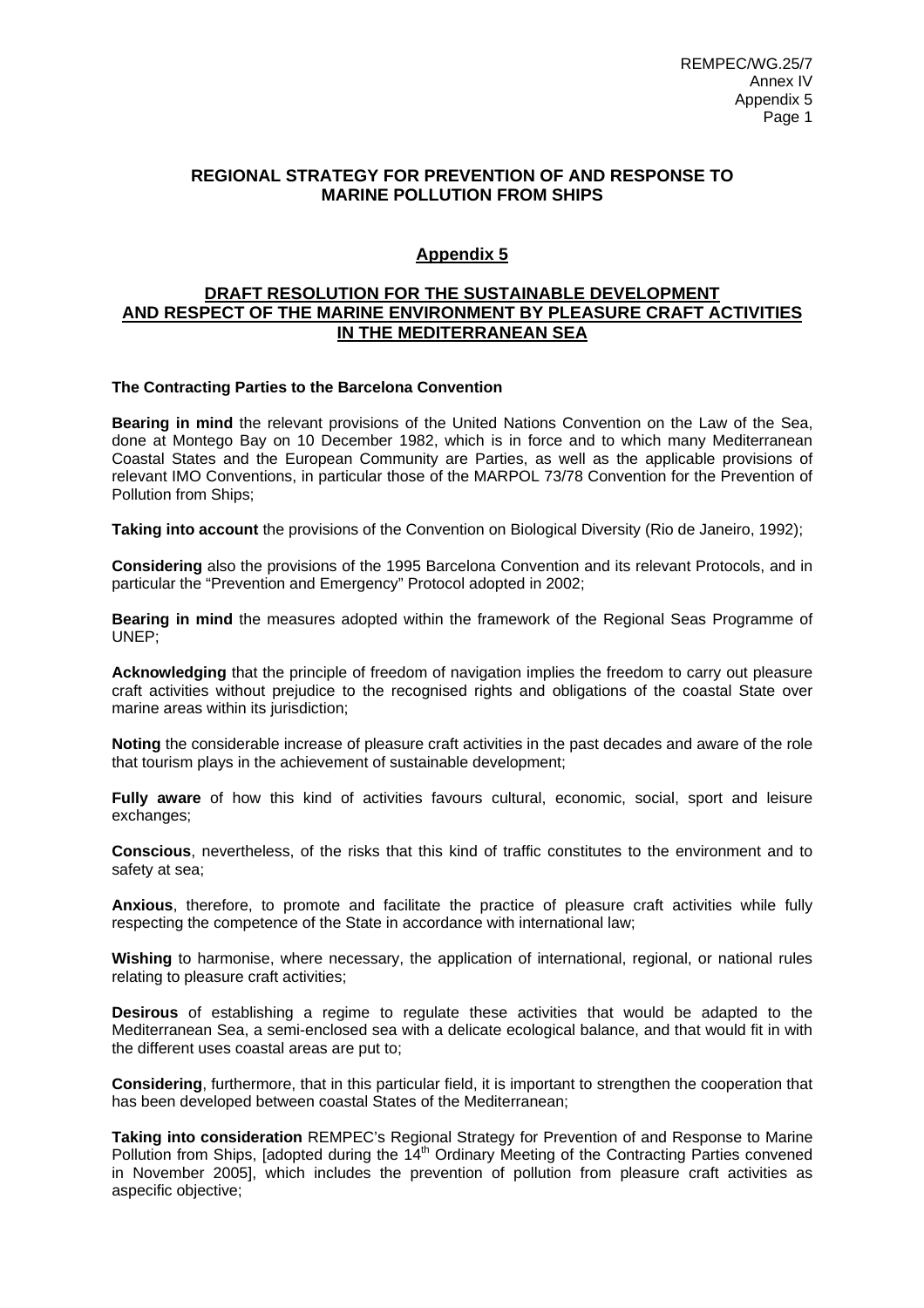**ADOPT** the principles underlying the sustainable development and respect for the environment by pleasure craft activities in the Mediterranean Sea, set out in the Annex to the present resolution;

**MANDATE** REMPEC to develop comprehensive guidelines to enable the principles to be applied in the Mediterranean region, taking into account previous work done on pleasure craft activities and to present these guidelines to the  $15<sup>th</sup>$  Ordinary Meeting of the Contracting Parties for adoption;

**COMMIT** themselves to apply, individually or in cooperation, the principles adopted by the present Resolution, which constitute the framework of the Guidelines to be developed by REMPEC;

**INVITE** non-Mediterranean States whose pleasure craft sail the Mediterranean sea to adopt principles analogous to those recommended by the present Resolution.

# **ANNEX**

## **PRINCIPLES TO BE RETAINED FOR THE DEVELOPMENT OF THE GUIDELINES**

### **Section I. General principles**

### **.1 Definitions**

The following definitions apply to these terms:

- 1."Pleasure craft" means all kinds of craft using any type of propulsion system, be it privately owned or chartered, used for pleasure, sport or leisure.
- 2. "Pollution" means the introduction by man, directly or indirectly, [within the framework of pleasure craft activities], of substances or energy into the marine environment, including estuaries, which results or is likely to result, in such deleterious effects as harm to living resources and marine life, hazard to human health, hindrance to marine activities, including fishing and other legitimate uses of the sea, impairment of quality for use of seawater and reduction of amenities.
- 3. "Biological diversity" means the variability of living organisms from all sources including *inter alia* terrestrial, marine and other aquatic ecosystems and the ecological complex of which they are part; this includes diversity within species, between species and of ecosystems.
- 4. "Authorities" means the competent national authorities entitled to ensure maritime safety and to protect the marine environment.
- 5. "Marina" means all reception and berthing facilities for pleasure craft, specifically intended or equipped for this purpose, including zones reserved for pleasure craft in those ports that are accessible to all types of vessels.

# **.2 Application**

The guidelines should apply to pleasure craft, marinas and relevant facilities.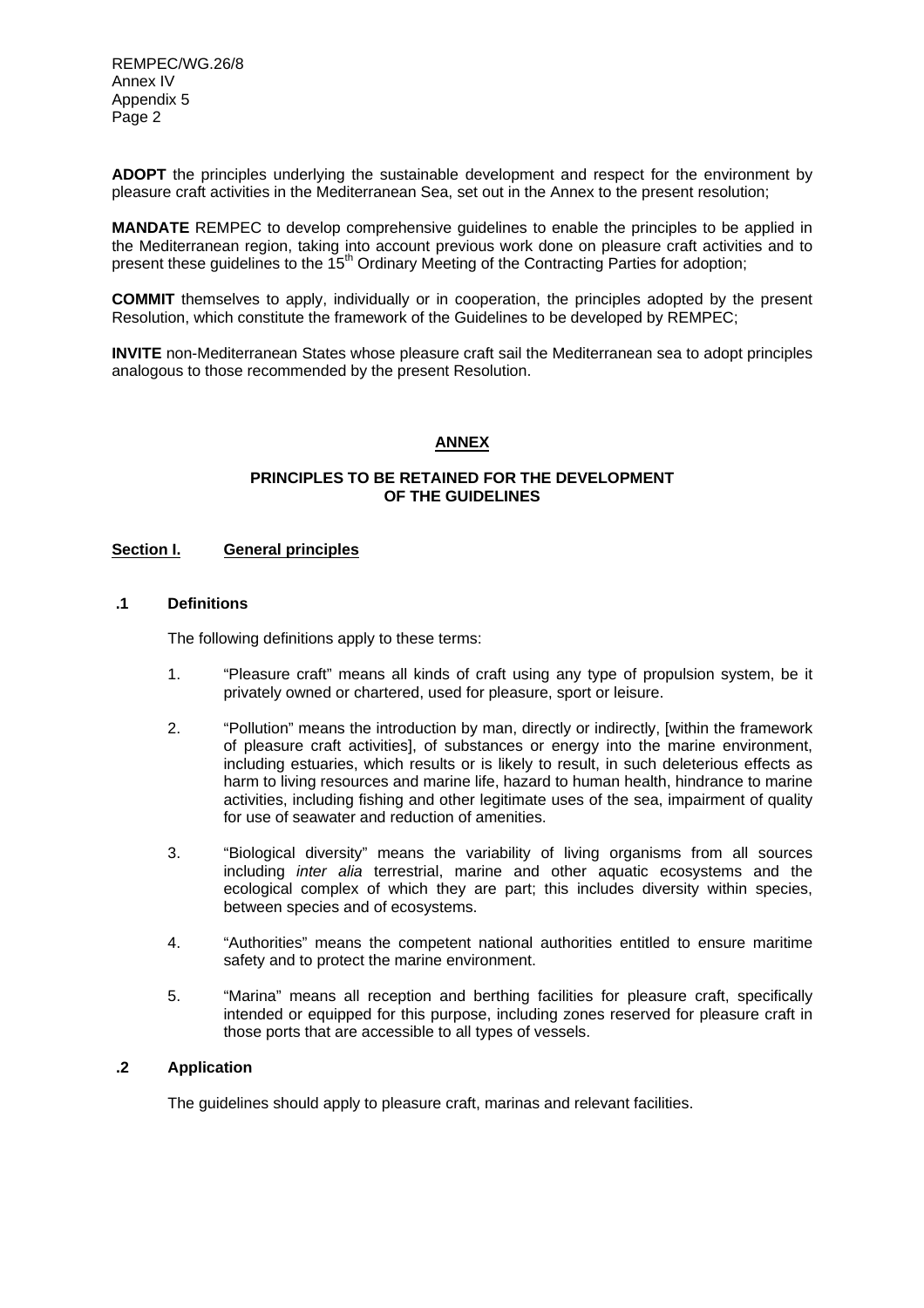#### **Section II.** Principles relating to prevention of pollution by pleasure craft and **protection of the marine environment**

## **.1 Polluting discharges**

- a) The Contracting Parties should prohibit operational discharges consisting of oil or oily mixtures, sewage and garbage, as provided respectively in Annexes I, IV and V in the MARPOL 73/78 Convention.
- b) The Contracting Parties should take all necessary measures to prevent spillages into the sea of pleasure craft fuel during refuelling operations.

### **.2 Retention on board of polluting wastes**

The Contracting Parties should ensure that the operational wastes referred to in Section II, Point 1 are kept on board in tanks or other storage containers until their disposal in appropriate reception facilities.

### **.3 Anti-fouling systems**

- a) Contracting Parties should prohibit the use, by pleasure-craft, of anti-fouling systems as provided in the International Convention on the Control of Harmful Anti-fouling Systems on Ships, 2001.
- b) Contracting Parties should take the appropriate measures in order to collect, handle, process and dispose of wastes originating from anti-fouling systems mentioned in the above paragraph, so as to protect human health and the environment.

#### **.4 Exhaust gas emissions**

- a) With reference to Annex VI of the MARPOL 73/78 Convention, the Contracting Parties should establish maximum levels allowed for exhaust gas and particle emissions originating from pleasure craft engines.
- b) The Contracting Parties should develop quality standards for the fuels used by pleasure craft with a view to reducing harmful exhaust gas and particle emission to the levels stipulated under paragraph a).

#### **.5 Sound emissions**

The Contracting Parties should establish maximum levels permitted for sound emissions from engine-powered pleasure craft.

#### **.6 Principles related to reporting procedure from pleasure craft**

Each Party should issue instructions to skippers or any other persons in charge of pleasure craft, to report to the nearest Coastal State authorities, by the most rapid and adequate channels in the circumstances, the presence, characteristics and extent of pollution of the marine environment observed at sea.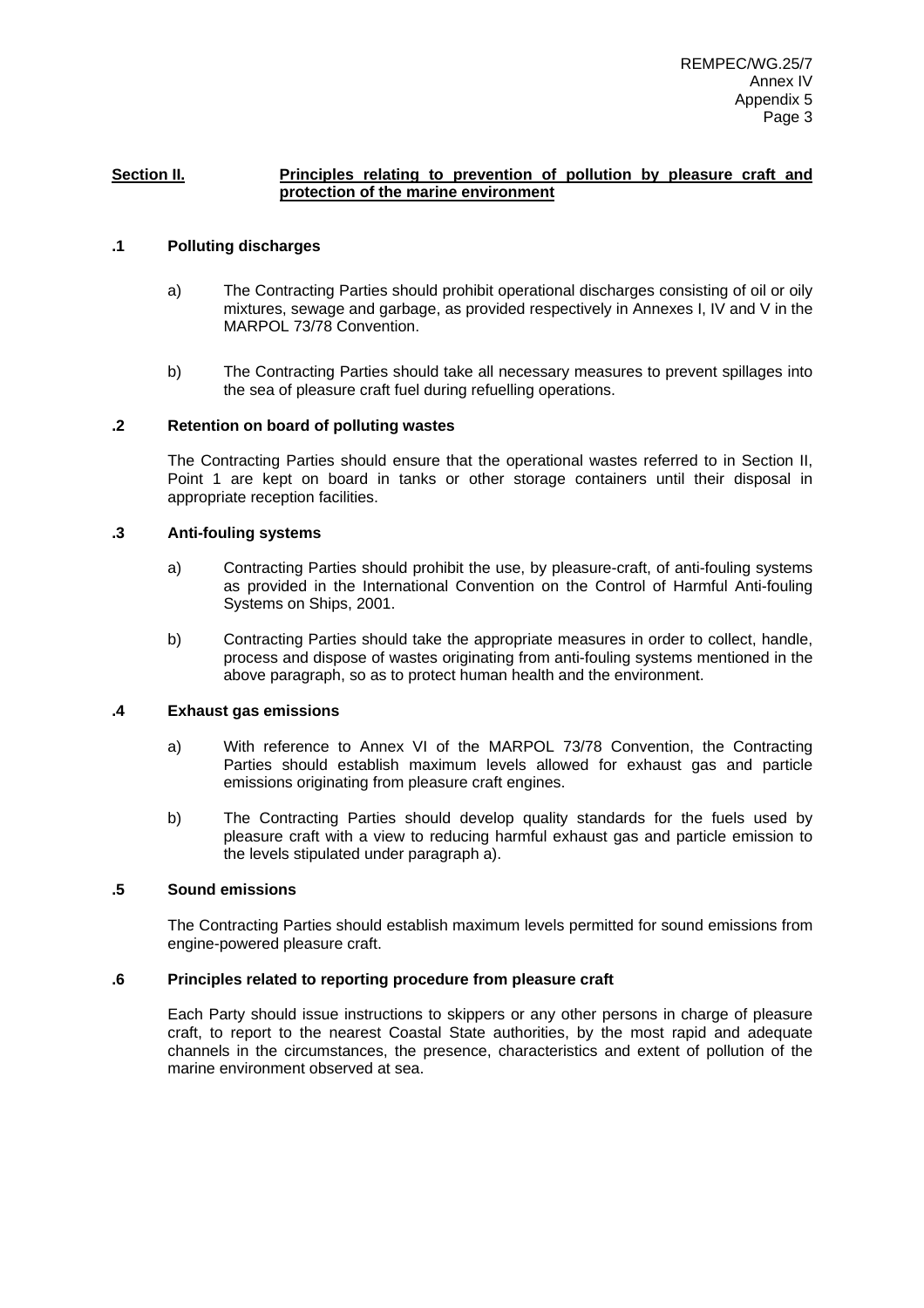## **Section III. Principles relating to protective measures**

#### **.1 Water sports activities**

The Contracting Parties should, individually or in cooperation with one another, ensure that recreational craft activities, including competitive events and other water sports events, do not jeopardize life at sea nor cause undue harm to the environment.

#### **.2 Specially protected sea areas**

In accordance with international law and considering the characteristics of each specially protected sea area in the Mediterranean, the Contracting Parties should regulate the passage of pleasure craft as well as any stopping or mooring within such areas inside their territorial waters.

#### **.3 Protection of marine fauna and flora and ecosystems**

- a) The Contracting Parties should request all pleasure craft to respect international, regional and national regulations, with regard to protection and the safeguarding of marine fauna and flora.
- b) The Contracting Parties should take all necessary measures of a regulatory and administrative nature, to preserve from the impacts of pleasure craft marine activities coastal ecosystems in general, protected areas, and in particular the Specially Protected Areas of Mediterranean Importance (SPAMI).

#### **.4 Protection of underwater archaeological heritage**

The Contracting Parties should take all necessary measures with the aim of preventing any impact, by pleasure craft, on the underwater heritage, if such impact would constitute an infringement of national or international laws.

#### **Section IV. Principles relating to marinas**

#### **.1 Operation of marinas**

- a) The Contracting Parties should undertake to carry out environmental impact assessment prior to the construction or development of marinas.
- b) The Contracting Parties should take all necessary measures with the aim of eliminating the discharge into the sea of wastewater and other wastes generated by the operation of marinas.

### **.2 Development of marinas**

- a) The Contracting Parties should foster the development of necessary reception facilities for pleasure craft in their marinas, and should keep each other informed of progress made in this regard. They should attach particular importance to the standardisation of equipment and, to this end, should establish all the useful links with the competent bodies in this field.
- b) The Contracting Parties should ensure the development, for their marinas, of plans for the management and processing of operational wastes collected *in situ*.